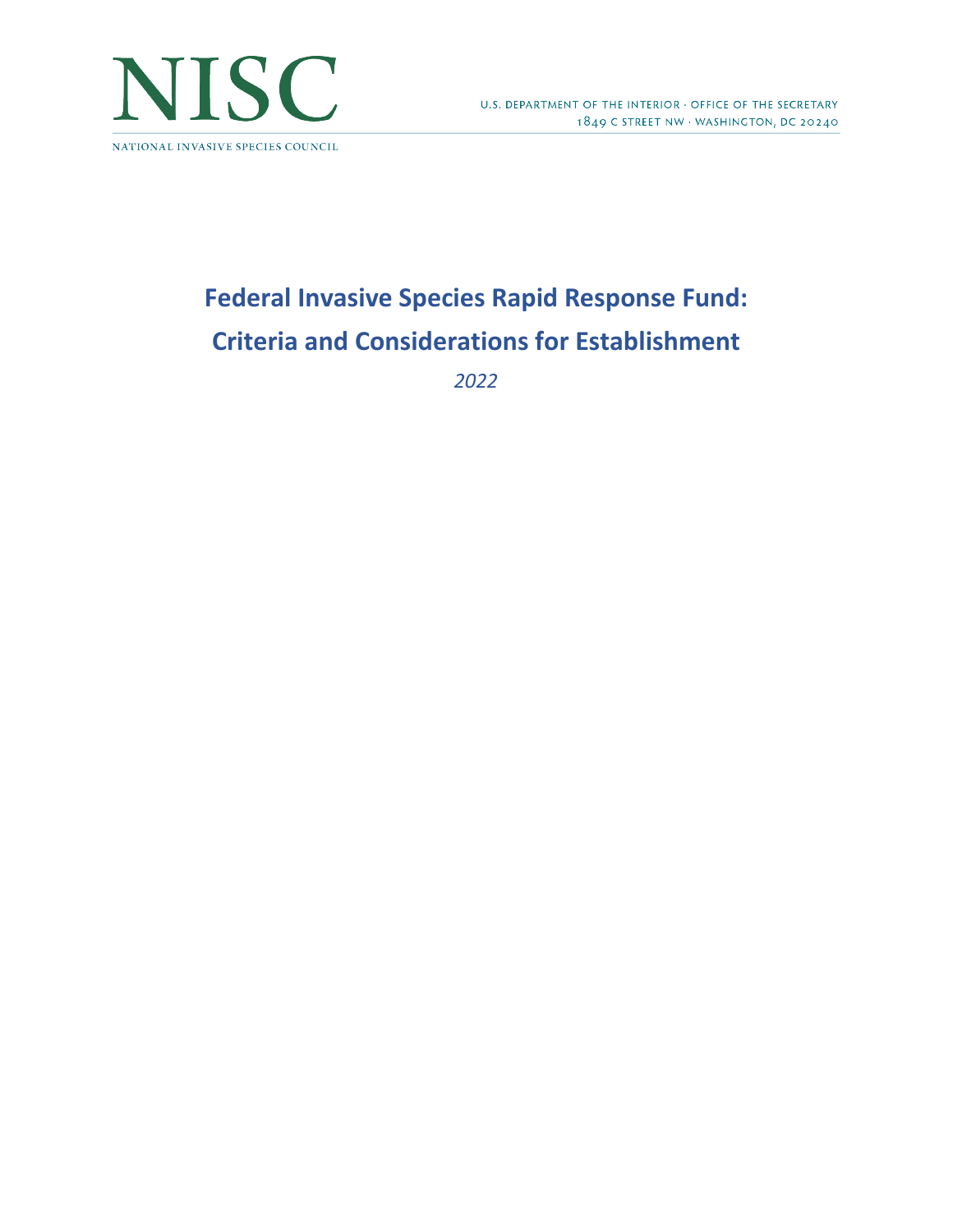## Contents

| I.   |                                                                                         |  |
|------|-----------------------------------------------------------------------------------------|--|
| А.   |                                                                                         |  |
| В.   |                                                                                         |  |
| II.  |                                                                                         |  |
| Α.   |                                                                                         |  |
| В.   |                                                                                         |  |
| C.   |                                                                                         |  |
| D.   |                                                                                         |  |
| III. |                                                                                         |  |
| IV.  |                                                                                         |  |
| V.   |                                                                                         |  |
| VI.  |                                                                                         |  |
|      | Appendix I: Criteria and Considerations for an Invasive Species Rapid Response Fund  17 |  |
|      |                                                                                         |  |
| А.   |                                                                                         |  |
| В.   |                                                                                         |  |
| C.   |                                                                                         |  |
| D.   |                                                                                         |  |
|      |                                                                                         |  |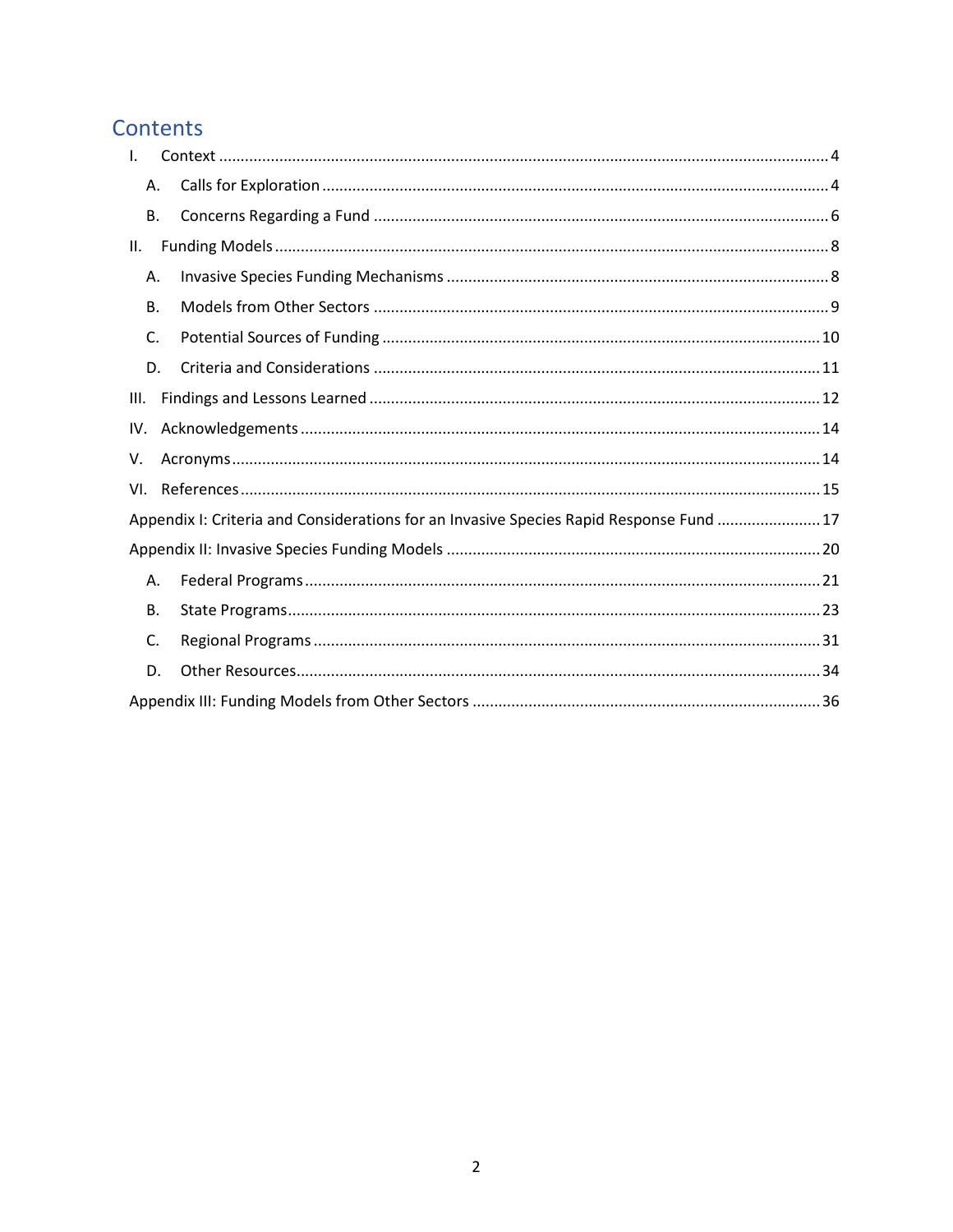The ability of federal agencies and their partners to respond rapidly to new detections of potential invasive species is critical to prevent further spread and subsequent adverse impacts to natural resources, ecosystems, and people. However, when and where an emergency response may be needed can be unpredictable, which makes specific and detailed planning difficult. There are numerous ongoing efforts to develop readiness through rapid response plans for particular geographies or species, as well as training for staff and executing desktop and field exercises with partners to test implementation of response actions. In addition to those technical capacities, there is a need for readily available financial resources that can be used to assess new species introductions and support response actions to quickly contain or eradicate the species. Once a new non-native species is detected, there is only a short period of time where actions can be taken to interrupt the arrival, spread, and harmful impacts of the invasive species before it becomes established. Ensuring the availability of adequate capacity and resources prior to a response is essential to enable effective action within this brief window of time. A federal invasive species rapid response fund would play a critical role in halting incipient invasions, thereby preventing the additional adverse impacts associated with the establishment and spread of an invasive species.

This paper focuses on the role that a federal rapid response fund could play in such situations. When response to a new species detection is deemed necessary, agencies, whether they be federal, state, territorial, local, or tribal, may not have sufficient funds readily available to act immediately, jeopardizing the ability to control the species before it establishes, spreads, and causes harm. In this context, rapid response funds have often been referenced as one possible source of financial support for emergency response measures. Yet such funds have also raised questions in terms of their management, scope of coverage, and eligible recipients, as well as use and status of funds.

This paper reviews these issues by first focusing on concerns generally expressed about creating such self-standing funds, as well as the broader rationale supporting their establishment. Models for emergency response from other sectors as well as related mechanisms to support invasive species efforts are examined for potential lessons learned and best practices. The paper outlines criteria and considerations that would need to be considered in the development and implementation of a federal invasive species rapid response fund (see Appendix I). Finally, key findings and options for next steps are included in a summary section.

It is important to note that this effort does not commit any existing federal agency or the use of appropriated federal funding for such a fund. That said, understanding the elements of a federal rapid response fund is still valuable, as the resulting outputs could be adopted and applied by governmental and/or non-governmental actors in a range of different scenarios.

The National Invasive Species Council (NISC) Fiscal Year (FY) 2020 through FY2022 Annual Work Plans specifically included the evaluation of rapid response funding as a priority activity, with the long-term goal of increasing resource streams for rapid response to new detections of invasive species. The FY2022 Work Plan calls for a white paper evaluating the benefits and challenges of rapid response funds, including identification of obstacles and opportunities to leverage funding streams (NISC 2022a). This effort builds on NISC's previous work on early detection of and rapid response to invasive species (EDRR) under the NISC Management Plan 2016-2018 (NISC 2016, 2022b) as well as the national EDRR framework outlined in *Safeguarding America's lands and waters from invasive species* (DOI 2016). This paper was developed by an interagency task team facilitated by NISC staff and cleared by the Department of Agriculture, Department of the Interior, Environmental Protection Agency, National Oceanic and Atmospheric Administration, Office of Management and Budget, and U.S. Coast Guard as a NISC product.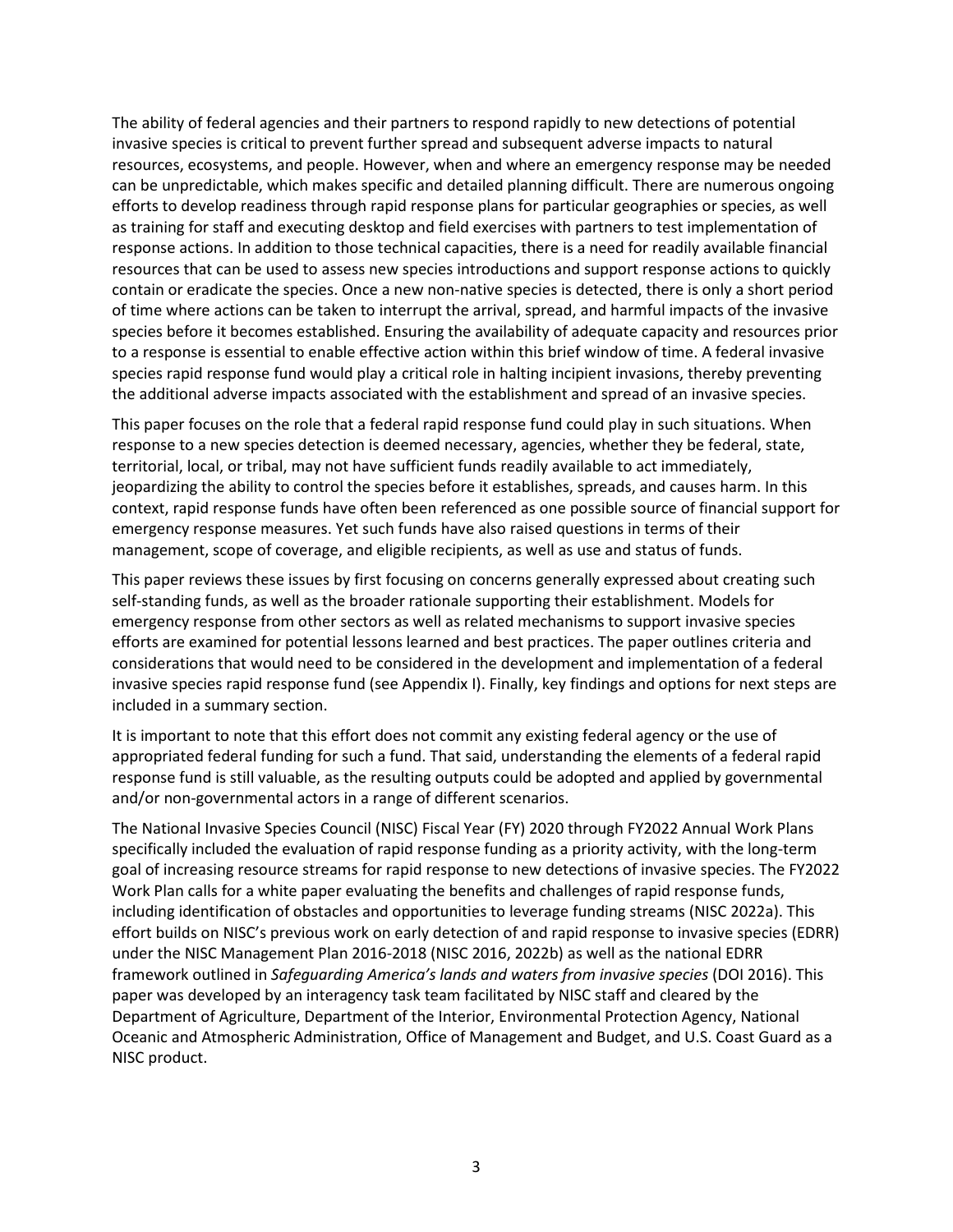## <span id="page-3-0"></span>I. Context



*Figure 1 Elements of a coordinated EDDR framework*

The overall purpose of this work is to support the development and implementation of a nationally coordinated EDRR framework for invasive species within the United States. Efforts to address invasive species are generally more efficient and costeffective the earlier they are implemented in the invasion process (Leung et al. 2002). EDRR serves as a failsafe or backup where prevention efforts have failed or are unavailable. However, to be effective, an EDRR system needs certain capabilities with a logical design and sequence of actions, including financial resources that could be provided through a rapid response fund. Such a framework was outlined in a series of publications coordinated by NISC staff. A suggested sequence of steps could be: national horizon scanning (Reaser et al. 2019a), watch lists (Reaser et al. 2019b), target analysis (Morisette et al. 2019), early detection and biosurveillance (Reaser et al 2019a), centralized reporting (Reaser et al. 2019c), centralized decision making through information, planning, technology, training, and incident command systems (Burgiel 2019; Reaser et al. 2019a) that can then seamlessly feed into rapid response measures implemented to achieve invasive species management outcomes (Figure 1). A national coordinated EDRR framework requires involvement from a wide variety of partnering agencies with a shared vision to quickly

and accurately detect newly invading organisms and to facilitate rapid, efficient, and effective management responses. This includes coordinated information flow and clarity around what type of response a detection triggers at what level (e.g., national, regional, state) and in which corresponding agency(ies). The development of a rapid response fund could support this vision (Lodge et al. 2006).

## A. Calls for Exploration

<span id="page-3-1"></span>Developing funding mechanisms and resource streams to support rapid response activities has often been highlighted as a recommended component of a national approach to EDRR. Relevant federal agency references to such funding support include:

- "Develop a plan to establish a coordinated funding process or mechanism(s) with targeted EDRR funding for preparedness and emergency response" (Safeguarding America's Lands and Waters from Invasive Species: A National Framework for Early Detection [Recommendation 2] – DOI 2016)
- "Produce an implementation plan for a nation-wide program for the early detection of and rapid response to invasive species... (b) proposing financial and institutional mechanisms to support the efforts of states, territories, and tribes to enact early detection and rapid response programs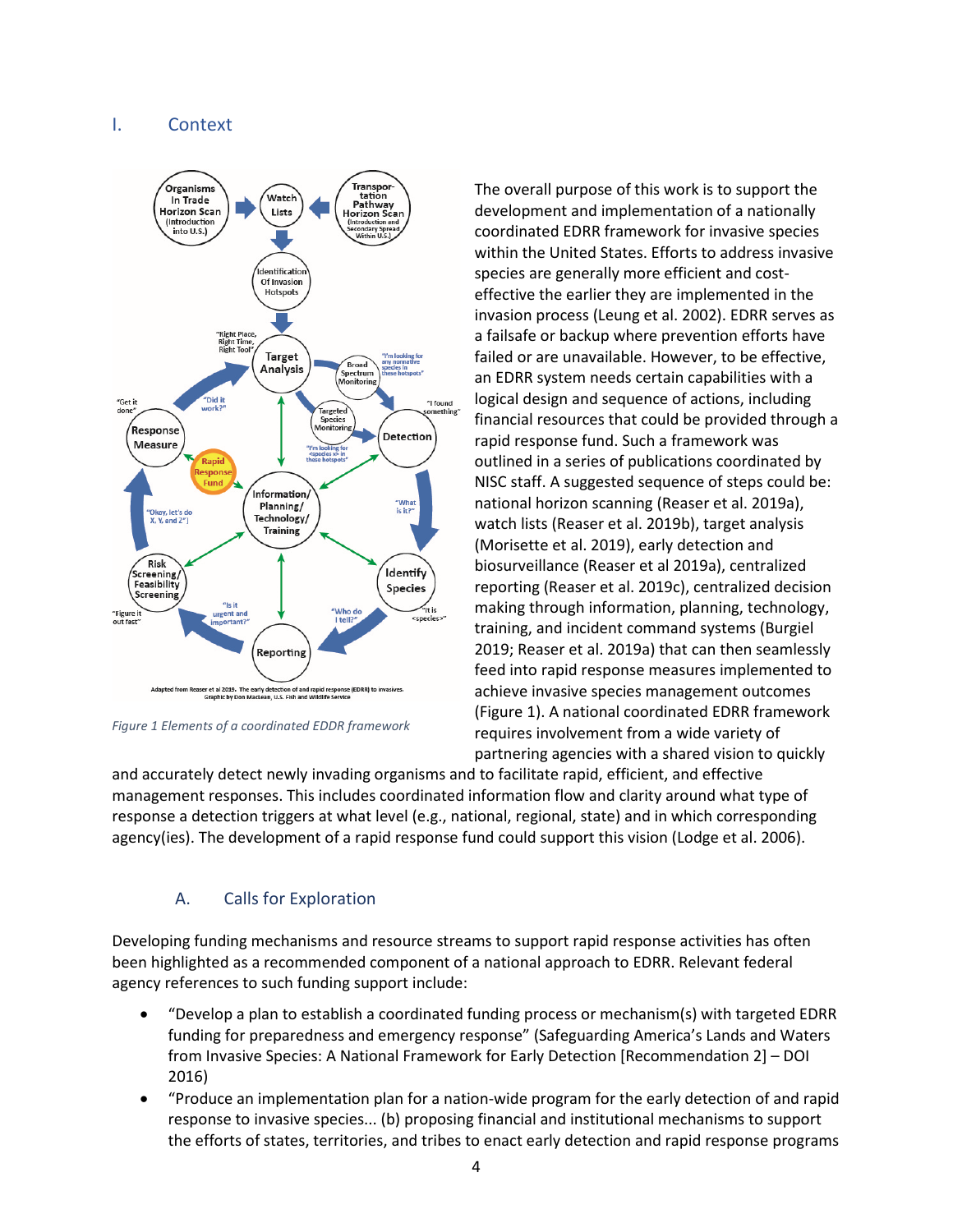for invasive species" (National Invasive Species Council Management Plan 2016-2018 [Action 1.5] – NISC 2016)

- "Identify obstacles and explore opportunities to establish an emergency rapid respond fund" (Aquatic Nuisance Species Task Force 2020-2025 Strategic Plan [Objective 3.3, Strategy (c)] – ANS Task Force 2020)
- Develop a framework for a national EDRR program to include "a plan for creating an emergency response fund to increase the capacity of interagency and inter-jurisdictional teams to tackle emerging invasive species issues across landscapes and jurisdictions." (Priority Agenda: Enhancing the Climate Resilience of America's Natural Resources [Strategy I, Priority Action 4] – Council on Climate Preparedness and Resilience 2014)

Additional calls for such alternative funding mechanisms have been highlighted or considered by numerous states and various regions, such as the Regional Biosecurity Plan for Micronesia and Hawai'i (University of Guam & Secretariat of the Pacific Community 2014), Quagga-Zebra Mussel Action Plan for Western U.S. Waters (WRP/ANS Task Force 2020), "Management and Control Plan for Bighead, Black, Grass, and Silver Carps in the United States" (Conover et al. 2007), western states (S.3063 2010), Mid-Atlantic Regional Panel to the Aquatic Nuisance Species Task Force (Smits & Moser 2009), California (Cardno Entrix 2011), and Hawai'i (Hawai'i Department of Agriculture et al. 2017). Additionally, the federal, state, and regional examples provided in Appendix II represent a variety of efforts to provide funding for rapid response. Within the context of their state aquatic invasive species management plans developed in the context of the Aquatic Nuisance Species Task Force, at least 17 states have cited their need for sustainable rapid response funding and/or an established funding mechanism.<sup>[1](#page-4-0)</sup> Finally, calls for emergency funding have also appeared in the scientific literature (Reaser et al. 2019a).

While this paper focuses on the features of a federal fund, it is critical to note that the major beneficiaries of a rapid response fund are likely to be state, tribal, and/or territorial governments in addition to federal entities. While federal agencies may have emergency response needs and lead response efforts in certain situations, states, tribes, or territorial governments are generally the responsible jurisdictional authority on their own lands. Federal agencies play different roles in the rapid response context including being the primary emergency authority, managing their lands and infrastructure, and supporting the response work of other entities (NISC in review).

For example, in the Great Lakes context, states own the lakes out to the international border and there are minimal federal waters (exceptions include some National Park waters). For threats to plant health, USDA's Animal and Plant Health Inspection Service (APHIS) works in close coordination and collaboration with state partners to leverage federal and state authorities and resources to most effectively respond to evolving plant health threats on the ground (e.g., the Washington Department of Agriculture and the Asian giant hornet [*Vespa mandarinia*], the Pennsylvania Department of Agriculture and the spotted lanternfly [*Lycorma delicatula* (White)]). Additionally, federal agency authorities for response are triggered by high priority species that present major risks to U.S. natural resources, agricultural, and/or trade, yet states and other entities still need to address other invasive species that are regional, state, or local priorities. Thus, this paper starts from the premise that the major recipients of a federal fund from a national rapid response plan are likely to be sub-national government agencies and associated institutions at the regional, state, and local levels.

Despite the frequency of these calls for stable rapid response funding streams in natural areas, more needs to be done at a national level to advance knowledge around the key issues, criteria, and processes necessary to operationalize such a mechanism. For this reason, NISC identified Rapid Response – Emergency Funding as a priority activity for FY2020 through FY2022. The intent of this exercise is not to

<span id="page-4-0"></span><sup>&</sup>lt;sup>1</sup> These include: AR, CA, HI, IN, KS, KY, MD, MT, NM, OK, OR, PA, SD, TX, UT, VA, and WY. State aquatic nuisance species management plans are available at [https://www.anstaskforce.gov/stateplans.php.](https://www.anstaskforce.gov/stateplans.php)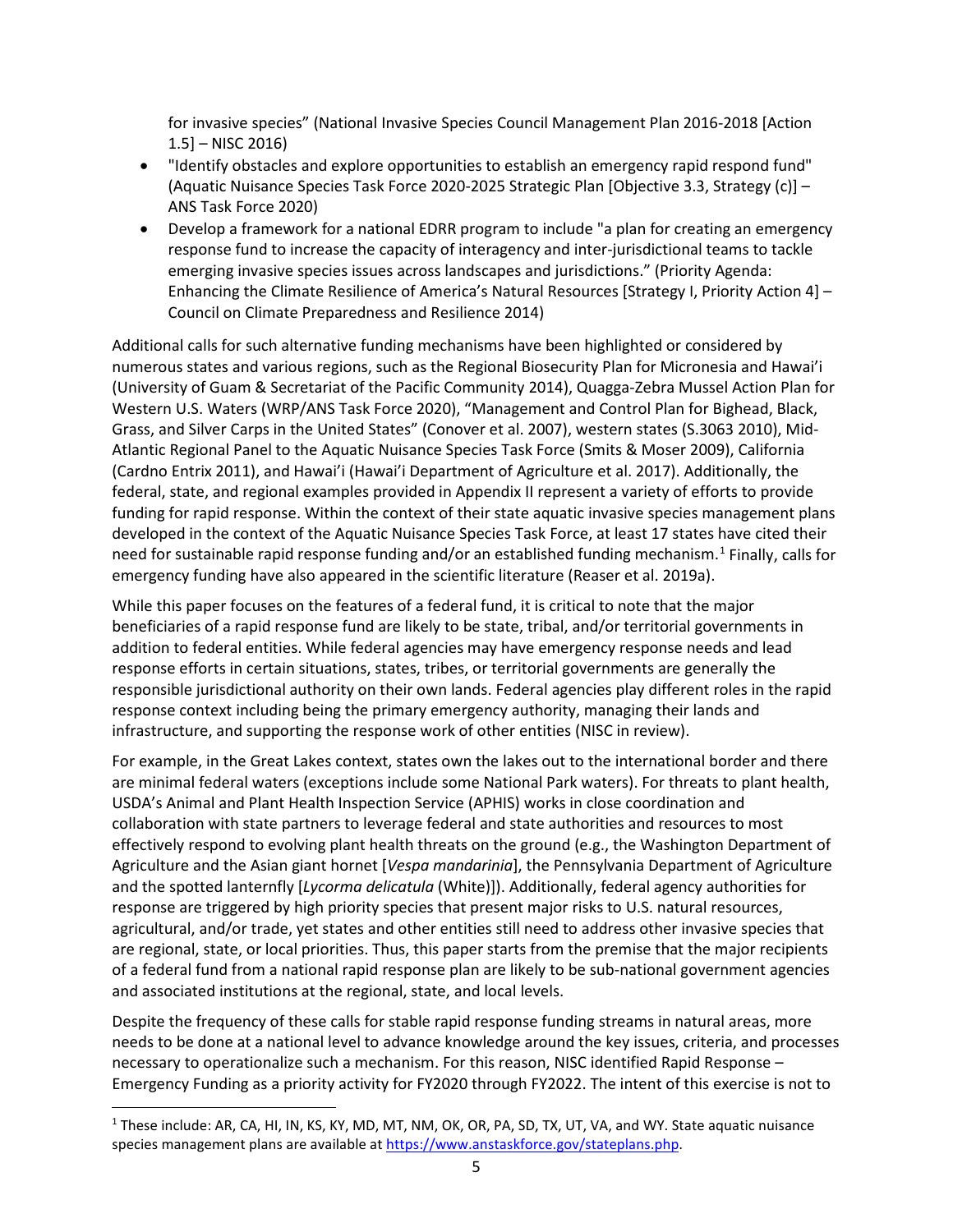place financial obligations on any federal agencies or to make specific budget requests, but to demonstrate how establishment of a rapid response fund could support a broader EDRR national framework and to identify a key set of parameters that can inform future federal and non-federal actions should resources for such a fund become available (see Appendix I).<sup>[2](#page-5-1)</sup>

It is also important to look at successful efforts to eradicate invasive species (e.g., European grape vine moth [*Lobesia botrana*] in California, Asian longhorned beetle [*Anoplophora glabripennis*] in several areas). Identification of what worked in these responses, including support provided by existing funds, can aid the understanding of developing a fully integrated EDRR framework.

## B. Concerns Regarding a Fund

<span id="page-5-0"></span>While there seems to be no disagreement over the need for funding to support rapid response efforts, there are differences over the form that support should take. This section does not provide an exhaustive review of the different avenues to resource rapid response actions. Instead, it reviews critiques regarding the use of special funds in general as well as arguments for their establishment.

A major reservation to withholding funds for a future emergency is that those resources sit idle with no tangible benefit until they are released. In the invasive species context, this means that they are not actively being used to address invasive species already present on the landscape. Thus, waiting for a new invasion may mean foregoing beneficial work in the field. Provision of these federal resources on a consistent basis to state, local, tribal, and other entities could allow them to build their capacity and capabilities over time with the flexibility to reallocate as necessary in cases of emergencies. Finally, idle funding may also be vulnerable to re-allocation for other more immediate priorities.

Re-allocating general invasive species resources for use in unexpected rapid response actions may work in regions like the Great Lakes, where federal agencies may have the ability to quickly re-allocate portions of a relatively consistent annual allocation of Great Lakes Restoration Initiative funding (approximately \$50-60 million annually for invasive species work; Great Lakes Restoration Initiative 2020). However, such funding mechanisms are not in place in other regions.

From a federal budgeting perspective, it could be less costly to maintain a modest reserve fund for rapid response emergencies rather than providing block payments to all states, tribes, and territories intended for the same purpose.

There is often a tendency to allocate available funds for the control of known threats, as opposed to holding them in reserve for as yet unknown and unpredictable future introductions. The inability to rapidly address new threats when they are small and localized at the earliest stages of invasion, whether due to funding or environmental concerns, has led to both state and national problems with significant control costs over time. Securing funds from different sources requires expertise, time, and effort that could otherwise be focused on more immediate needs. A short administrative delay could be the difference between successful eradication and the need for long-term management (Lodge et al. 2016). The cost of a response may seem exorbitant from a state or local perspective but is small in comparison to the costs of that invasive species becoming a national problem. It is not hard to imagine that marshalling the necessary resources to successfully respond to the initial invasion of coconut rhinoceros beetle (*Oryctes rhinoceros*), spotted lanternfly (*L. delicatula* [White]), or invasive carps

<span id="page-5-1"></span><sup>&</sup>lt;sup>2</sup> This type of information may also be of use to other federal initiatives, including the ongoing effort by ANS Task Force to create an Aquatic Nuisance Species Program for the waters of the U.S. in line with the Non-indigenous Aquatic Nuisance Prevention and Control Act (Section 1202) and the development of a Coastal Aquatic Invasive Species Mitigation Grant Program and Mitigation Fund under the Vessel Incidental Discharge Act (Section 312).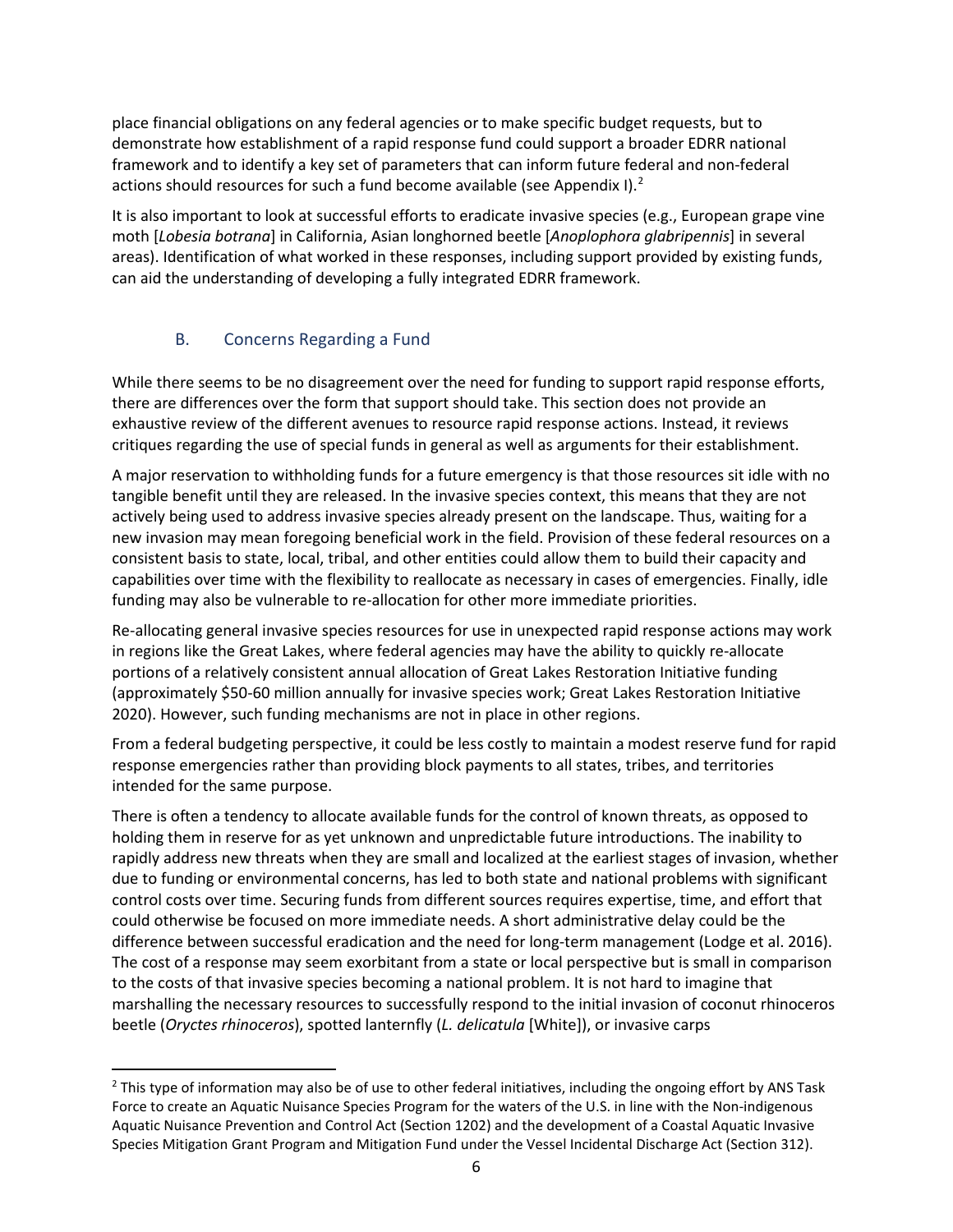## (*Hypophthalmichthys nobilis* and *molitrix, Mylopharyngodon piceus, Ctenopharyngodon idella*) would have been easier had the full costs to society been known at the initial time of invasion.

There are often scientific, political, and financial uncertainties associated with new invasions. For example, all taxa of invasive species are not equally eradicable and their biological characteristics and traits have a tremendous impact on the likelihood of response success. In addition to early detection, the better the available technologies (e.g., traps, attractants, established and tested treatment methodologies) and the biological understanding of the species (e.g., basic biology, life-cycle, host range) at the start of the response, the more likely an eradication will be successful. This emphasizes the critical role of early detection and available, applicable research to rapid response. Establishment of a rapid response fund would help mitigate some of the uncertainty around resource availability and emphasize the importance of responding at the earliest point possible in the invasion process.

Regarding concerns about idle funds not being put to good use, there are examples where leftover annual funds are re-allocated to support other capacity-building or program needs. Alternatively, funds could be carried over to EDRR actions in following fiscal years. Depending on the scope of a rapid response fund and the future pace of new invasions, it is anticipated that there would be a steady demand for rapid response resources. In fact, demand would likely surpass available funds on a regular basis. In the research on other regional and state invasive species funding mechanisms described in Appendix II, no cases were found where excess funding capacity or waste of funds was an issue.

With past invasions, government agencies and interested stakeholders have been able to secure response resources without the benefit of a fund by using existing discretionary funding, other programs, and additional appropriations. This *ad hoc* approach rests on the assumption that if the situation is a priority, decision-makers will make the necessary resources available. This approach may be easier with agencies that have larger budgets or where Congress or a state legislature has a significant interest in addressing a particular invasive species. There also may not be general agreement among decision-makers on what is considered an emergency and merits funding. In cases where budgets are tight, there may be less willingness by decision-makers to divert funding to an incipient invasion, despite the fact that delay may result in higher control costs in the future.

Capitalizing and replenishing a fund for the long-term is a major political commitment requiring buy-in across budget cycles and changes in leadership at a minimum. There are examples where legislatures have established invasive species funds but have not appropriated the funds for their operation (see Appendix II). However, there are examples of funds from other sectors, particularly at the federal level, that have consistently provided invaluable support to states and others in emergency situations (see Appendix III). Natural disasters, wildfires, oil spills, and disease outbreaks have all garnered the attention and commitment of policymakers to sustain regular, long-term financial investments. Such funds were ostensibly designed to help federal agencies, states, and other entities deal with threats and damages that they could not otherwise address on their own.

Attention could focus on hybrid approaches that draw upon agency budgets and other available funding, while using a separate rapid response fund to cover any gaps. Such approaches are explored further in Section II.A (Invasive Species Funding Mechanisms). There may also be significant challenges to equitably determining priorities when comparing across different taxa, geographies, and impacts on stakeholders. While a fully vetted funding model may be beyond the scope of this exercise, it is possible to outline a framework of criteria and considerations that can address some of these uncertainties and issues based on existing experiences from other response funds.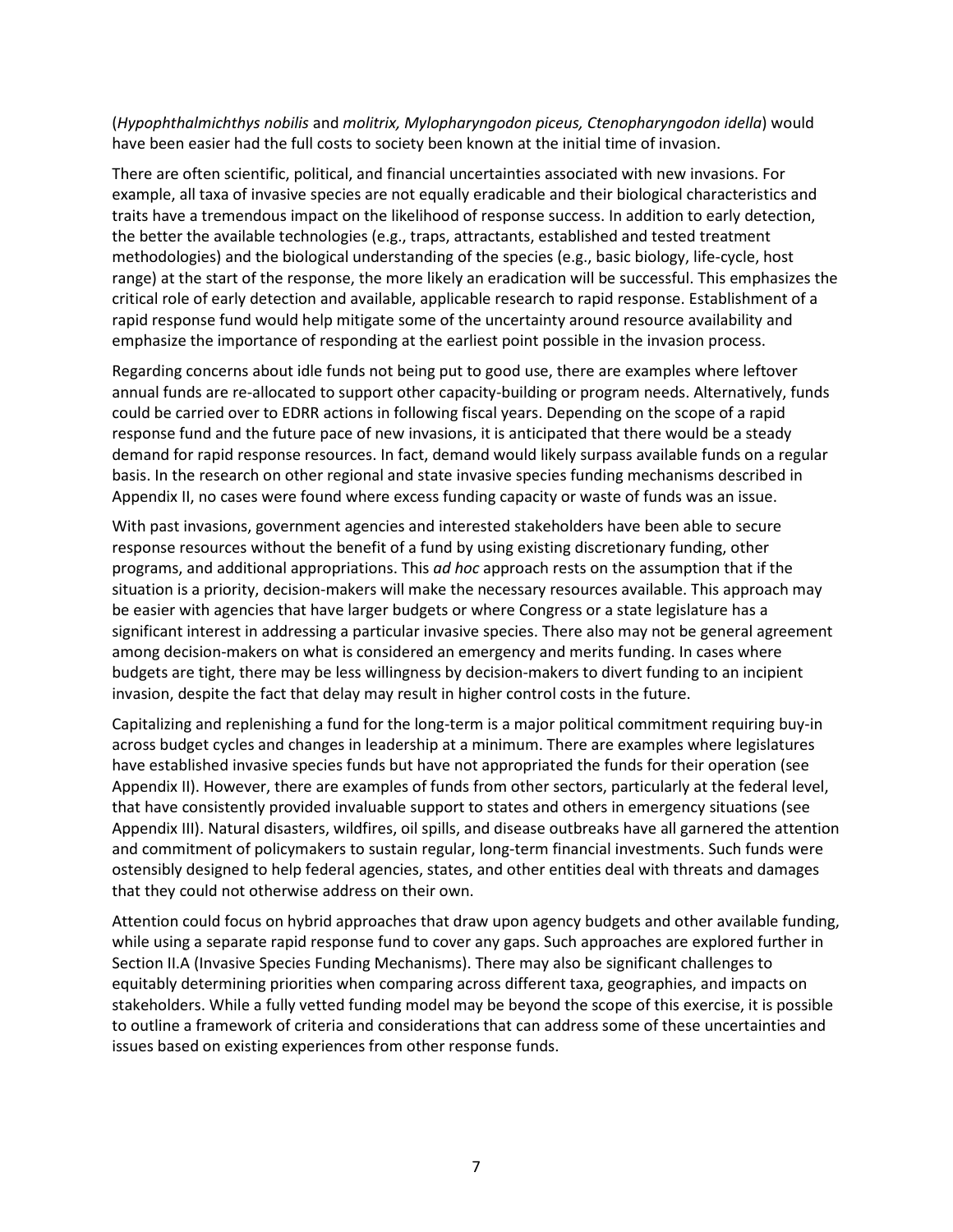## <span id="page-7-1"></span><span id="page-7-0"></span>II. Funding Models

## A. Invasive Species Funding Mechanisms

There are several examples of funding mechanisms for invasive species management at the federal, state, and regional levels which can offer insights into the development of a federal fund for rapid response (see Appendix II).

Most of these funds cover a range of activities such as prevention, control, and planning, of which rapid response may be one category. In some cases, like with DOI's Technical Assistance Program (TAP) and Coral Reef and Natural Resources (CRNR) Initiative, invasive species may be one of many areas for potential funding, with rapid response just a subset of that. Even if such funds could be allocated to rapid response, it is not clear whether the administrative processes for requesting, approving, and releasing funds could be performed on a timeline conducive to acting quickly. Arguably, such mechanisms might be fallback sources for funds, although they likely would not serve as a model for dedicated federal invasive species rapid response funding. Some, including Hawai'i's Pest Inspection, Quarantine, and Eradication Fund and Maine's Courtesy Boat Inspection Program, focus on a broader subset of invasive species activities around inspection, control, or eradication. A key point of consideration is whether a fund is dedicated specifically to rapid response or whether funds can be spent on other invasive species activities, thereby potentially shortchanging and compromising rapid response capacity. It should be recognized that prevention, detection, and research efforts are also essential and must complement rapid response actions. Thus, clear criteria are needed to define the eligible scope of funding.

In terms of securing and distributing funding, the available examples show a diverse range. The Commodity Credit Corporation (CCC) has provided support to invasive species rapid response efforts to stabilize commodity prices and protect American agricultural land and productivity. USDA's Emergency Transfer Authority does not have strict limits on borrowing; however, requested amounts need to be minimally available and must receive the support of the Secretary of Agriculture, which is a high bar.

The Plant Protection Act's Section 7721 (PPA 7721) (previously known as the Farm Bill), instructs the Secretary of Agriculture to make available \$75M for each fiscal year (since FY2018) from the CCC to fund plant pest and disease detection and surveillance activities. USDA**-**APHIS funds projects organized around specific goal areas that represent critical needs and opportunities to strengthen, prevent, detect, and mitigate invasive pests and diseases. The six strategic goal areas include:

- 1. Enhancing plant pest and disease analysis and survey
- 2. Targeting domestic inspection activities at vulnerable points in the safeguarding continuum
- 3. Enhancing and strengthening pest identification and technology
- 4. Safeguarding nursery production
- 5. Conducting targeted outreach and education
- 6. Enhancing mitigation and rapid response capabilities

For FY2021, USDA supported 354 projects under the PPA7721 to strengthen the nation's infrastructure for pest detection and surveillance, identification, threat mitigation, to safeguard the nursery production system, and to respond to plant pest emergencies.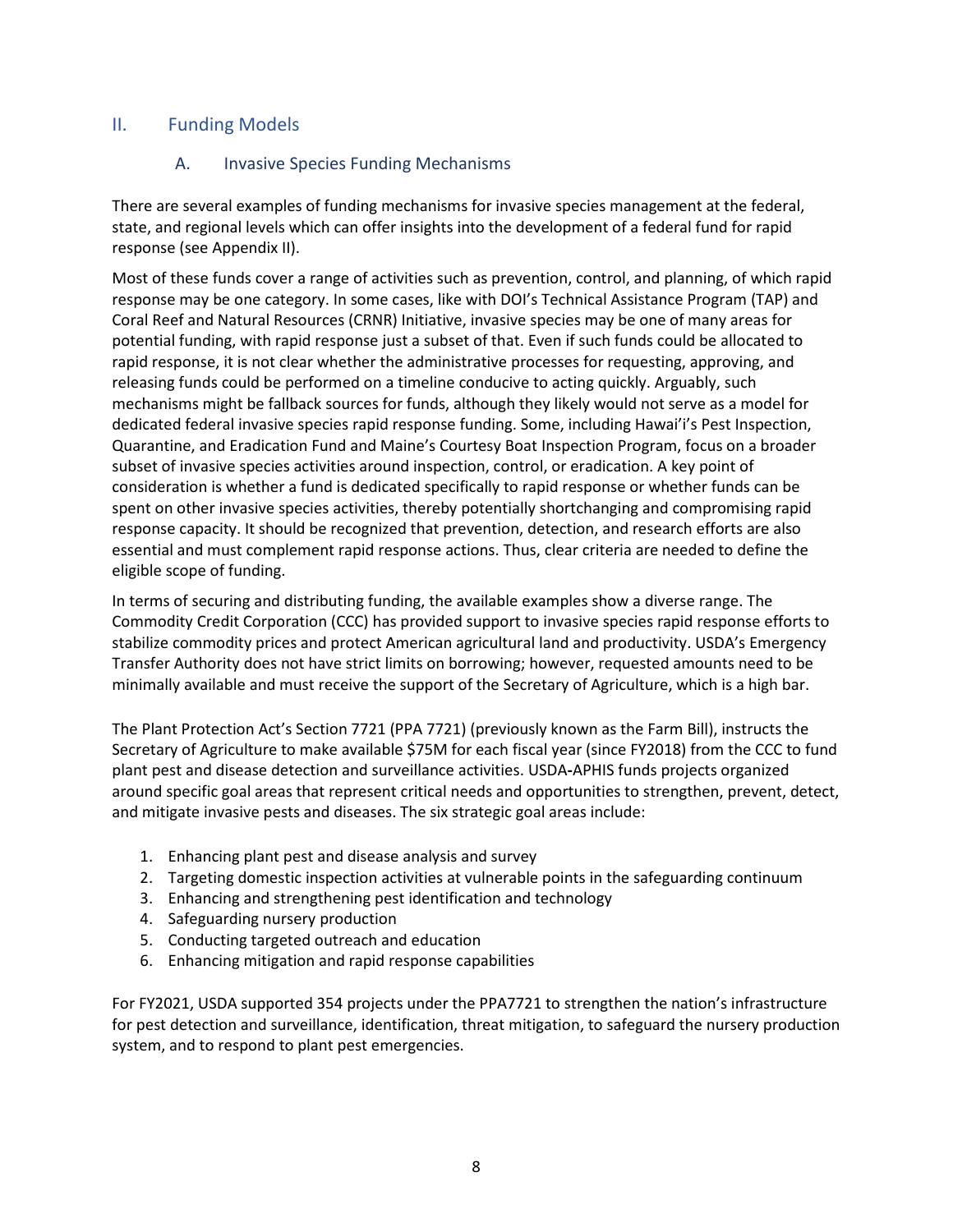In terms of funding levels, examples show states looking to secure \$3-5 million per year for their own activities.<sup>[3](#page-8-1)</sup> This provides an indication of the potential order of magnitude for a national rapid response fund. By comparison, the \$80 million annual authorization in the proposed national Invasive Species Emergency Funding Act of 2010 (S.3063, H.R.4782) seems relatively conservative. Further work may be necessary to determine how much funding would be adequate to meet expected demand from those eligible to access the fund, the size of awards, the cost of their administration, and the timing of when funding is released. Herein, it is useful to note that even small grants can be effective in rapid response, particularly where they fill gaps. In Oregon, funds were used to expand Japanese beetle treatments to necessary geographies throughout the Portland area; Hawai'i provides support to island invasive species committees that play a critical role in EDRR for invasive plants; and Wisconsin's early detection and response grants to lake management groups are often essential for "buying time" to mobilize resources for longer term responses.

Another key issue is whether a response fund is based on a single or multiple funding streams. A single source can be subject to various pressures and changes such as a drop in revenue from excise taxes due to economic decline or inconsistent annual appropriations from state and federal budgets. Idaho presents an interesting example as they have deliberately diversified the funding sources that support their work on invasive species, including appropriations from the state budget process, federal grants, and access to more general emergency funding sources within the Idaho State Department of Agriculture. Finally, it is necessary to consider the timing and flexibility for applications related to rapid response. California, Oregon, and Wisconsin have the means to expedite requests for rapid response efforts, whereas the funds administered through USDA's PPA7721 process, Hawai'i's Invasive Species Council, and the New York Invasive Species Grant Program adhere to an established timeline for soliciting grant proposals.

## B. Models from Other Sectors

<span id="page-8-0"></span>Federal emergency funds from other sectors including public health, natural disasters, and oil and chemical spills also provide context and potential lessons relevant to the development of a national rapid response fund for invasive species (see Appendix III for examples). Funds such as the Burnt Area Emergency Recovery Program (BAER); the Comprehensive Environmental Response, Compensation, and Liability Act (CERCLA, also known as Superfund); the Emergency Watershed Protection program; the Oil Spill Liability Trust Fund (OSLTF); the Public Health Emergency Preparedness Cooperative Agreement process (PHEP); and the Stafford Disaster Relief and Emergency Assistance Act (Stafford Act) have been developed at the federal level because initiating a concerted and successful response may be beyond the capacity and resources of individual state, local, tribal, and territorial governments. Thereby, many of these mechanisms are resourced in full or in part through the federal annual appropriations process.

These examples have relevant features that could also be considered in the invasive species context. Defining eligible recipients for funding and assistance prior to an actual emergency is critical. The PHEP process includes a pre-established list of potential recipients from state, local, tribal, and territorial governments, as well as some non-profit entities, based on a set of eligibility criteria. In other types of emergencies, particular non-federal government agencies with defined functions may already have

<span id="page-8-1"></span><sup>&</sup>lt;sup>3</sup> In FY2019, New York state secured \$3 million for their invasive species grants fund, which were disbursed in amounts between \$11,000 and \$100,000 for a range of activities. The Lake Champlain Basin Program Response Fund provides local grants of up to \$50,000 and planning grants for up to \$125,000. Oregon's Invasive Species Control Account aimed for a base of \$5 million although its funds were eventually depleted over time and have not been fully replenished.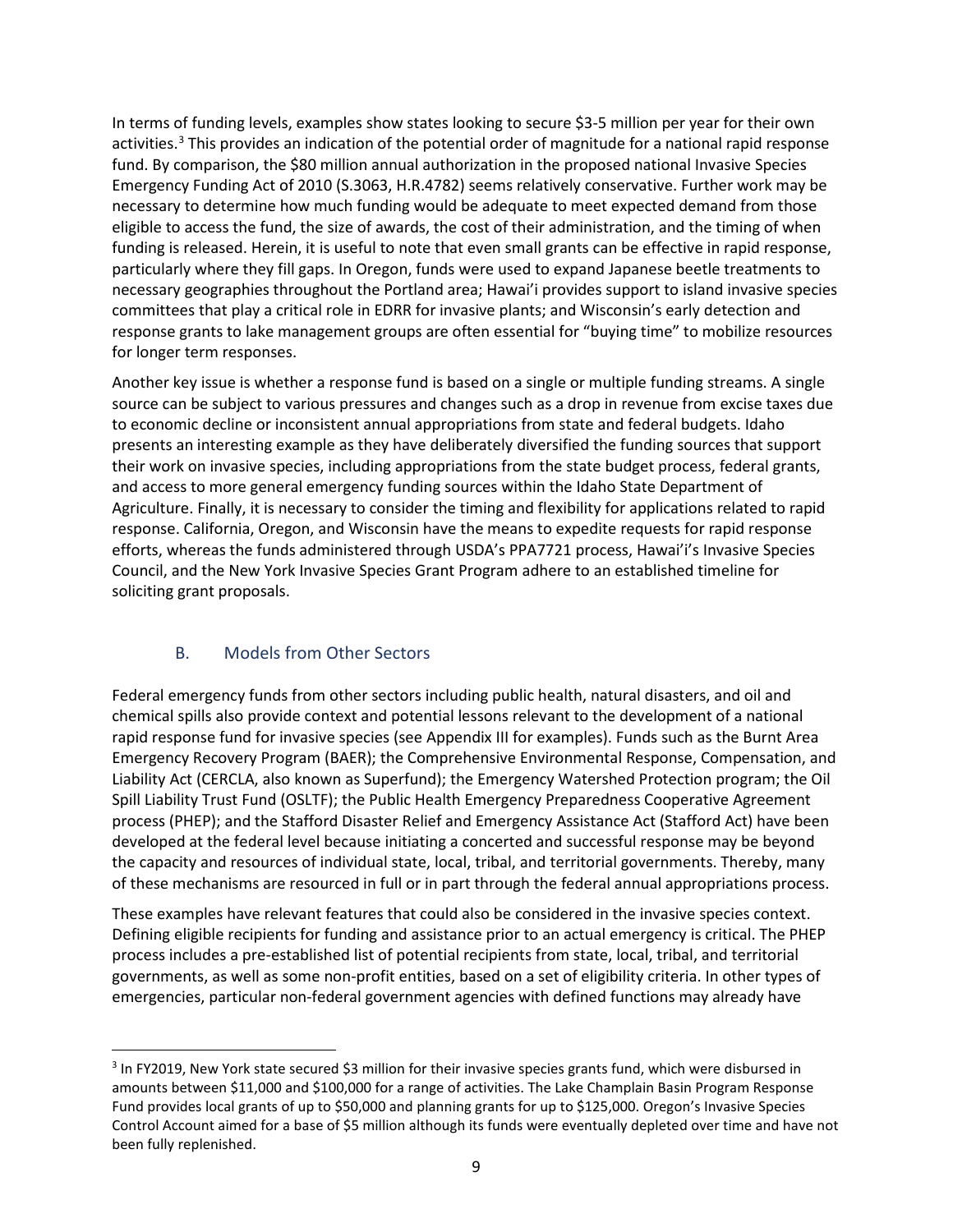established relations with their relevant federal counterparts (e.g., disaster response coordination under the Stafford Act).

Coverage of response expenses is another area for consideration. Some processes like CERCLA and OSLTF seek to offset costs by identifying liable parties and holding them financially accountable for restoration costs. With invasive species, however, establishing liability for an introduction could be very difficult. Finally, the level of cost share from funding recipients is also important to consider in terms of their buy-in as well as their capacity. For example, funding through the Stafford Act can cover up to 75% of eligible costs. Development of an invasive species rapid response fund could consider these cost shares as a means to offset some costs and encourage local buy-in for response actions.

These emergency response mechanisms also encompass a range of traits analogous to the different types of risks that new introductions of invasive species present. The detection of highly mobile species (either by virtue of their ability to spread themselves or be spread through pathways) demands a quick response to contain the threat and limit impacts similar to the need to react to an oil spill, a public health outbreak, or watersheds destabilized by wildfire. For example, the EWP includes provisions for assistance to address the impacts of a disaster on watersheds within 60 days; the PHEP aims to stand-up responses to a health emergency within 120 days; and BAER focuses on emergency stabilization activities immediately and up to a year from the triggering event.

There are also response mechanisms to less mobile or time urgent threats, which may be akin to some invasive plants or other sedentary species. CERCLA focuses on long term remediation of contaminated areas, and BAER also includes provisions for longer term activities including rehabilitation (one to threeyear timeframe) and restoration (three-years plus timeframe). A rapid response fund for invasive species would need to address different levels of urgency in response without assuming that slower moving invasive species are any less threatening. Additionally, the fund would need to consider whether and how to incorporate necessary post-response actions like rehabilitation and restoration, and if funding should be tied to plans or additional financial commitments for such follow-on actions, which might be necessary to prevent reinvasion.

## C. Potential Sources of Funding

<span id="page-9-0"></span>There are several options for resourcing a rapid response fund that have been used in other contexts. An important consideration is whether the financial instrument that collects and manages the funds is the same mechanism that distributes funds. For example, the National Fish and Wildlife Foundation (NFWF) is a conservation grant-maker with a national portfolio of accounts established to manage funds arising from environmental settlements or connected to permit-required mitigation for environmental impacts. Congressional annual funds were allocated to the USFWS, which transferred the funds to NFWF. NFWF works with federal, industry, and foundation partners, has managed over \$6 billion in financial commitments since its inception, and can receive resources from multiple funding streams (NFWF 2020a, 2020b). Alternatively, the rapid response fund could draw money from a larger funding source that services a range of related priorities. Such examples could include the Consumer Credit Corporation (CCC) and Wildlife Restoration Account and many others, which provide funding for a range of priorities under their respective authorities. A rapid response fund could consist of one or a combination of funding streams. Such a decision would need to consider both the required effort to administer the funding source(s), as well as their long-term sustainability.

**Appropriations**: Numerous federal agencies already receive annual discretionary appropriations for programs that conduct invasive species work. Using discretionary appropriations to support the full range of rapid response activities would require careful alignment across Executive and Congressional priorities, including whether such funding would come at the expense of other discretionary program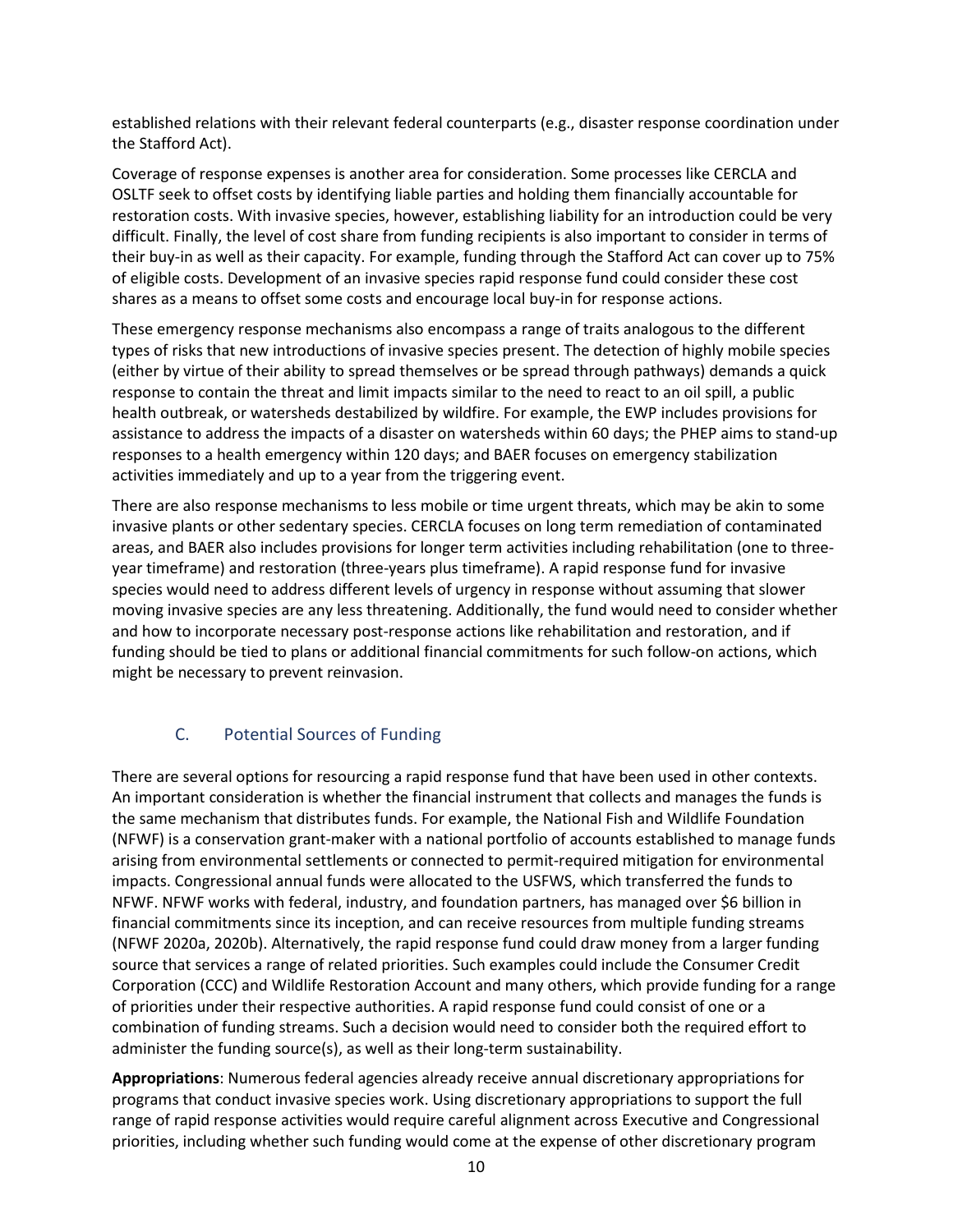areas and with consideration of existing mandatory spending. Many of the programs highlighted in the previous section as well as in Appendix III are resourced through the federal discretionary appropriations process.

**User fees**: Fees or taxes levied on products, vehicles, licenses, and other services have been widely used in other areas. For example, the OSLTF receives a portion of its funding through taxes on the petroleum and chemical industries, as did CERCLA before the expiration of its taxing authority (see Appendix III). Such funds can be used to remediate damages in cases where the liable actor is not identifiable or does not have sufficient funds. Similarly, the Wildlife Restoration Act (also known as the Pittman-Robertson Act) generates funds through an 11% excise tax on long guns, ammunition, archery equipment and arrow components, and a 10% excise tax on handguns, which are managed through a Wildlife Restoration Account (USFWS 2020a, Wildlife Society 2017). For FY2022, the amount of funds distributed to states and territories was over \$1.1 billion (USFWS 2022). The Sportfish Recreation Act (also known as the Dingell-Johnson Act) is a similar mechanism that uses excise taxes on fishing tackle, motorboat fuel, and other fishing and boating gear to support a range of state and regional activities (USFWS 2020b). A significant portion of Customs and Border Protection's agricultural inspections at U.S. points of entry are funded by user fees charged to vessels, travelers, and cargo (DHS 2019, CRS 2004). In the invasive species context, particular pathways of introduction and their primary beneficiaries or users could be assessed, as well as those accessing or using a particular resource. However, legislation to enact such taxes or fees would be necessary.

**Penalties, cost recovery, and financial guarantees**: In some sectors, those inadvertently causing environmental damages by their actions can be readily identified and held accountable. Penalties assessed for regulatory violations, as well as costs recovered from liable actors for violations, have contributed to response and restoration funds. For example, the OSLTF and CERCLA derive some of their funding from cost recoveries from responsible parties in hazardous oil and chemical incidents (see Appendix III). In this area, financial assurance requirements, including surety bonds, have also been applied to businesses in potentially hazardous sectors (e.g., mining, contaminated material disposal, landfills) to ensure the availability of funding for remediation efforts if an accident or contamination were to occur (EPA 2020, Boyd 2001).

These types of instruments could only be considered if and where more direct liability for potential invasive species introductions can be established, which in many cases may not be possible. Additionally, the length of time required to assess liability and collect a penalty would likely extend far beyond the window of opportunity for rapid response to the invasive species. This may require attention to reimbursement to responding agencies and/or paying penalties and damage assessments into the response fund for use in future rapid response emergencies. While such mechanisms could possibly contribute to a fund, it is unlikely that they would provide sufficient and readily accessible resources on their own.

**Third party funding**: Another option for securing resources for a rapid response fund would be accepting contributions from third parties. This could include grants from foundations, voluntary donations from individuals, nongovernmental organizations, and industry box taxes. While such mechanisms have been explored in other areas, use of such mechanisms would likely raise questions about the sufficiency, sustainability, and governance of funding.

## D. Criteria and Considerations

<span id="page-10-0"></span>Establishment of a rapid response fund would require defining necessary administrative processes as well as substantive criteria for the review of funding requests. These include the funding source and fund administration, the scope of covered activities, eligible recipients, the application process, as well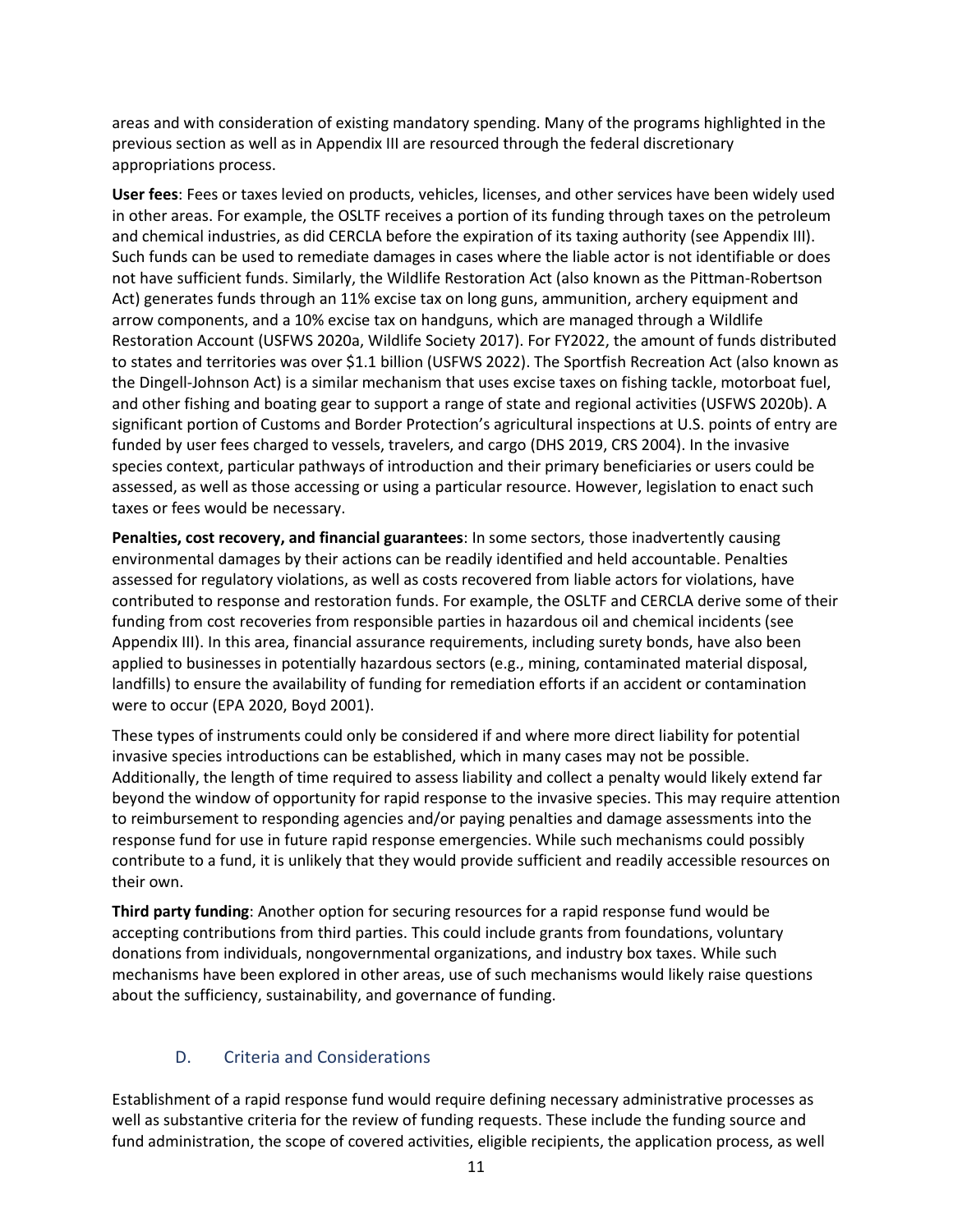as considerations regarding implementation of response actions and post-response follow-up. Appendix I looks at these issues from the perspective of a project proposal process and the particular steps that it would entail. Herein, it is important to note that this paper outlines the broader considerations in creating a rapid response fund. Specific answers to the issues posed in Appendix I will ultimately depend on the particular agency authorization and established funding source(s).

## <span id="page-11-0"></span>III. Findings and Lessons Learned

The science and planning of a nationally coordinated EDRR framework has matured in recent years and is now supported in the scientific literature (see Reaser et al. 2019a), technological advancements (such as molecular-based tools), evolving regional programs that can be scaled up to the national level, and pre-planned rapid response processes established across the U.S. landscape. A federal rapid response fund has been identified as a potential component of this framework and would be instrumental in supporting successful responses to emerging invasive species issues across landscapes and jurisdictions. State, tribal, and territorial governments as well as regional and federal entities play a critical role in responding to new introductions. Development of a rapid response fund could pay major dividends by stopping the establishment of new invasive species and avoiding the adverse impacts and associated costs on states, territories, tribes, and the nation as a whole.

Models from other federal sectors have been successfully used to address issues like wildfire, natural disasters, and oil spills. These can be used to guide the development and structure of an invasive species fund. Additionally, the experiences of states and regions to date with different funding mechanisms for invasive species can provide additional lessons learned about the structure, operation, and administration of a rapid response fund. The opportunities to finance a fund are varied and could include one or a combination of funding streams from: direct appropriations; user fees; penalties, cost recovery, and financial guarantees; and/or third-party contributions. Regardless of the source, it is critical that replenishment of the fund is consistent, sustainable, and resistant to external pressures. Establishment of a rapid response fund would require clearly defined administrative processes, such as how the fund will be administered, its scope and eligibility of expenditures, how projects would be identified and administered, and a multiyear timeframe for the use funds.

There are multiple ways to structure a rapid response fund, as suggested by the section on criteria and considerations. Depending on the circumstances, available funding, and political support, consideration could start with pilots. The pilots could be regional in scope and/or targeted at specific categories or taxa of invasive species (e.g., aquatic, terrestrial, those impacting natural areas). Over time, these pilots could be expanded or supplemented to provide more comprehensive coverage, ultimately building to a national system. One possibility would be to look at the role of the ANS Task Force in developing an Aquatic Nuisance Species Program under the Non-indigenous Aquatic Nuisance Species Control Act. The ANS Task Force already has a regional framework, significant engagement with states, and has recognized the need for a response fund (ANS Task Force 2015).

Developing a rapid response fund would require financial resources, political support, and agency time and expertise. Three potential options for moving forward include:

• Congressional action: Congressional representatives have taken an active interest in invasive species issues and have considered legislation in the past on a federal rapid response fund. The Invasive Species Emergency Fund Act introduced in the House and Senate in 2010 provides a logical starting point for Congressional consideration (H.R. 4782 2010, S. 3063 2010), but would need to be updated. The timing of such an effort would be dependent on Congressional interest and processes.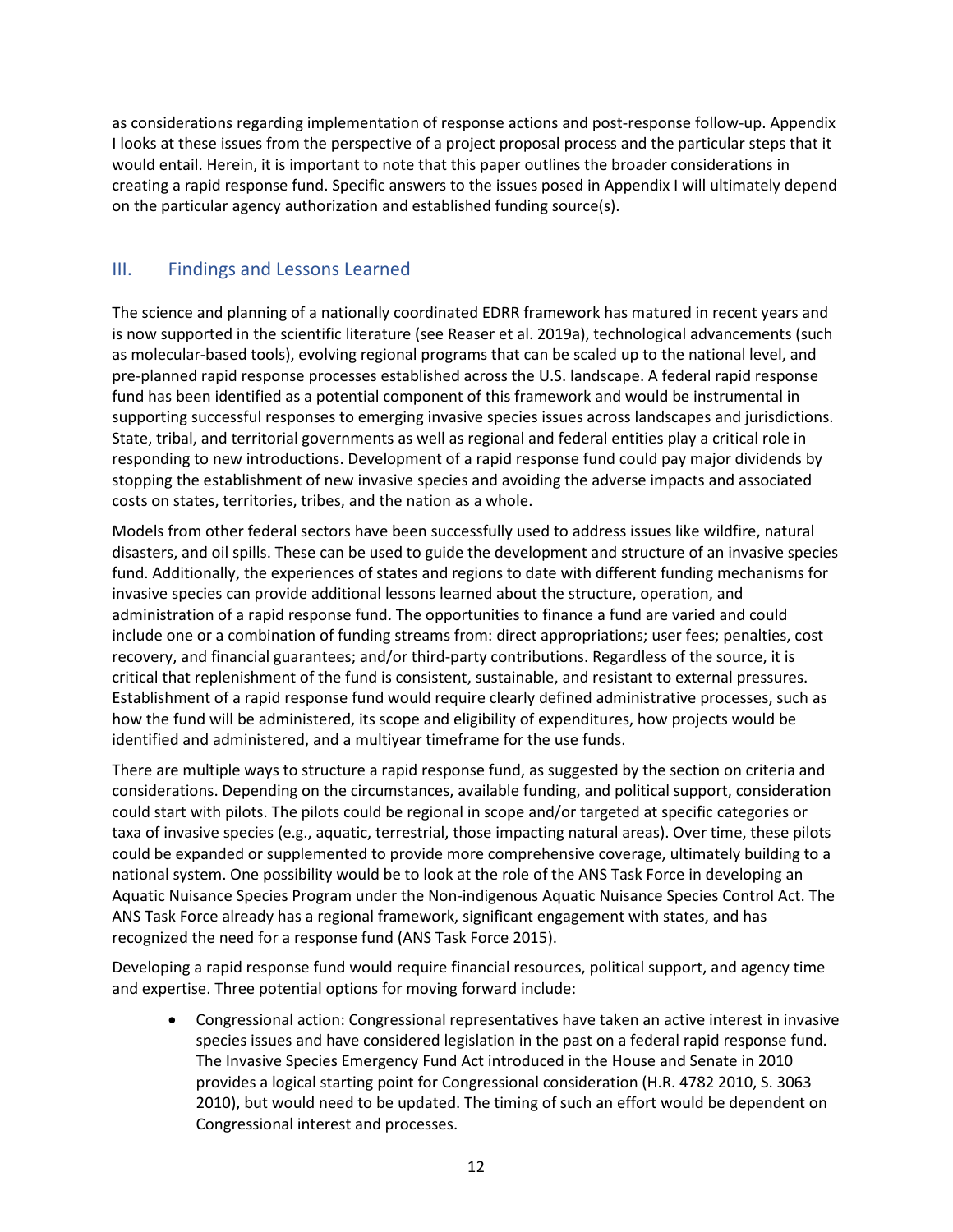- Legislative Proposal: the Executive Branch could develop a bill for Congressional consideration that would propose a model, including language authorizing federal funding streams and defining expectations for how the administrative process of the fund would be developed (e.g., through a rule making process under the Administrative Procedures Act).
- Agency initiative: if a federal agency determined that a rapid response fund was in the purview of its existing authorities, it could pursue steps to develop a proposal for the President's Budget. Consideration would need to be given to the fund's scope under those authorities, relevant procedures and review policies for development of the mechanism, and necessary budget considerations and requests to finance the fund for that specific agency.

The second and third options could benefit from convening high-level decision makers (i.e., Assistant / Under Secretaries) and senior budget officers within NISC agencies to better align funding or guide the formation of more effective funding mechanisms to support priority preparedness and emergency response activities. This was a major recommendation from the federal interagency report *Safeguarding America's Lands and Waters from Invasive Species: A National Framework for Early Detection and Rapid Response* (DOI 2016).

Over the past decade, federal agencies and their partners have made significant strides in developing their capacities and capabilities for EDRR, reflecting a desire to act more proactively in preventing the establishment and spread of newly introduced invasive species. While such efforts should be recognized and commended, their continued success and advancement would benefit from the creation of a sustainable, federal rapid response fund to support immediate needs in the field. This report can serve as a basis for developing such a fund in support of a coordinated national approach to EDRR.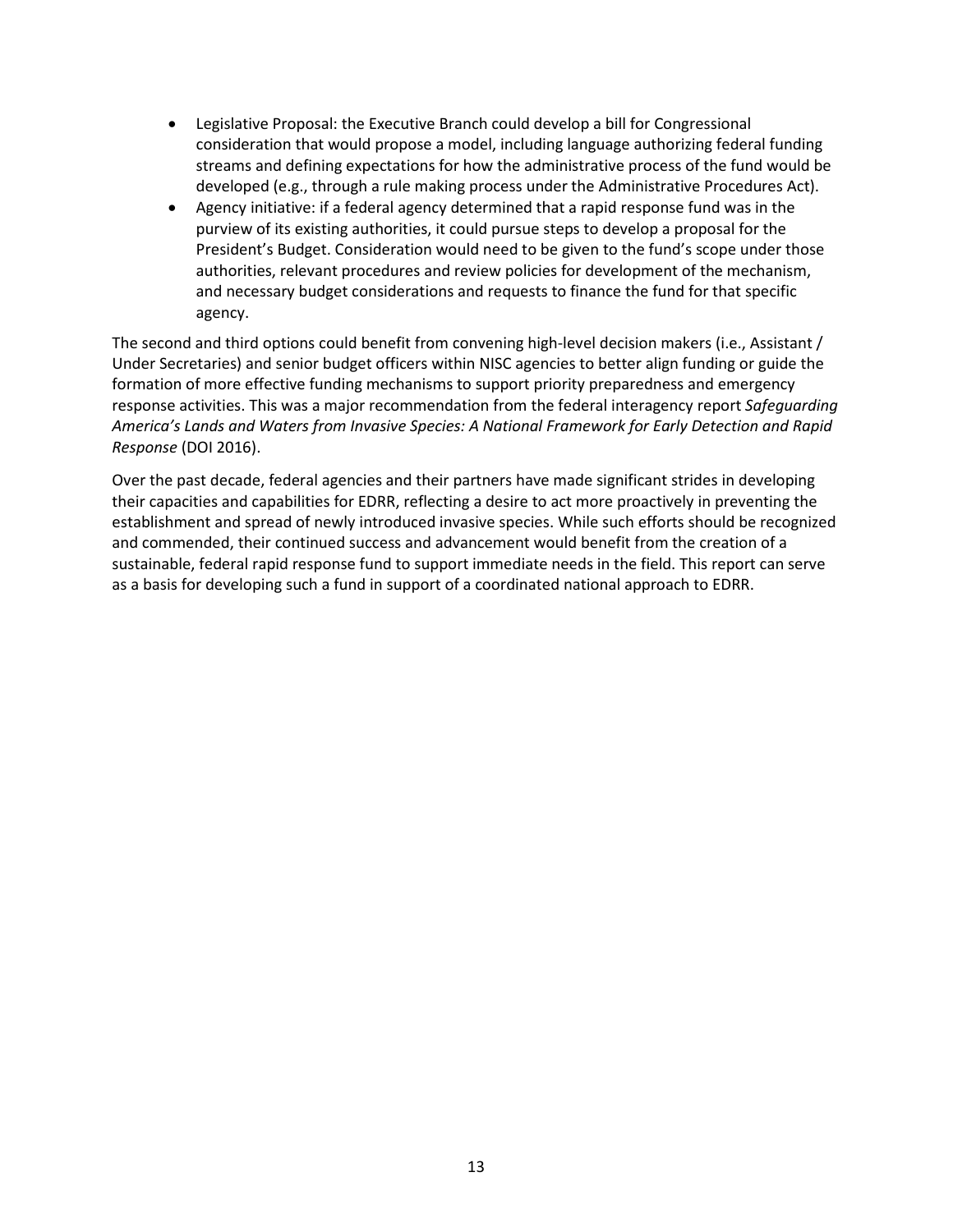## <span id="page-13-0"></span>IV. Acknowledgements

This report was developed by a federal interagency task team including: Phillip Andreozzi (USDA), Kelsey Brantley (NISC staff), Stas Burgiel (NISC staff), Jacob Glass (OMB), Craig Martin (DOI/FWS), Angela McMellen Brannigan (NISC staff), Jeff Morisette (former NISC staff), John Morris (DHS/CBP), Matt Oreska (OMB), Susan Pasko (DOI/FWS, ANS Task Force), Caroline Ridley (EPA), Hilary Smith (DOI), and Christine Taliga (USDA/NRCS).

Thanks and appreciation are also due to the following state and regional experts for their input and review: David Pegos (California Department of Food and Agriculture), Chris Korleski and Jamie Schardt (EPA Great Lakes National Program), Josh Atwood (Hawai'i Invasive Species Council), Christy Martin (Hawai'i Coordinating Group on Alien Pest Species), Lloyd Knight (Idaho Department of Agriculture), Meg Modley (Lake Champlain Basin Program), John McPhedran (Maine Department of Environmental Protection), Dave Adams, Molly Hassett, and Josh Theil (New York Department of Environmental Conservation), Rick Boatner (Oregon Department of Fish and Wildlife), and Alison Mikulyuk and Carroll Schaal (Wisconsin Department of Natural Resources).

## <span id="page-13-1"></span>V. Acronyms

ANS Task Force – Aquatic Nuisance Species Task Force

WRP – Western Regional Panel

- CERCLA Comprehensive Environmental Response, Compensation and Liability Act (Superfund)
- CRNR Coral Reef and Natural Resources Initiative
- DHS Department of Homeland Security

CBP – Customs and Border Protection

DOI – Department of the Interior

USFWS – U.S. Fish and Wildlife Service

TAP – Technical Assistance Program

EDRR – Early Detection and Rapid Response

EPA – Environmental Protection Agency

NFWF – National Fish and Wildlife Foundation

- NISC National Invasive Species Council
- OMB Office of Management and Budget

OSLTF – Oil Spill Liability Trust Fund

PHEP – Public Health Emergency Preparedness Program

USDA – U.S. Department of Agriculture

APHIS – Animal and Plant Health Inspection Service

- CCC Commodity Credit Corporation
- NRCS Natural Resources Conservation Service
- USFS Forest Service
	- BAER Burned Area Emergency Response Program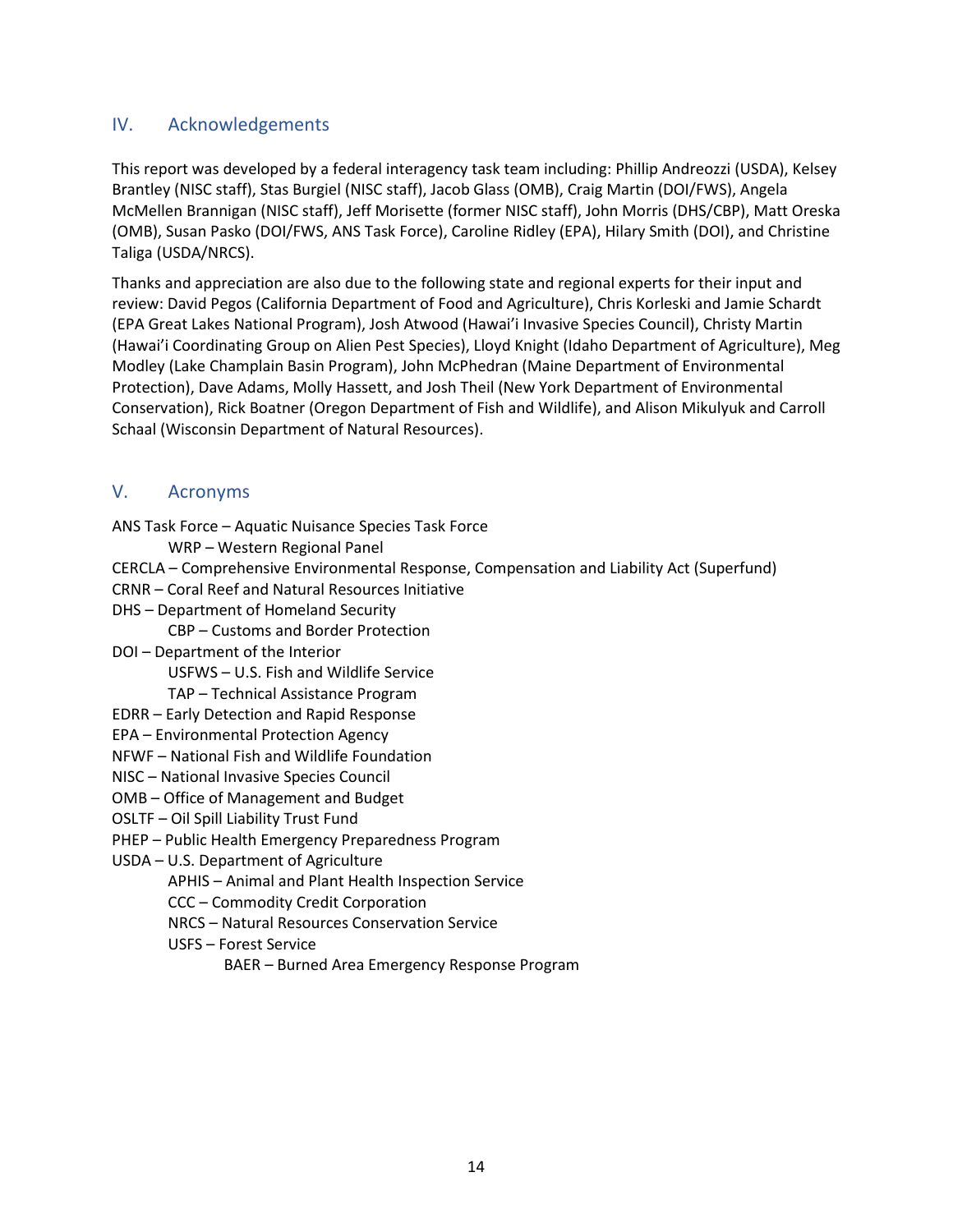## <span id="page-14-0"></span>VI. References

- Aquatic Nuisance Species Task Force (ANS Task Force). 2020. Aquatic Nuisance Species Task Force 2020-2025 Strategic Plan. [https://www.fws.gov/sites/default/files/documents/ANSTF-Strategic-](https://www.fws.gov/sites/default/files/documents/ANSTF-Strategic-Plan-2020-2025.pdf)[Plan-2020-2025.pdf](https://www.fws.gov/sites/default/files/documents/ANSTF-Strategic-Plan-2020-2025.pdf) accessed on 31 March 2022.
- -----. 2015. Aquatic Species Task Force 2015 Report to Congress. [https://www.fws.gov/sites/default/files/documents/ANSTF\\_2015\\_Report\\_to\\_Congress.pdf](https://www.fws.gov/sites/default/files/documents/ANSTF_2015_Report_to_Congress.pdf) accessed on 31 March 2022.
- Boyd J. 2001. Financial responsibility for environmental obligations: are bonding and assurance rules fulfilling their promise? Washington, DC: Resources for the Future Discussion Paper 01-42.
- Burgiel SW. 2019. The incident command system: a framework for rapid response to biological invasion. Biological Invasions.<https://doi.org/10.1077/s10530-019-02150-2>

Cardno ENTRIX. 2011. California aquatic invasive species rapid response fund: an economic evaluation.

- Congressional Research Service (CRS). 2004. Border security: inspections practices, policies, and issues. RL32399. Washington, DC.
- Conover G, R Simmonds, M Whalen (eds.) 2007. Management and control plan for bighead, black, grass, and silver carps in the United States. Asian Carp Working Group, Aquatic Nuisance Species Task Force: Washington, DC.
- Council on Climate Preparedness and Resilience. 2014. Priority Agenda Enhancing the Climate Resilience of America's Natural Resources. Washington, DC.
- Department of Homeland Security (DHS). 2019. FY2020 budget in brief. [https://www.dhs.gov/sites/default/files/publications/19\\_0318\\_MGMT\\_FY-2020-Budget-In-Brief.pdf](https://www.dhs.gov/sites/default/files/publications/19_0318_MGMT_FY-2020-Budget-In-Brief.pdf) accessed on 31 March 2022.
- Department of the Interior (DOI). 2016. Safeguarding America's lands and waters from invasive species: a national framework for early detection and rapid response. Washington, DC.
- Environmental Protection Agency (EPA). 2020. Financial assurance requirements for hazardous waste treatment, storage and disposal facilities. [https://www.epa.gov/hwpermitting/financial-assurance](https://www.epa.gov/hwpermitting/financial-assurance-requirements-hazardous-waste-treatment-storage-and-disposal)[requirements-hazardous-waste-treatment-storage-and-disposal](https://www.epa.gov/hwpermitting/financial-assurance-requirements-hazardous-waste-treatment-storage-and-disposal) accessed 31 March 2022.
- GoFundMe. 2020. Crowdfunding for natural disasters: a comprehensive guide. <https://www.gofundme.com/c/blog/crowdfunding-natural-disasters>accessed 31 March 2022.
- Great Lakes Restoration. 2020. Funding. [https://www.glri.us/funding a](https://www.glri.us/funding)ccessed 31 March 2022.
- Hawai'i Department of Agriculture, Hawai'i Department of Land and Natural Resources, HT Harvey and Associates, Kuiwalu LLC, Richard Hill & Associates. 2017. Hawai'i Interagency Biosecurity Plan: 2017- 2020[. https://hdoa.hawaii.gov/wp-content/uploads/2016/09/Hawaii-Interagency-Biosecurity-](https://hdoa.hawaii.gov/wp-content/uploads/2016/09/Hawaii-Interagency-Biosecurity-Plan.pdf)[Plan.pdf](https://hdoa.hawaii.gov/wp-content/uploads/2016/09/Hawaii-Interagency-Biosecurity-Plan.pdf) accessed 31 March 2022.
- H.R. 4782 Invasive Species Emergency Fund Act. 2010. 111<sup>th</sup> Congress. Introduced by D Young (AK) on 4 March 2010.<https://www.congress.gov/bill/111th-congress/house-bill/4782> accessed on 31 March 2022.
- Lueng B, DM Lodge, D Finnoff, JF Shogren, MA Lewis, G Lamerti. 2002. An ounce of prevention is worth a pound of cure: bioeconomic risk analysis of invasive species. Proceedings of the Royal Society of London. B 269: 2407-2413.
- Lodge DM, PW Simonin, SW Burgiel, RP Keller, JM Bossenbroek, CL Jerde, AM Kramer, ES Rutherford, MA Barnes, ME Wittmann, WL Chadderton, JL Apriesnig, D Beletsky, RM Cooke, JM Drake, SP Egan, DC Finnoff, CA Gantz, EK Grey, MH Hoff, JG Howeth, RA Jensen, ER Larson, NE Mandrak, DM Mason, FA Martinez, TJ Newcomb, JD Rothlisberger, AJ Tucker, TW Warziniack, H Zhang. 2016. Risk analysis and bioeconomics of invasive species to inform policy and management. Annual Review of Environment and Resources. 41:453-488[. https://doi.org/10.1146/annurev-environ-110615-085532](https://doi.org/10.1146/annurev-environ-110615-085532)
- Lodge DM, S Williams, HJ MacIsaac, KR Hayes, B Leung, S Reichard, RN Mack, PB Moyle, M Smith, DA Andow, JT Carlton, A McMichael. 2006. Biological invasions: recommendations for U.S. policy and management. Ecological Applications 16(6): 2035-2054.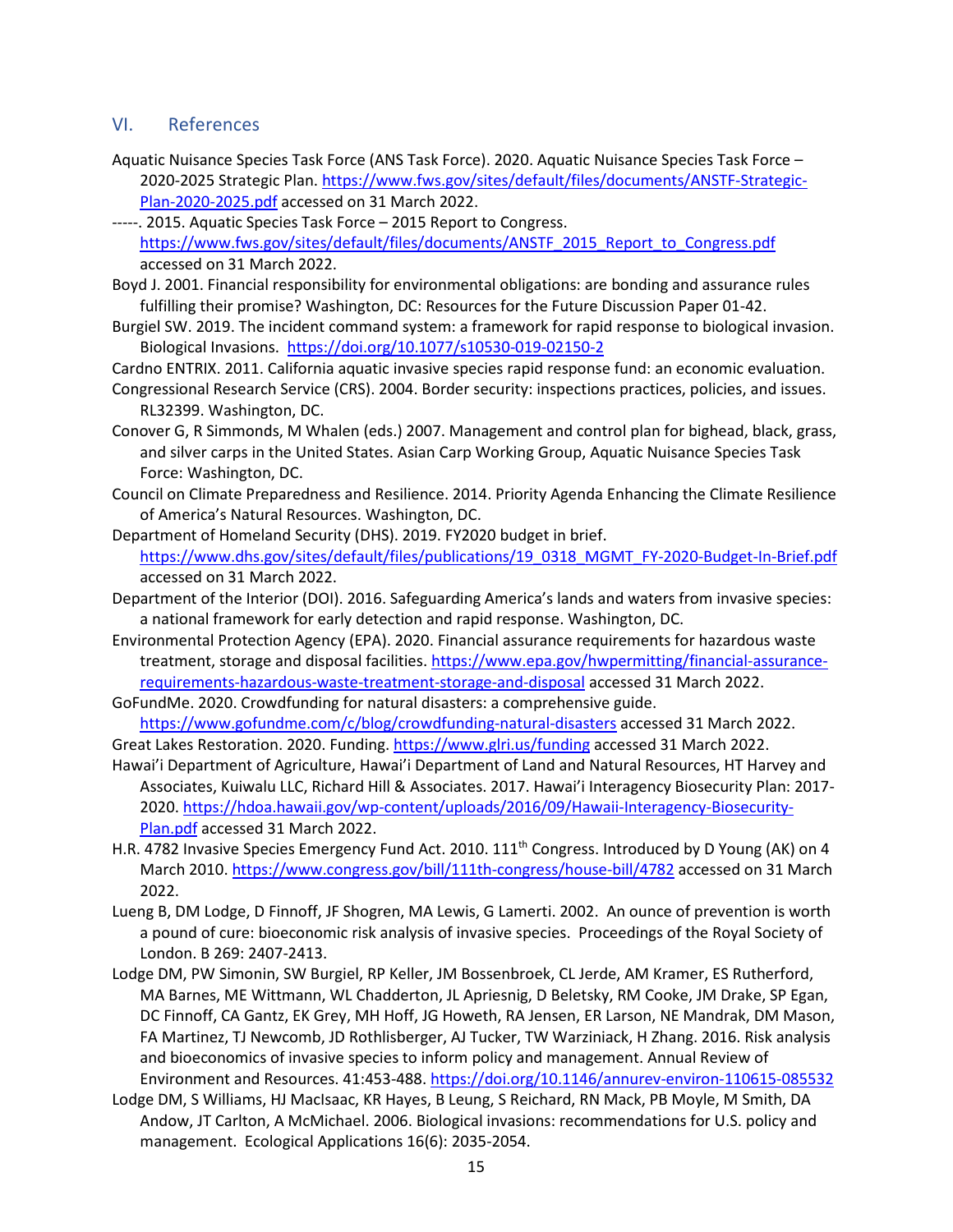- Morisette JT, JK Reaser, GL Cook, KM Irvine, HE Roy. 2019. Right place. Right time. Right tool: guidance for using target analysis to increase the likelihood of invasive species detection. Biological Invasions. <https://doi.org/10.1007/s10530-019-02145-z>
- National Fish and Wildlife Foundation. 2020a. What we do. [https://www.nfwf.org/what-we-do a](https://www.nfwf.org/what-we-do)ccessed 31 March 2022.
- -----. 2020b. Programs[. https://www.nfwf.org/programs](https://www.nfwf.org/programs) accessed 31 March 2022.
- National Invasive Species Council (NISC). (in review). Rapid Response to Invasive Species: Federal Agency Roles. Washington, DC.
- -----. 2022a. National Invasive Species Council Annual Work Plan FY2022. Washington, DC.
- -----. 2022b. Early Detection and Rapid Response[. https://www.doi.gov/invasivespecies/early-detection](https://www.doi.gov/invasivespecies/early-detection-and-rapid-response)[and-rapid-response](https://www.doi.gov/invasivespecies/early-detection-and-rapid-response) accessed on 31 March 2022.
- -----. 2016. National Invasive Species Council Management Plan 2016-2018. Washington, DC.
- Reaser, JK, SW Burgiel, J Kirkey, KA Brantley, SD Veatch, J Rodriguez-Burgos. 2019a. The early detection of and rapid response (EDRR) to invasive species: a conceptual framework and federal capacities assessment. Biological Invasions.<https://doiorg/10.1007/s10530-019-02156-w>
- Reaser JK, M Frey, NM Meyers. 2019b. Invasive species watch lists: guidance for development, communication, and application. Biological Invasions.<https://doi.org/10.1007/s10530-019-02176-6>
- Reaser, JK, A Simpson, GF Guala, JT Morisette, P Fuller. 2019c. Envisioning a national invasive species information framework. Biological Invasions.<https://doiorg/10.1007/s10530-019-02141-3>
- S.3063 Invasive Species Emergency Fund Act. 2010. 111th Congress. Introduced by H Reid (NV) on 3 March 2010.<https://www.congress.gov/bill/111th-congress/senate-bill/3063> accessed on 31 March 2022.
- Smits J, F Moser (eds.) 2009. Rapid Response Planning for Aquatic Invasive Species: A Maryland Example. Aquatic Nuisance Species Task Force, Mid-Atlantic Panel on Aquatic Nuisance Species. [http://www.midatlanticpanel.org//wp-](http://www.midatlanticpanel.org/wp-content/uploads/2016/04/RapidResponse_MarylandPlanExample.pdf)

[content/uploads/2016/04/RapidResponse\\_MarylandPlanExample.pdf](http://www.midatlanticpanel.org/wp-content/uploads/2016/04/RapidResponse_MarylandPlanExample.pdf) accessed on 31 March 2022.

- University of Guam, Secretariat of the Pacific Community (eds.) 2014. Regional Biosecurity Plan for Micronesia and Hawaii, Volume 1. University of Guam.
- U.S. Fish and Wildlife Service (USFWS). 2022. Certificate of apportionment of \$1,115,157,974 of the appropriation for Pittman-Robertson Wildlife Restoration (FWS/AWSR:076355). [https://www.fws.gov/sites/default/files/documents/WR%20FY22%20Certificate%20of%20Final%20](https://www.fws.gov/sites/default/files/documents/WR%20FY22%20Certificate%20of%20Final%20Apportionment%202022Feb3_508.pdf) [Apportionment%202022Feb3\\_508.pdf](https://www.fws.gov/sites/default/files/documents/WR%20FY22%20Certificate%20of%20Final%20Apportionment%202022Feb3_508.pdf) accessed on 31 March 2022.
- -----. 2020a. Wildlife Restoration.<https://www.fws.gov/program/wildlife-restoration> accessed on 31 March 2022.
- -----. 2020b. Sportfish Restoration Act[. https://www.fws.gov/program/sport-fish-restoration](https://www.fws.gov/program/sport-fish-restoration) accessed on 31 March 2022.
- Western Regional Panel (ANS Task Force). 2020. Quagga-Zebra Mussel Action Plan for Western U.S. Waters.
- Wildlife Society. 2017. Federal aid in Wildlife Restoration Act/Pittman-Robertson Act. Policy Brief. Bethesda, MD[. https://wildlife.org/wp-content/uploads/2014/11/Policy-Brief\\_P-R\\_FINAL.pdf](https://wildlife.org/wp-content/uploads/2014/11/Policy-Brief_P-R_FINAL.pdf) accessed on 31 March 2022.

*Clearance Date: March 31, 2022*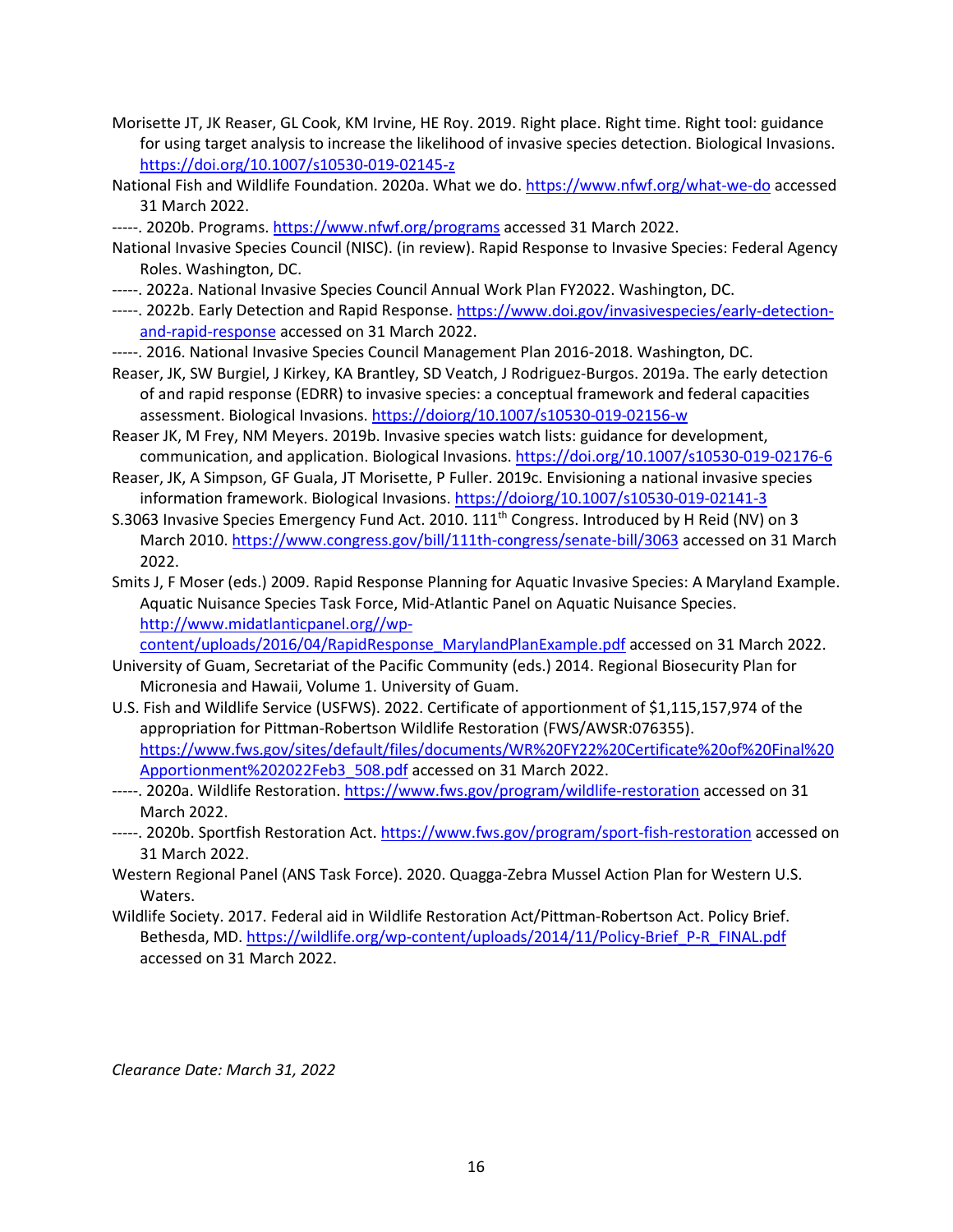## <span id="page-16-0"></span>Appendix I: Criteria and Considerations for an Invasive Species Rapid Response Fund

Establishment of a rapid response fund would require defining several administrative processes and substantive criteria for the review of funding requests. The following section looks at funding, administration, scope, eligibility, and proposals, and includes a series of questions to help define each area. Herein, it is important to note that this paper outlines the broader considerations in creating a rapid response fund. Specific answers to the issues posed below would ultimately depend on the specifics of the agency authorization and established funding source(s).

**Funding source**: Where is the money for the rapid response fund coming from? As noted in Section II C, there are a number of options for securing the resources for a rapid response fund. The funding pathway should be clear and ideally allow for the sustainability of funds over time. For example, this could include ongoing contributions to the fund (e.g., annual appropriations, user fees), a capitalized account generating sufficient interest, or another hybrid approach. What is the process for replenishing the fund on a regular or ad hoc basis? Additionally, are funds tied to a specific timetable for expenditure (e.g., fiscal year, no year funding)?

**Fund administration**: How is the fund managed, in terms of both financial management of the money as well as administering the process that solicits, reviews, and responds to requests or proposals for resources?

- Financial management: Is the financial instrument part of the mechanism making decisions about the use of funds or is it a separate entity? Who manages and is responsible for those funds, including investments and audits? What oversight mechanisms are necessary (e.g., fiscal, legal, regulatory)? Are there metrics for long-term program evaluation?
- Administrative entity: What agency, office, or other entity is responsible for managing funding requests to the rapid response fund? How do the considerations on scope (below) influence the choice of administrative entity?
- Administrative expenses: What overhead expenses are allowable in the fiscal and administrative management of the fund? Are they covered by resources allocated to the fund?
- Advisory roles: Who provides the relevant expertise or additional context to review proposals? Is there a panel of experts (standing or ad hoc) or roster of scientific and technical expertise that can be drawn upon as needed? How does this relate to the scope of the rapid response fund (see below)?
- Funding conditions: What financial mechanism is used to provide funding (e.g., loan, grant, contract)? Are there co-financing requirements, and if so, are in kind contributions permissible? What are the repayment conditions? Are overhead costs permissible? Can funding requests be renewed for ongoing rapid response activities?
- Funding types and amounts: Is there a cap on funded activities? Are there different categories of need (e.g., small-scale discretionary funding for immediate identification and demarcation needs, larger-scale funding for containment or eradication actions)? If funds can expire (i.e., they are not no year funding), where do unspent funds go? How can unspent funds be allocated (e.g., on EDRR preparedness activities)?

**Scope**: What is the scope of the rapid response fund's activities? How can funding criteria be developed to best match available resources to the anticipated demand for rapid response assistance? Are there cases that might be ineligible either initially or permanently (e.g., eligibility for support through other funding mechanisms)?

• Geography: Is there a defined geographic scope (e.g., national, regional, priority regions) or a hybrid approach (e.g., national fund administered regionally)?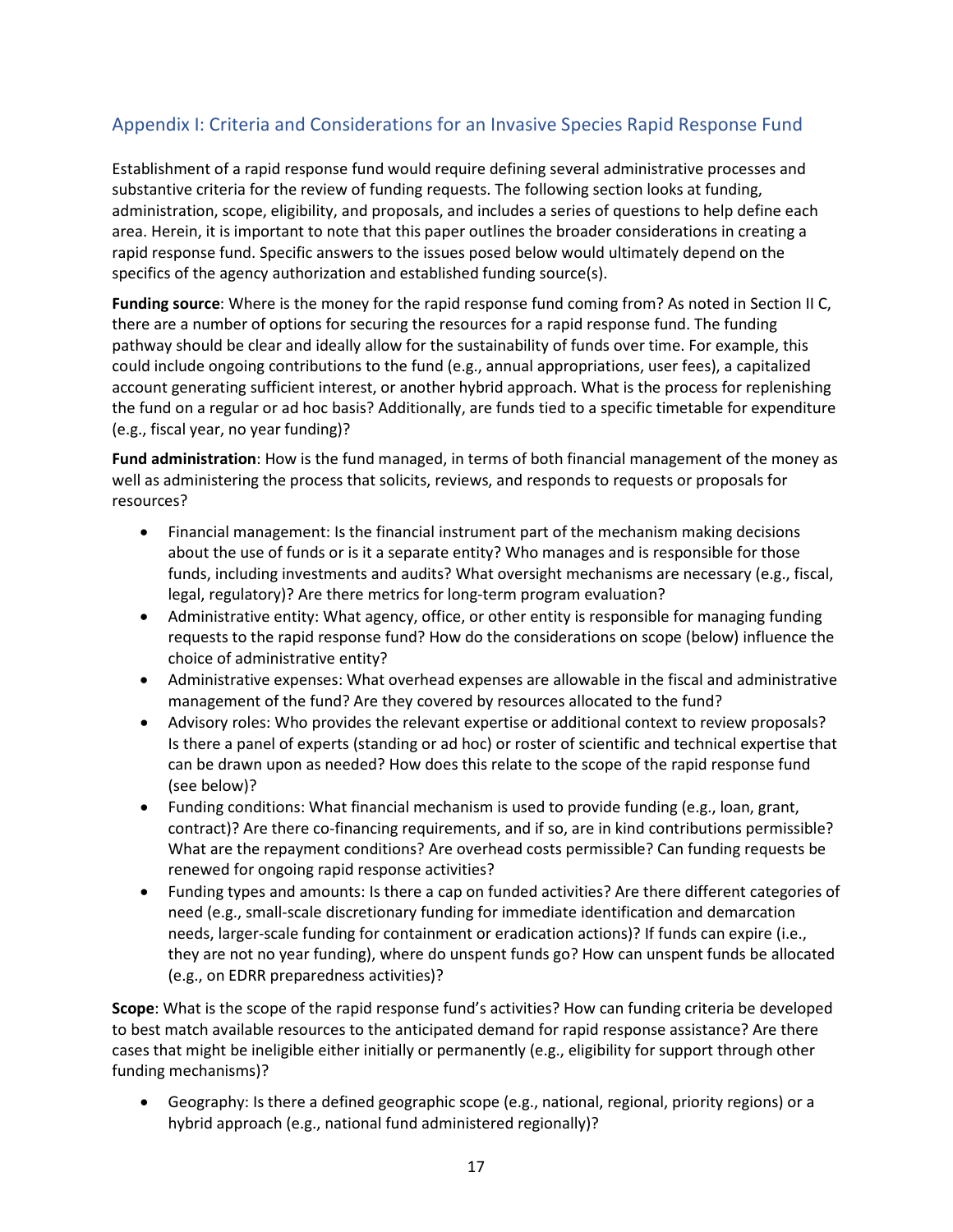- Taxonomy: What species are covered (e.g., aquatic, terrestrial, those affecting natural areas, those affecting infrastructure, those not covered by other sources of funding, those addressed by other programs related to public health, agriculture, and/or livestock)? Are there watchlists that can inform prioritization and decision-making at relevant geographic scales?
- Covered activities: What rapid response actions are covered (e.g., identification, demarcation, treatment, post-treatment monitoring)? What is the eligibility of targeted early detection efforts, assessments, or training, particularly if funds have an expiration and need to be disbursed?
- Priorities: Are there programmatic priorities for funding (e.g., vulnerable habitats, national/regional/state/local watchlists, species of concern – first introduction to the country, to the region, to the locality/watershed)? How are funding priorities developed and changed over time? How are the benefits of an action evaluated (e.g., in terms of geographic area protected or potential impacts averted)?
- Timelines: Are there limits on project duration or other timeframes for project implementation?
- Thresholds: What constitutes an emergency requiring response (rapidity, potential impacts)? What timeframes are eligible (e.g., quick smaller scale operations vs. more complex and potentially longer-term responses)? How will feasibility be evaluated and the difference between rapid response actions for eradication or immediate containment vs. long-term control activities be distinguished?

**Eligibility**: What are the criteria for eligible applicants and activities?

- Recipients: Who is eligible to receive funds (e.g., federal, state, tribal, territorial, and/or local government agencies; non-federal entities including non-profit land trusts and other environmental groups, academia, industry; consortia of groups such as multistate compacts, multitargeted proposals)? Are there any groups that would be ineligible to receive funding?
- Planning considerations: What "local" conditions are recommended or necessary (e.g., existing rapid response plan, cooperation agreements, permitting)?
- Fiscal considerations: What co-financing is provided? Is there evidence of longer-term project sustainability?
- Endorsements: Are statements of support, declarations of emergency, or other local determinations necessary (e.g., from state governors)?
- Repeat applications: Can additional requests be submitted to finance follow-on response activities from an application that was already funded?

**Proposal development and review**: What is the process for submitting proposals? What information do proposals need to include? How are they reviewed?

- Proposal contents: What information is required in submissions (e.g., geographic, ecological, and biological information; risk assessments or evaluations; mitigation and treatment measures, including addressing pathway(s) of introduction; feasibility assessments; funding needs; points of contact)?
- Review process: Who administers the review process? What are the timelines? Is there a single review process per year, rolling reviews, multiple review cycles? Who makes the final determination on release of funds and amounts?
- Review criteria: What criteria are considered in reviewing proposals (e.g., adherence to fund priorities, national or regional significance, status of establishment elsewhere [locally, regionally, nationally], available capacity and capabilities for response, feasibility of success, probability of reintroduction)?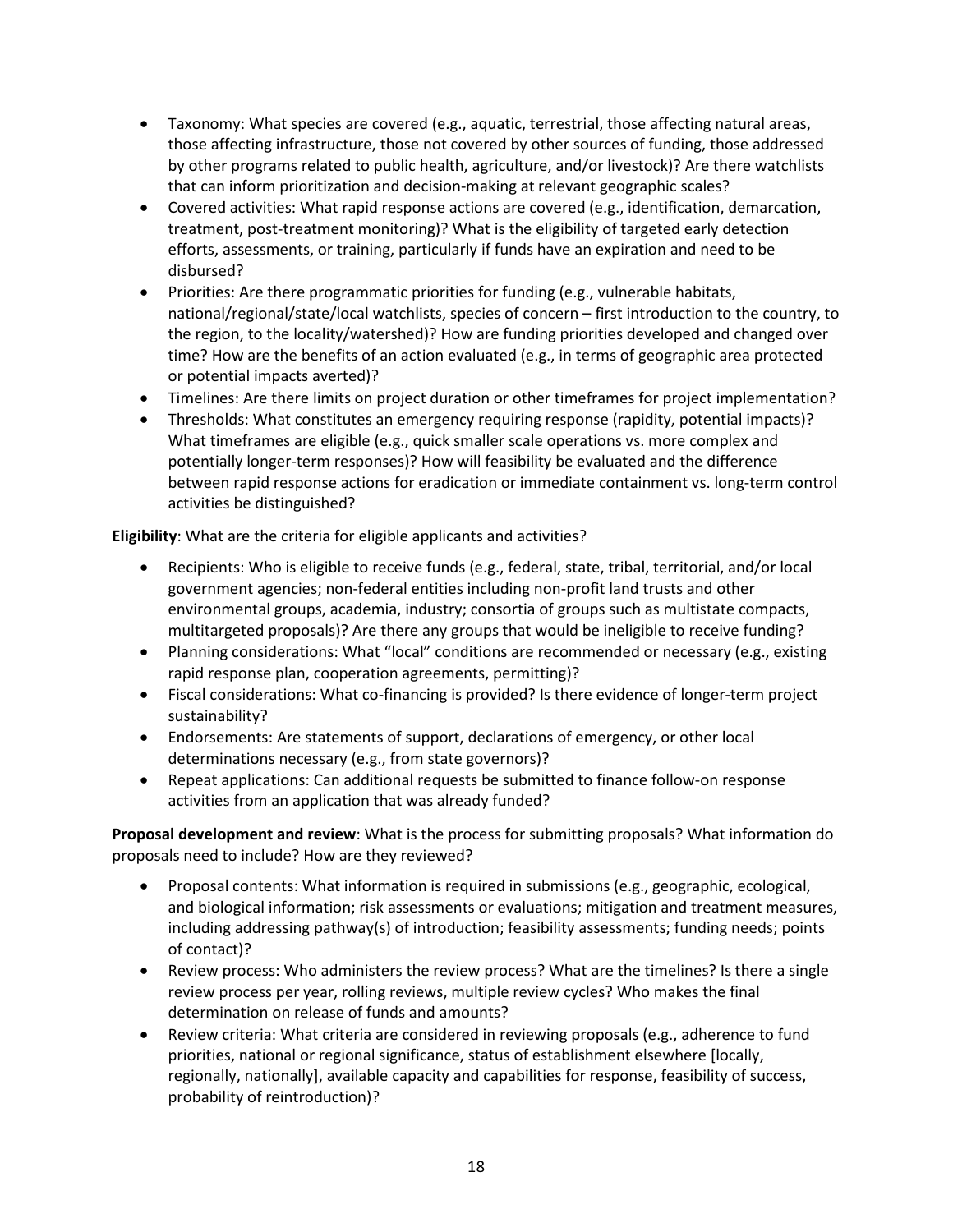• Expert input: How is expert input (e.g., taxonomic, geographic) accessed and used in reviewing requests and other fund activities? Is expert input limited to providing advice or does it play a more formal role in decision-making?

**Project implementation**: Once approved, what additional steps or roles are necessary for the receipt of project funding? What information is provided back to the rapid response fund?

- Funding disbursal: What are the requirements and timelines for issuing funds (e.g., up front provision, cost reimbursement)?
- Reporting: What are the processes, formats, and other requirements for reporting on funded activities (e.g., fiscal reporting, reporting on activities and results, use of data to support broader information needs and assessments on rapid response experiences)? Is there a need for periodic review of projects while they are in process?
- Environmental compliance: How is compliance with relevant national and local laws ensured? Are there legal or liability concerns associated with funding?
- Metrics: What are the criteria for evaluating funded activities? What constitutes a successful response or eradication? What indicators reflect a transition to long-term control? When is increased or sustained financial support (un)productive? Are there metrics that can be used across projects to evaluate the overall performance of the fund?

**Project close-out:** What steps are necessary as a funded rapid response effort is brought to conclusion? What limitations are necessary in terms of time and funding on rapid response efforts? What is the "offramp" for rapid response interventions that do not have a clear, successful outcome? How will necessary post-rapid response activities be funded and sustained? These post-project activities and issues will likely be beyond the scope of support from a rapid response fund; however, their consideration may be important for land managers to consider for successful long-term control and eradication of invasive species.

- Restoration: What post-response actions are necessary to restore affected habitat? What monitoring or other long-term rehabilitation measures are required? Are there contingency plans and available resources if re-treatment is necessary?
- Biosecurity: What actions and protocols are required to prevent re-invasion of the targeted area? What regulatory authorities are involved for implementation and enforcement?
- Administration: What administrative or reporting steps are required for concluding a project?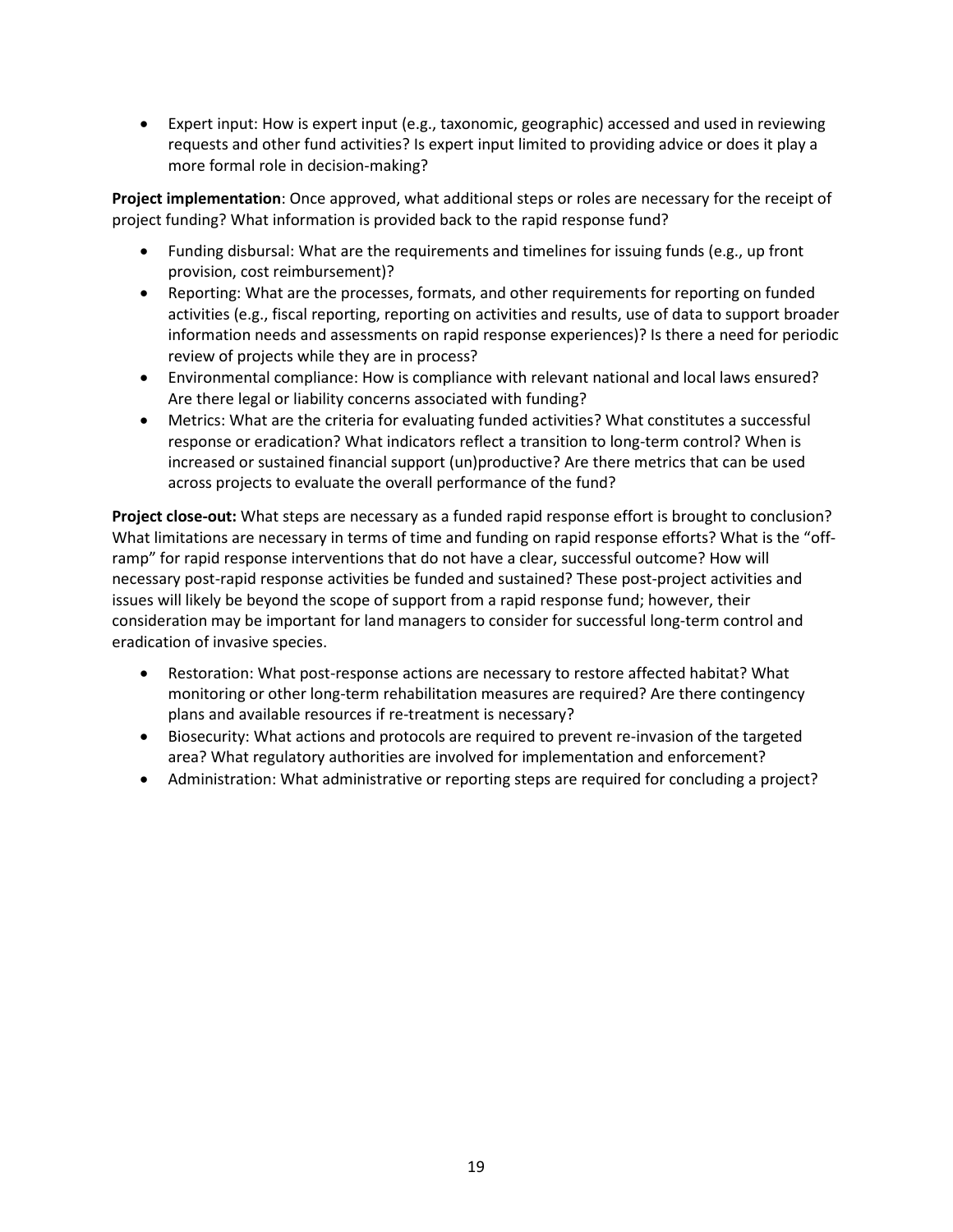## <span id="page-19-0"></span>Appendix II: Invasive Species Funding Models

There are a range of mechanisms that are used to fund invasive species management efforts. The following section highlights a number of these at the federal, state, and regional levels with attention to scope, eligible recipients, timeliness and processes, and funding sources. Table 2 includes a brief overview of highlighted examples with additional details below.

| Program                                                                                                                                   | Geographic<br>Jurisdiction | Scope/Target                                                                                                                      | <b>Recipients</b>                                                                                                                                        | <b>Funding Source</b>                                   |
|-------------------------------------------------------------------------------------------------------------------------------------------|----------------------------|-----------------------------------------------------------------------------------------------------------------------------------|----------------------------------------------------------------------------------------------------------------------------------------------------------|---------------------------------------------------------|
| DOI Assistance to<br><b>Insular Areas</b>                                                                                                 | Regional/insular<br>areas  | Invasive species<br>management,<br>including brown tree<br>snake control                                                          | Government<br>agencies from U.S.<br><b>Insular Areas</b>                                                                                                 | Appropriations                                          |
| USDA/APHIS<br><b>Emergency Transfer</b><br>Authority                                                                                      | National                   | Plant pests, animal<br>diseases                                                                                                   | <b>APHIS</b>                                                                                                                                             | Other USDA accounts'                                    |
| <b>Plant Protection Act</b><br>Section 7721 Plant<br>Pest and Disease<br>Management and<br><b>Disaster Prevention</b><br>Programs Program | National                   | Plant pests                                                                                                                       | State and federal<br>agencies, tribal<br>entities, universities,<br>nongovernmental<br>organizations, private<br>entities                                | CCC funds as mandated<br>by the Plant Protection<br>Act |
| California Invasive<br>Species Account                                                                                                    | State                      | Invasive species<br>management,<br>including prevention,<br>monitoring, detection,<br>control, eradication,<br>planning, outreach | State and local<br>agencies, Native<br>American tribes in CA                                                                                             | Appropriations                                          |
| Hawai'i Invasive<br><b>Species Council</b><br>Annual Request for<br>Proposals                                                             | State                      | Invasive species<br>prevention, control,<br>outreach, research                                                                    | State government<br>agencies and state-<br>affiliated educational<br>institutions, local<br>invasive species<br>committees,<br>watershed<br>partnerships | Appropriations                                          |
| Hawai'i Pest<br>Inspection,<br>Quarantine, and<br><b>Eradication Fund</b>                                                                 | State                      | Biosecurity, including<br>inspection,<br>quarantine,<br>eradication                                                               | Hawai'i Department<br>of Agriculture                                                                                                                     | Vessel cargo fee                                        |
| Idaho Invasive<br>Species Fund                                                                                                            | State                      | Watercraft inspection,<br>decontamination                                                                                         | Idaho Department of<br>Agriculture                                                                                                                       | Registration fees                                       |
| Maine Invasive Plant<br><b>Removal Grants</b>                                                                                             | State                      | Invasive plant removal                                                                                                            | Lake associations                                                                                                                                        | <b>Registration fees</b>                                |
| New York Invasive<br>Species Grant<br>Program                                                                                             | <b>State</b>               | Prevention, rapid<br>response, control,<br>research, planning                                                                     | Government<br>agencies, educational<br>institutions, non-<br>profits                                                                                     | Appropriations                                          |
| Oregon Invasive<br>Species Control<br>Account                                                                                             | State                      | Eradication, control                                                                                                              | Local and tribal<br>agencies, non-profits,<br>educational<br>institutions,<br>individuals                                                                | Appropriations, lottery<br>funds                        |
| <b>Wisconsin Aquatic</b><br><b>Invasive Species</b><br>Surface Water Grant<br>Program                                                     | State                      | Education, planning,<br>management                                                                                                | Natural resource<br>agencies, tribal<br>governments,<br>educational<br>institutions, sanitary<br>districts, counties,                                    | Appropriations                                          |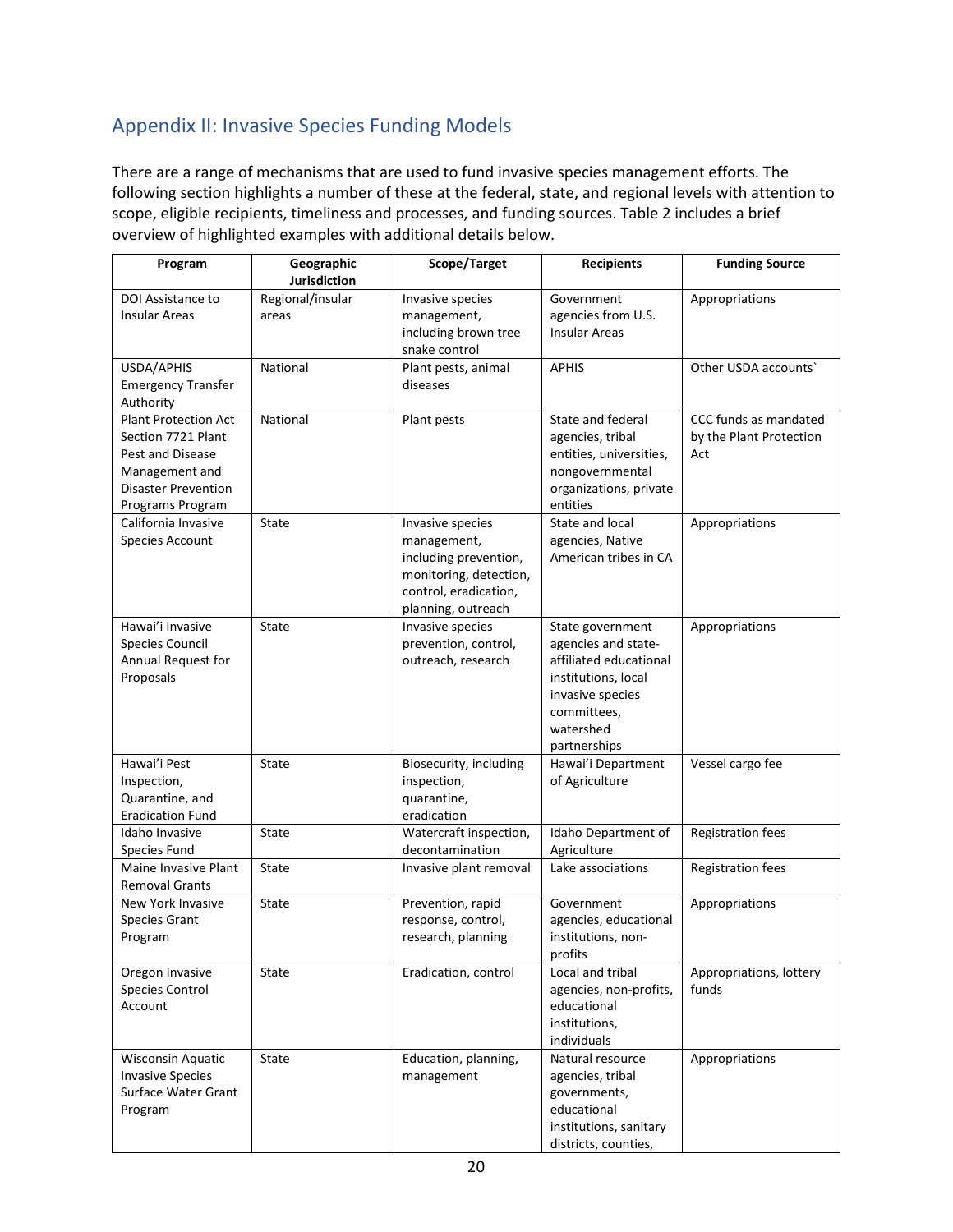|                                                                                                          |          |                                                                                              | municipalities, lake<br>districts, other<br>qualified entities              |                                                                                              |
|----------------------------------------------------------------------------------------------------------|----------|----------------------------------------------------------------------------------------------|-----------------------------------------------------------------------------|----------------------------------------------------------------------------------------------|
| <b>Wisconsin Aquatic</b><br><b>Invasive Species</b><br>Prevention and<br><b>Control Grant</b><br>Program | State    | Prevention, control,<br>including early<br>detection and<br>response                         | Private landowners,<br>other eligible<br>organizations                      | Appropriations                                                                               |
| Great Lakes and Lake<br>Champlain Invasive<br>Species Program                                            | Regional | Monitoring, detection,<br>management,<br>response, planning,<br>regulatory<br>implementation | <b>NA</b>                                                                   | Appropriations (note:<br>no appropriations have<br>been made since<br>authorization in 2018) |
| <b>Great Lakes</b><br><b>Restoration Initiative</b>                                                      | Regional | Prevention, early<br>detection monitoring,<br>response,<br>control/management                | Federal, state, and<br>tribal governments,<br>communities                   | Appropriations                                                                               |
| Lake Champlain<br><b>Basin Program</b><br>Aquatic Invasive<br>Species Rapid<br>Response Program          | Regional | Spread prevention                                                                            | Educational<br>institutions, non-<br>profits, industry,<br>local government | Appropriations/federal<br>agency funding                                                     |

Table 1: Invasive Species Funding Mechanisms

## <span id="page-20-0"></span>A. Federal Programs

#### DOI Assistance to Insular Areas

DOI provides funding for invasive species in U.S. Insular Areas through annual funding from its Technical Assistance Program, the Brown Tree Snake (BTS) Control Program, and the Coral Reef and Natural Resources (CRNR) Initiative. The U.S. insular areas include the U.S. territories of the Virgin Islands, Guam, the Commonwealth of the Mariana Islands, and American Samoa, as well as the independent Freely Associated States of the Republic of the Marshall Islands, the Federated States of Micronesia and the Republic of Palau. Eligibility to receive funding is limited to U.S. insular areas.

**Technical Assistance Program (TAP)**: TAP grants are intended for short-term, non-capital projects and are not meant to supplant local funding of routine operating expenses of an insular area government. TAP priorities include but are not limited to projects which foster development of the insular areas in the following areas: accountability; financial management; economic development; education; energy production; management control initiatives; disaster assistance; natural and cultural resources; capacity building; public safety/emergencies; health initiatives; and invasive species management. Funding for TAP is appropriated by Congress. Such funds conceivably could be used for rapid response efforts.

**Brown Tree Snake (BTS) Control Program**: The BTS Control program is a combination research and operational program designed to prevent the dispersal of BTS from Guam to other vulnerable geographic areas in the Micronesia region including Hawai'i and to ultimately eradicate existing or newly established BTS populations in U.S. areas. The program is a cooperative effort between the Office of Insular Affairs, USFWS, the U.S. Geological Survey, the USDA's Animal and Plant Health Inspection Service Wildlife Services, the Department of Defense, the state and territorial governments of Hawai'i and Guam, and the Commonwealth of the Northern Mariana Islands. Funding for BTS is appropriated annually by Congress.

**Coral Reef and Natural Resources (CRNR) Initiative**: The CRNR Initiative provides grant funding for management and protection of coral reefs and for addressing invasive species in the U.S. territories and the freely associated states to improve the health of coral reef ecosystems and other natural resources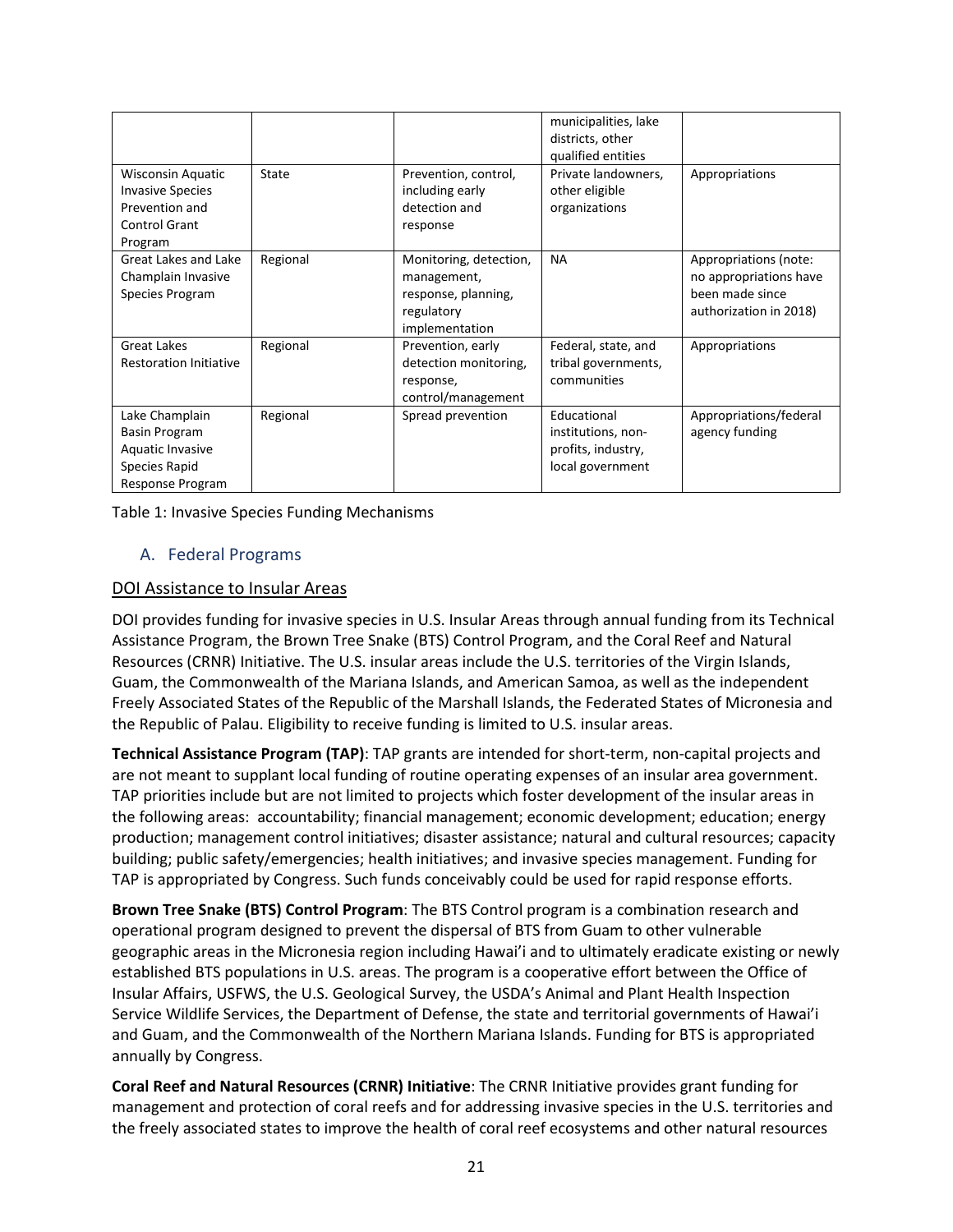for long-term economic and social benefit. Priority is given to projects that help insular areas address a variety of threats to coral reef ecosystems and to eradicating aquatic and terrestrial plant, insect, and animal invasive species.

## **Resources**

DOI Office of Insular Affairs Financial Assistance webpage <https://www.doi.gov/oia/financial-assistance>

- DOI Office of Insular Affairs Technical Assistance Program Grant Instructions (FY2020) <https://www.doi.gov/sites/doi.gov/files/uploads/fy20-tap-grants-gov-application-instructions.pdf>
- DOI Office of Insular Affairs Coral Reef and Natural Resources Initiative Grant Instructions (FY 2020) <https://www.doi.gov/sites/doi.gov/files/uploads/fy20-crnr-grants-gov-application-instructions.pdf>

## USDA APHIS Emergency Transfer Authority

The Secretary of Agriculture has the authority to transfer funds to APHIS from other USDA accounts to assist in controlling and eradicating plant pests and contagious or infectious animal and poultry diseases. This authority is granted to reallocate to the program necessary funds to arrest, control, eradicate, and prevent the spread of plant pests, noxious weeds, and pests or disease of livestock by the Plant Protection Act (7 USC §7772[a] and [b]) and the Animal Health Protection Act (7 USC §8316[b]). This also includes those funds exclusively available for use in emergencies including those threatening agricultural production for the arrest and eradication of contagious or infectious disease or pests of animals, poultry, or plants (7 USC §§7751, 7772, 8310, and 8316).

**Eligibility:** Before requesting a transfer of emergency funds, APHIS considers the following: whether APHIS is involved in the issue; availability of other funds to address the issue; whether there is stakeholder support; and support of the Secretary of Agriculture.

**Proposal Requirements / Timelines:** APHIS prepares a memo to the Secretary, through the Office of Budget and Program Analysis (OBPA), providing the information listed below. The request is then evaluated through a review process.

- Nature and extent of the problem
- Potential consequences of not addressing the problem
- Economic value of industries affected
- Specific actions required to address the problem
- Estimated timeframe for program success
- Estimated funding (in accordance with prescribed formats)
- Staff years and other resource means needed to combat the pest or disease outbreak (in accordance with prescribed formats)
- Contributions (usually in-kind) from cooperators

**Funding:** Funding amounts are determined by the Secretary of Agriculture on a no-year basis in accordance with the Plant Protection Act and 7 USC §7772(b).

#### **Resources**

Cornell Law School, Legal Information Institution, 7 U.S. Code 7772. Transfer Authority webpage <https://www.law.cornell.edu/uscode/text/7/7772>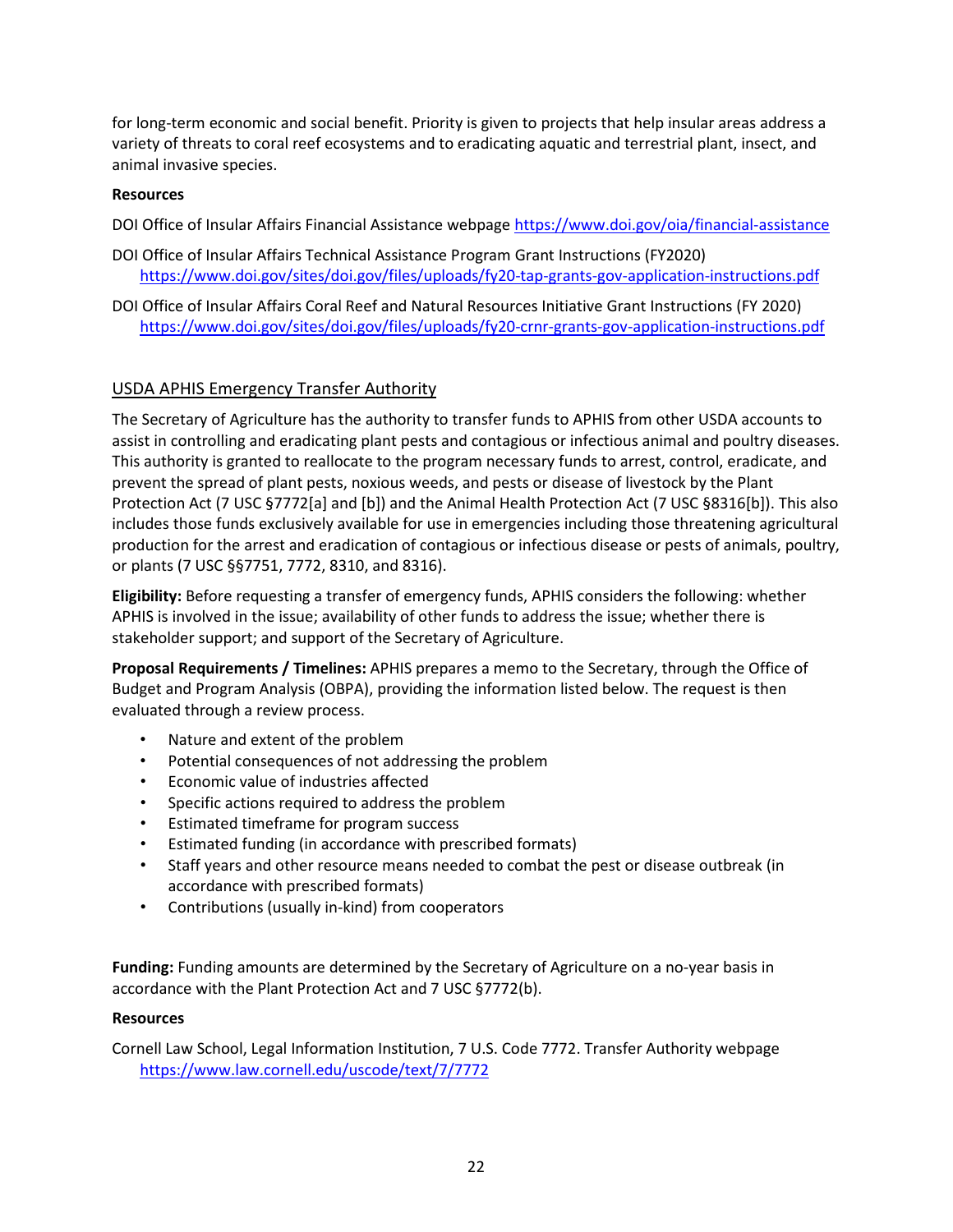## USDA APHIS Plant Protection Act Section 7721 Funding

Through the Plant Pest and Disease Management and Disaster Prevention Program (PPDMDPP), the Department of Agriculture receives annual funding for projects that will safeguard agriculture and facilitate safe agricultural trade. Applications are considered in six goal areas:

- 1. Enhancing plant pest and disease analysis and survey
- 2. Targeting domestic inspection activities at vulnerable points in the safeguarding continuum
- 3. Enhancing and strengthening pest identification and technology
- 4. Safeguarding nursery production
- 5. Conducting targeted outreach and education
- 6. Enhancing mitigation and rapid response capabilities

**Eligibility:** State and federal agencies, tribal entities, nongovernmental organizations, universities, private entities are eligible to apply for funding.

**Proposal Requirements / Timelines:** Applications for funding can be submitted once per year during an open submission period.Suggestions must include:

- Alignment with one of the six PPA 7721 goal areas
- Technical approach
- Roles and responsibilities of any cooperators participating in the project
- Relevant prior experience
- Budget

**Funding:** Annual funding amounts currently set at \$75M per fiscal year by Congress.

#### **Resources**

USDA APHIS Plant Protection Act Section 7721 webpage <https://www.aphis.usda.gov/aphis/resources/ppa-projects>

#### <span id="page-22-0"></span>B. State Programs

#### California Invasive Species Account

#### *Authority: Assembly Bill No. 2470, Chapter 870 (2017-18)*

The Invasive Species Account was established by the state legislature within the California Department of Food and Agriculture (CDFA) Fund. Funding is appropriated to support invasive species projects and activities recommended by the Invasive Species Council of California (ISCC), comprised of representatives from six state agencies or offices. Deliberations of the California invasive species advisory committee are used to inform the decisions of the ISCC. The Account can be used to:

- assist state, federal, and local agencies to prevent the introduction of invasive species
- support relevant state agencies and departments in the:
	- o detection, control, and eradication of invasive species, including emergency and nonemergency detection and rapid response
	- o development and maintenance of statewide surveys and mapping of high-risk areas
	- o improvement of inspections at state and national boundaries to prevent the introduction of invasive species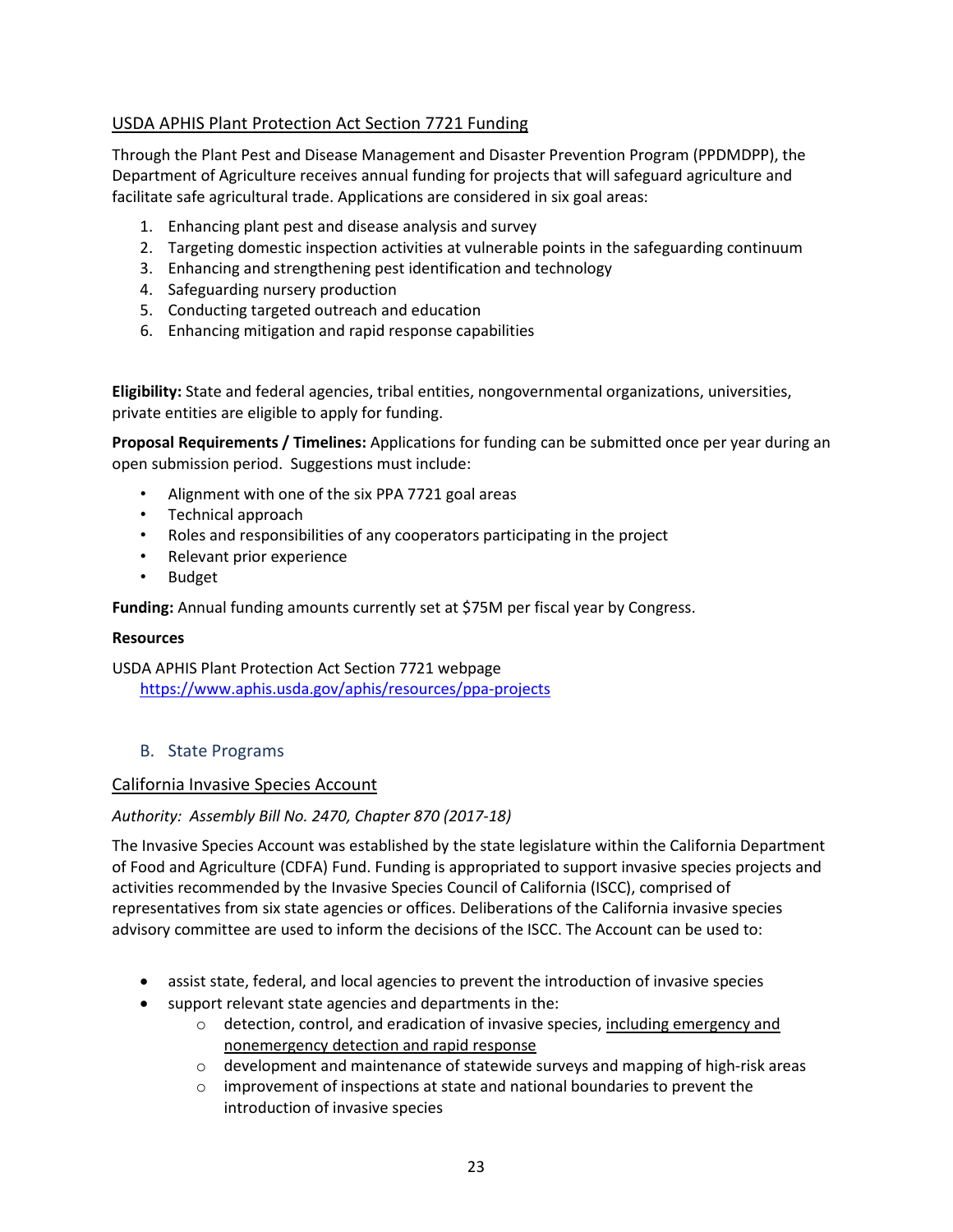- develop comprehensive reports on the ecological, agricultural, and economic impacts of invasive species
- develop statewide education, outreach, and branding of invasive species
- increase coordination and collaboration among invasive species partners
- develop statewide invasive species action plans, including a plan for diseases associated with the spread of invasive shot hole borers
- host an annual California Invasive Species Summit to develop new recommendations and to coordinate invasive species activities
- support eradications in Weed Management Areas

**Eligibility:** Funding is available through approved grants to state and local agencies, and Native American tribes in California. Awards are contingent upon local agencies' ability to provide matching funding for projects, unless the local agency is in a disadvantaged community.

**Proposal Requirements / Timelines:** Funding proposals or concepts are considered on an ad hoc basis by the California invasive species advisory committee. They are then forwarded to the ISCC for consideration and approval on an individual basis.

**Funding:** No funding was appropriated for the account in Assembly Bill 2470. Separate from that Bill, the state legislature appropriated \$10,000,000 for the control and/or eradication of invasive shot hole borers.

#### **Resources**

Assembly Bill 2470 – Invasive Species Council of California [https://leginfo.legislature.ca.gov/faces/billTextClient.xhtml?bill\\_id=201720180AB2470](https://leginfo.legislature.ca.gov/faces/billTextClient.xhtml?bill_id=201720180AB2470)

#### Hawai'i Invasive Species Funding Mechanisms

#### **Hawai'i Invasive Species Council Annual Request for Proposals**

The Hawai'i Invasive Species Council (HISC) maintains an annual request for proposals related to control, outreach, research, and prevention activities. HISC does not have an established fund but receives legislative appropriations that are placed in an existing fund under the Division of Forestry and Wildlife in the Department of Land and Natural Resources (DLNR). Funds are provided to the Council by the state legislature to support interagency collaborations that fill gaps between agency mandates and existing programs, or advance collective knowledge and tools through research and innovations. Guidance for priority funding areas can be drawn from the Hawai'i Interagency Biosecurity Plan, the HISC Strategic Plan, HISC Resolutions, and the Regional Biosecurity Plan for Hawai'i and Micronesia. Rapid response projects are typically considered in the context of control with related funding having supported the University of Hawai'i Invasive Species Committees and the Hawai'i Ant Lab. This support has helped to fill gaps in early detection and rapid response. HISC funds also supported the first aquatic rapid response team, which is now funded through DLNR's administrative budget.

**Eligibility:** Eligible entities include state and county agencies, including the University of Hawai'i system, and federal agencies partnering with state agencies on issues relevant to Hawai'i. Public universities in other U.S. states are also eligible if working on issues of concern to Hawai'i. While private contractors are not directly eligible for HISC funds, applicants can request funds for contractual services as part of their proposed budget. If funds are awarded, it will be the responsibility of the applicant to then establish a request for bids and follow appropriate procurement rules.

**Proposal Requirements / Timelines:** Applicants submit an online application that provides: a) project information; b) project narrative; c) applicability to funding priorities identified in the call for proposals;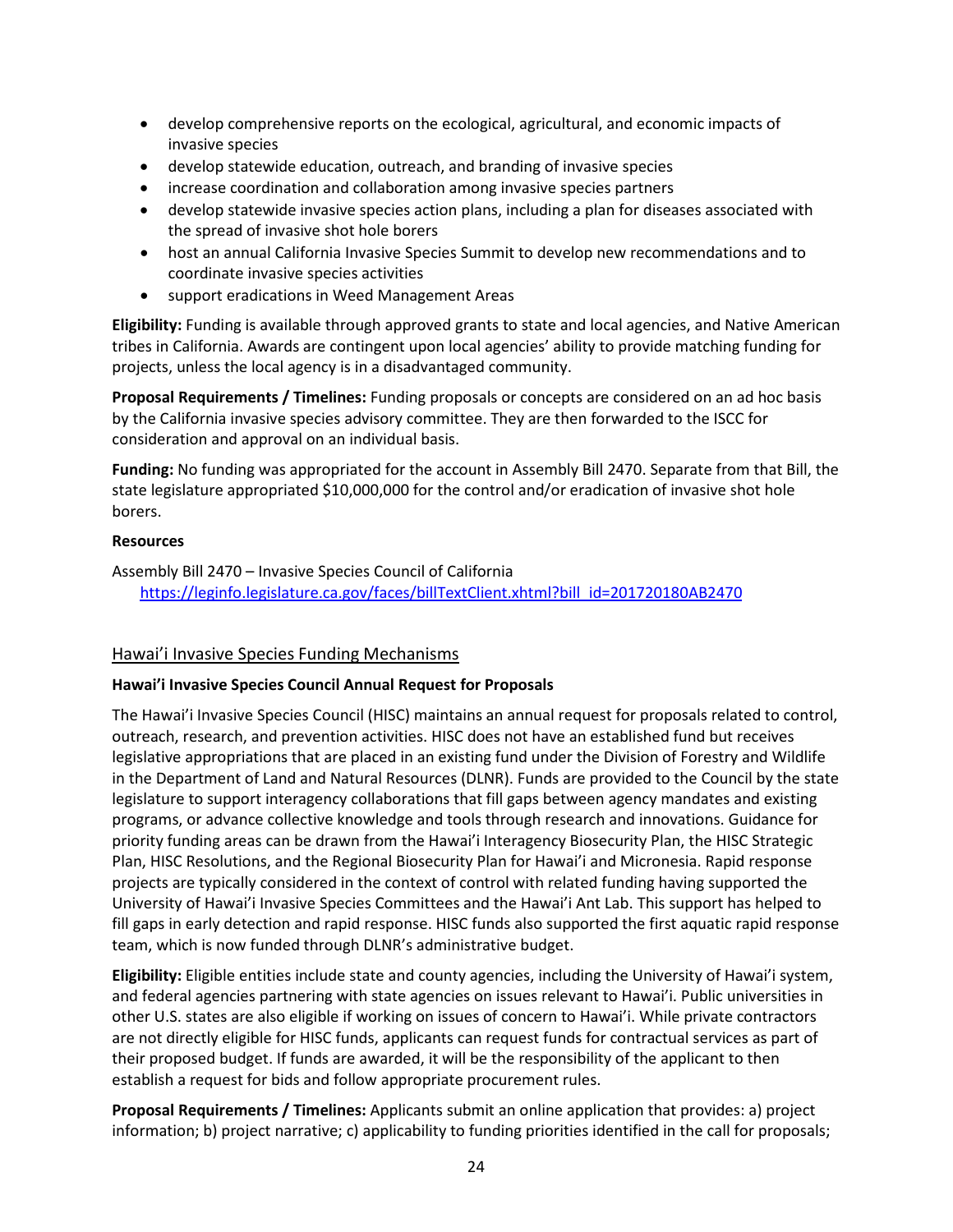d) project reporting and outcomes; and e) project budget. Typically, a call for proposals is released in April or May, which are due in June. An interagency work group compiles a projects budget based on submissions and provides that to the Hawai'i Invasive Species Council for approval. All funds awarded by July 1, must be spent by December 31 of the following year. Additional project co-financing is encouraged but not required, and a final report is due at the project's conclusion.

**Funding:** HISC is funded from appropriations by the legislature. The legislature appropriated \$5,750,000 to the HISC for state FY2020, which is subject to expenditure restrictions and overhead by the agency that administers the HISC. HISC funding has only recently been incorporated as a line item in DLNR's budget, and prior to that funding levels fluctuated and were not guaranteed.

## **Resources**

Hawai'i Invasive Species Council Funded Projects [https://dlnr.Hawai'i.gov/hisc/projects/](https://dlnr.hawai%E2%80%99i.gov/hisc/projects/)

## Pest Inspection, Quarantine and Eradication Fund

This fund is documented under Hawai'i Revised Statute (HRS) 150A-4.5 and receives revenue from the Inspection, Quarantine and Eradication Service Fee (aka, Cargo Fee). The current fee of \$0.75 per ton of incoming domestic sea cargo is paid by the shipper, collected by the transportation company, and then transferred over to the state. The fund pays for the operating costs of pest inspection, quarantine, eradication, and monitoring programs and related purposes. Currently, the fee is collected only on shipments by water, but there are calls to apply the fee to shipments by air.

Additional sources of revenue for the fund include:

- Legislative appropriations for biosecurity and inspection, quarantine, and eradication services
- Service fees, charges, and penalties collected under section 150A-5.3
- Fees imposed for services pursuant to this chapter or rules adopted under this chapter
- Fines for violations
- Federal funds received for biosecurity, pest inspection, control, management, quarantine, and eradication programs
- Grants and gifts
- All interest earned or accrued on moneys deposited in the fund
- Any other moneys made available to the fund

**Funding:** The fund must be used for the operation of biosecurity and pest inspection, quarantine, eradication, and monitoring programs; the electronic importer manifest program; related facilities; the execution of emergency remedial measures when pests are detected in the course of inspection and quarantine activities by the department; training of inspectors; and education of the agricultural industry, permit and certificate holders, and the general public as to import requirements. The fund can also be used to facilitate the processing and issuance of permits and microorganism import documents and for the operations, activities, and monitoring of permitted and certified plants, animals, and microorganisms.

## **Resources**

§150A-4.5 – Pest Inspection, Quarantine, and Eradication Fund [https://www.capitol.Hawai'i.gov/hrscurrent/Vol03\\_Ch0121-0200D/HRS0150A/HRS\\_0150A-](https://www.capitol.hawaii.gov/hrscurrent/Vol03_Ch0121-0200D/HRS0150A/HRS_0150A-0004_0005.htm)[0004\\_0005.htm](https://www.capitol.hawaii.gov/hrscurrent/Vol03_Ch0121-0200D/HRS0150A/HRS_0150A-0004_0005.htm)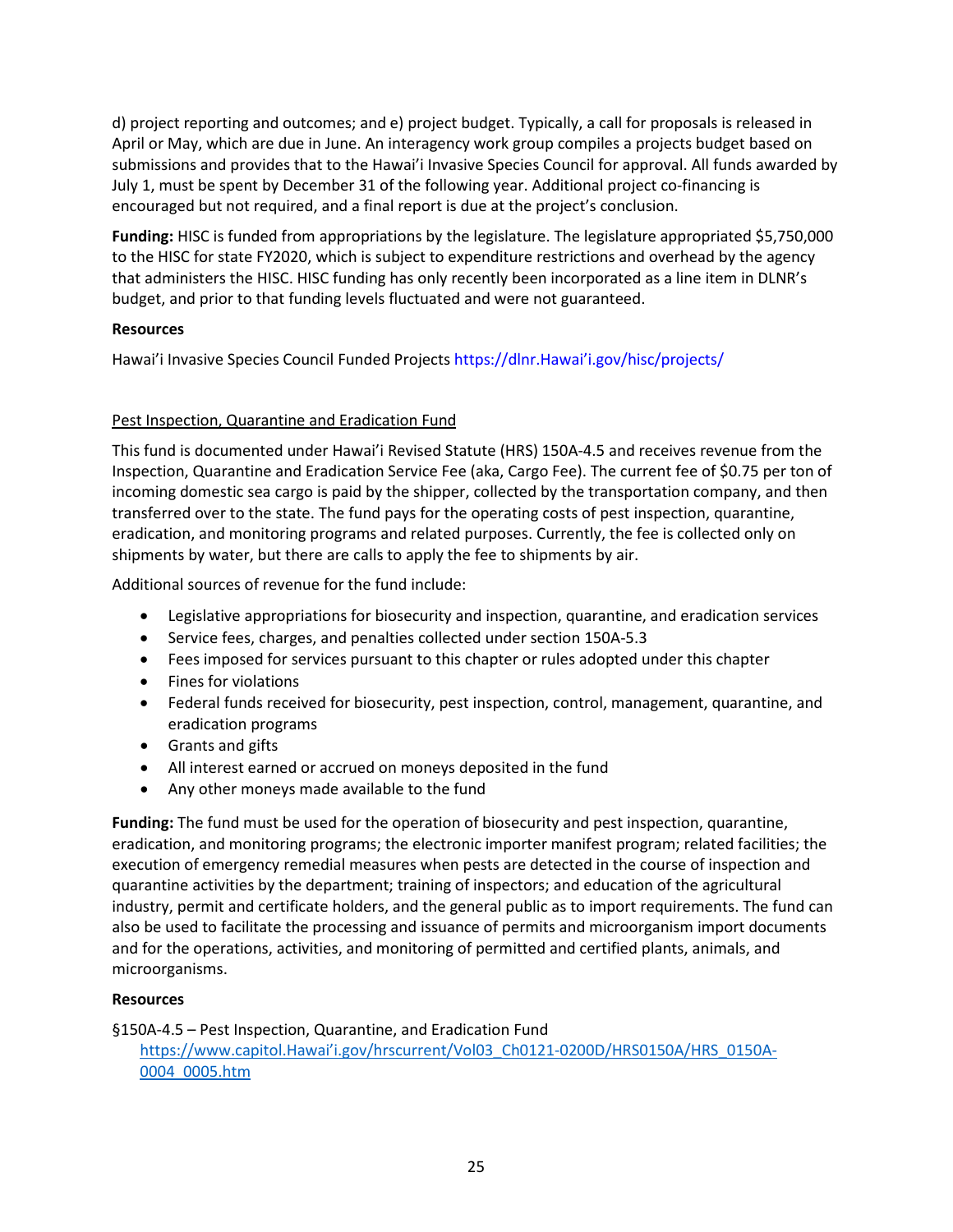## Idaho Invasive Species Act of 2008

This law addresses the increasing threat of invasive species in Idaho by providing policy direction, planning, and authority to combat invasive species and to prevent the introduction of new invasive species to the state. This law establishes the relevant duties of the Idaho State Department of Agriculture (ISDA) and its Director, authorizes the ISDA Director to promulgate rules, and gives authority to conduct inspections as necessary.

Program activities are funded through several sources, each with their own purpose and restrictions:

- General Fund: The Legislature currently appropriates funding from the General Fund. The appropriation does come with some direction related to operational expectations regarding watercraft inspection stations. The General Fund supports personnel costs and operations but is not available for capital purchases. The Legislature added General Fund appropriations when operations were expanded beyond the funding availability in the IISF.
- Idaho Invasive Species Fund (IISF): This dedicated fund was the original funding source for all program activities when the program was originally developed in 2009. Aside from any specific directions that might come from the Legislature as this fund is appropriated each fiscal year (including spending authority), there are not any restrictions to the use of this fund. The statute allows for use of the IISF for invasive species treatment and eradication.
- Federal funds: The Idaho program utilizes several federal grants for program activities. Currently, the most significant of these federal funding sources is a grant from the U.S. Army Corps of Engineers. This fund provides federal cost share for expenses related to watercraft inspection stations.
- Invasive Species Deficiency Warrant: The Invasive Species Act provides deficiency warrant authority. This unappropriated emergency funding source is present in several programs within the ISDA. The statute outlines several activities allowed under the deficiency warrant, including treatment and eradication of invasive species. Use of the deficiency warrant requires prior approval from the Idaho Board of Examiners.

## Idaho Invasive Species Fund

The IISF is administered by the ISDA, and revenue is secured through a sticker fee on motorized and non-motorized watercraft (both in and out of state) established by the Idaho Department of Parks and Recreation (IDPR) in 2009. The fund can support activities related to the prevention, detection, control, and management of invasive species, which can include rapid response.

**Eligibility:** The IISF is used to support ISDA agency operations and not those of outside entities.

**Funding:** The IISF generates revenue through the collection of reasonable fees for permits, including the Invasive Species Sticker Rules under the Safe Boating Act (Title 67, Chapter 70, Idaho Code). Enacted in 2009, the sticker rules require motorized and non-motorized boats to display an Invasive Species Sticker to launch and operate on Idaho's waters. The sticker program establishes annual user fees for resident, nonresident, and nonmotorized vessels. The fee collection activity resides with the IDPR. Revenue generated from this program (~\$1.2 million/annually) is deposited in the IISF.

The Idaho Legislature also provides a separate source of funding for rapid response-specific activities called a "deficiency warrant." The ISDA has warrant authority for several programs (with approval from the Board of Examiners), including plant pests and diseases. Funding in the deficiency warrant is unappropriated and has a cap of \$5 million annually. The authorizing statute language specifically points to "treatment and eradication" as proper activities under the warrant.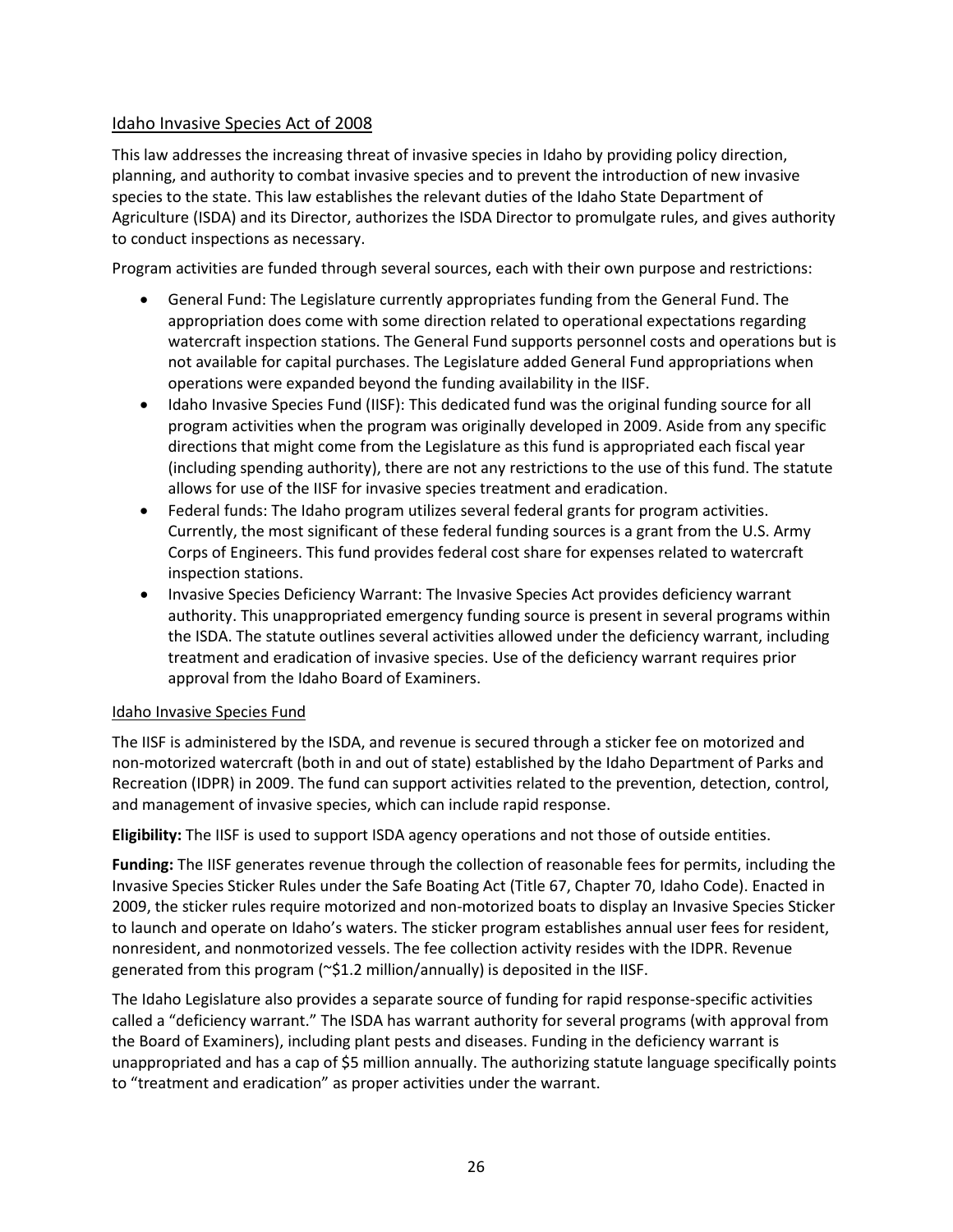In the event of a rapid response scenario in Idaho, sources of funding for action would be: 1) the deficiency warrant (\$5M); 2) any available balance in the Sticker Program Fund (described above); and 3) any General Fund monies not otherwise being utilized.

## **Resources**

Idaho Invasive Species Fund [https://legislature.idaho.gov/statutesrules/idstat/Title22/T22CH19/SECT22-](https://legislature.idaho.gov/statutesrules/idstat/Title22/T22CH19/SECT22-1911/) [1911/](https://legislature.idaho.gov/statutesrules/idstat/Title22/T22CH19/SECT22-1911/)

Idaho Invasive Species Program<http://invasivespecies.idaho.gov/>

## Idaho Invasive Species Strategic Plan

[https://static1.squarespace.com/static/564b8c9ae4b0459b2b8187a3/t/5a4681049140b7ea14babfe](https://static1.squarespace.com/static/564b8c9ae4b0459b2b8187a3/t/5a4681049140b7ea14babfe4/1514570012237/Idaho+IS+Strategic+Plan+2017-2021_Compressed+for+Web.pdf) [4/1514570012237/Idaho+IS+Strategic+Plan+2017-2021\\_Compressed+for+Web.pdf](https://static1.squarespace.com/static/564b8c9ae4b0459b2b8187a3/t/5a4681049140b7ea14babfe4/1514570012237/Idaho+IS+Strategic+Plan+2017-2021_Compressed+for+Web.pdf)

## Idaho Rapid Response Plan

[https://static1.squarespace.com/static/564b8c9ae4b0459b2b8187a3/t/57f28b53c534a5d6100d026](https://static1.squarespace.com/static/564b8c9ae4b0459b2b8187a3/t/57f28b53c534a5d6100d0266/1475513215583/IDAHO+RAPID+RESPONSE+PLAN+FINAL+10_21_2015.pdf) [6/1475513215583/IDAHO+RAPID+RESPONSE+PLAN+FINAL+10\\_21\\_2015.pdf](https://static1.squarespace.com/static/564b8c9ae4b0459b2b8187a3/t/57f28b53c534a5d6100d0266/1475513215583/IDAHO+RAPID+RESPONSE+PLAN+FINAL+10_21_2015.pdf)

## Maine Invasive Plant Removal Grants

The Maine Department of Environmental Protection (DEP) offers competitive grants for the manual removal of invasive aquatic plants in confirmed infested Maine water bodies with the objectives of reducing the likelihood of spread to other waters, limiting the impact on natural habitat and human use of the water body, and maintaining property values. These grants are awarded through a Request for Proposals process.

**Eligibility:** Eligible entities include municipal and county governments, quasi-municipal organizations (including water districts), and non-profit organizations such as lake associations.

**Proposal Requirements / Timelines:** For Invasive Plant Removal Grants:

- Project Purpose: Projects should identify clear goals, utilize proven and effective methods, indicate the likelihood of success, and include a plan for monitoring effectiveness of removal efforts. The Department prefers projects that provide multi-year planning and demonstrate how each year builds off the progress of previous work.
- Local Support and Funding: Applicants must bring their own resources to the project in the form of cash and in-kind support (volunteer services or donations of goods and services). A minimum 20% cash match is required for each grant application proposal. The DEP prefers projects that maximize local match and demonstrate strong community support for invasive aquatic species prevention and control.
- Courtesy Boat Inspection Program: Applicants for plant control projects should have an active Courtesy Boat Inspection program or explain why one is not warranted.
- Plant Survey: Applicants must have completed at least a Level 2 plant survey per the Volunteer Lake Monitoring Program's Invasive Aquatic Plant Screening Survey Procedures.
- Training, Experience and Track Record: Application proposals demonstrating trained and experienced staff and volunteers are given additional consideration by reviewers. DEP also considers the applicant's performance under past cost share grants, if applicable when reviewing the current application.

Funding is granted for one year, but proposals are required to include at least general plans for the following year. The DEP is considering accepting proposals for multi-year funding. Grant funding in 2020 for plant removal grants totaled \$300,000.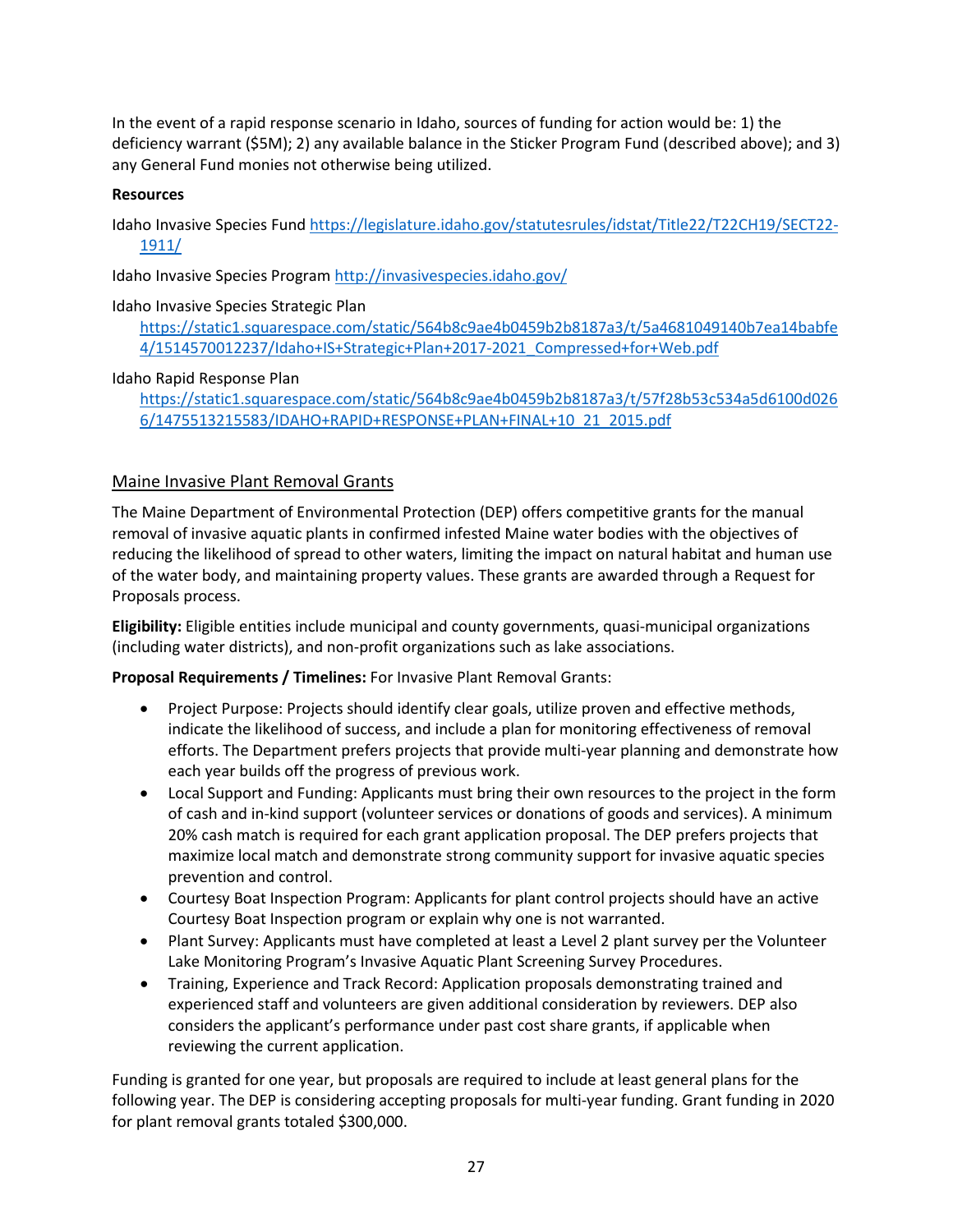**Funding:** These grant programs are funded by a fee assessed to boat registrations, which has recently increased to \$15 annually for in-state registrations and \$35 annually (\$45 annually starting in 2022) for out-of-state registrations. The Department of Inland Fish and Wildlife (DIFW), which administers boat registration, is responsible for collecting the Courtesy Boat Inspection fees. The funding is then split between DIFW (for enforcement) and the DEP (for prevention, survey, management, and outreach).

#### **Resources**

## Invasive Aquatic Plants Funding Opportunities <https://www.maine.gov/dep/water/grants/invasive/index.html>

Grant Requests for Proposals and Requests for Applications <https://www.maine.gov/dafs/bbm/procurementservices/vendors/grants>

## New York Department of Environmental Conservation Invasive Species Grant Program

In 2019, the Invasive Species Grant Program was consolidated to combine previous opportunities, such as the Aquatic Invasive Species Spread Prevention and the Aquatic and Terrestrial Invasive Species Early Detection/Rapid Response grants, to create a single grant program designed to support projects that target both aquatic and terrestrial invasive species. In addition, the Invasive Species Grant program allows applications for two new categories: Lake Management Planning and Aquatic and Terrestrial Invasive Species Research.

**Eligibility:** Projects must address one of the areas below:

## *Aquatic Invasive Species Spread Prevention*

- Boat Steward Education and Outreach/Voluntary Inspection
- Boat Decontamination Stations to augment existing steward programs for education and outreach and voluntary boat inspections

#### *Terrestrial and Aquatic Invasive Species Rapid Response and Control*

- Physical and Mechanical Removal: Hand pull, drawdown, and mechanical harvesting
- Chemical Treatment: Herbicides and shading
- Biocontrol Release: Grass carp and herbivorous insects

#### *Terrestrial and Aquatic Invasive Species Research*

- Understanding the life history of listed Prohibited and Regulated invasive species
- Researching impacts of invasive species to native plants, animals, water quality and environmental factors
- Developing effective, selective control methodologies with long-term management strategies for natural areas
- Collecting and analyzing data to better understand the prevention, introduction, spread, management, and ecology of invasive species
- Documenting viability of aquatic invasive species under specific conditions, specifically time out of water

#### *Lake Management Planning*

• Develop and finalize a lake management plan for priority waterbodies.

**Proposal Requirements / Timelines:** Project proposals are accepted based on the publication of a Request for Applications. All projects must have defined objectives, tasks, and deliverables accounted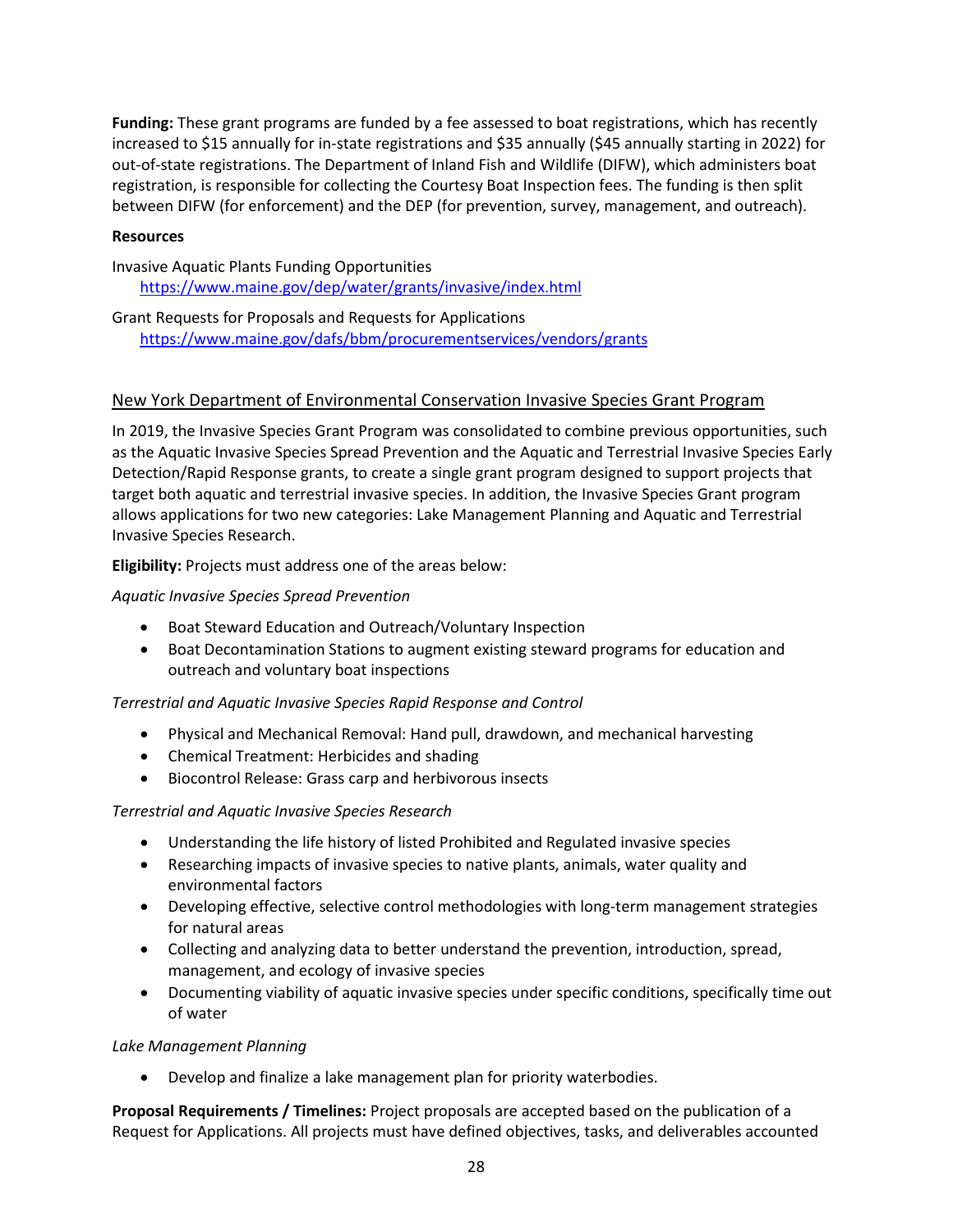for in performance measures that can be completed and invoiced within a three-year contract period/term. For proposals in the Terrestrial and Aquatic Invasive Species Rapid Response and Control category, applicants are expected to provide information on initial discovery, size of the infested area, percentage of the area infested, and percent of the area treated. Experience has shown that these four criteria are critical to selecting EDRR projects with a high probability of success within the short window of a typical grant project (e.g., three years).

The possibility of a one-year, no cost time extension beyond the contract term end date will be determined by the Department based upon written justification from the Grantee. Recipients are required to provide a 25% funding match. Funding decisions are made by the Department of Environmental Conservation Invasive Species Coordination Section within the Division of Lands and Forests.

**Funding:** Approximately \$3,000,000 was available for 2019 Invasive Species Grants with \$1,000,000 allocated for rapid response and control projects. Funding for this grant opportunity is provided annually from the Environmental Protection Fund. Minimum grant amount is \$11,000; Maximum grant amount is \$100,000.

#### **Resources**

## Invasive Species Grant Program

[https://www.dec.ny.gov/animals/115742.html#:~:text=DEC%20received%2096%20application%20a](https://www.dec.ny.gov/animals/115742.html#:%7E:text=DEC%20received%2096%20application%20and,(EPF)%20to%2042%20projects.&text=These%20projects%20help%20address%20the,for%20their%20control%20and%20management.) [nd,\(EPF\)%20to%2042%20projects.&text=These%20projects%20help%20address%20the,for%20their](https://www.dec.ny.gov/animals/115742.html#:%7E:text=DEC%20received%2096%20application%20and,(EPF)%20to%2042%20projects.&text=These%20projects%20help%20address%20the,for%20their%20control%20and%20management.) [%20control%20and%20management](https://www.dec.ny.gov/animals/115742.html#:%7E:text=DEC%20received%2096%20application%20and,(EPF)%20to%2042%20projects.&text=These%20projects%20help%20address%20the,for%20their%20control%20and%20management.)

## Oregon Invasive Species Control Account

## *Authority: Oregon House Bill 2213 of 2009 (ORS 570.810)*

In 2009, the Oregon state legislature established the Invasive Species Control Account for the purposes of eradicating or controlling new infestations of invasive species in Oregon. The account is overseen by the Oregon Invasive Species Council (OSIC), which may be petitioned and asked to declare an Invasive Species Emergency and release funds for a rapid response. A separate Aquatic Invasive Species Prevention Fund was established at the same time to fund the state's watercraft inspection program.

**Eligibility:** A grant applicant must be an Eligible Legal Entity (with FEIN number), including a member of a local or tribal government, non-profit organization, educational institution, or individual (note that individuals are not eligible for indirect or administrative costs). A state or federal agency may apply for funding only as a co-applicant with an eligible entity. The project focus can vary but includes rapid response, as funding has been provided in the past to address Japanese beetles and sudden oak death.

**Proposal Requirements / Timelines:** There is an annual request for proposals however project proponents can approach OSIC at any time with a request. A project funding match of 25% is required but can be met with either outside funding sources or in-kind labor match. Applications requesting over \$20,000 may be considered if the applicant can demonstrate significant statewide benefit. Funding decisions are made by OSIC, which includes six state agencies as well as other stakeholder representatives. OSIC can expedite their decision-making process if the situation requires it.

**Funding:** A one-time appropriation from the Oregon All-Terrain Vehicle Fund administered by the Oregon Parks and Recreation Department provided \$350,000 of seed funding with additional funds credited to the account representing interest accrued. When the account was established, the goal was to create a revolving \$5,000,000 account. The account is funded through a portion of lottery funds, which are split with other programs. While annual replenishment varies it currently is around \$230,000. Awards range between \$2,000 to \$20,000 depending on the scope of the project.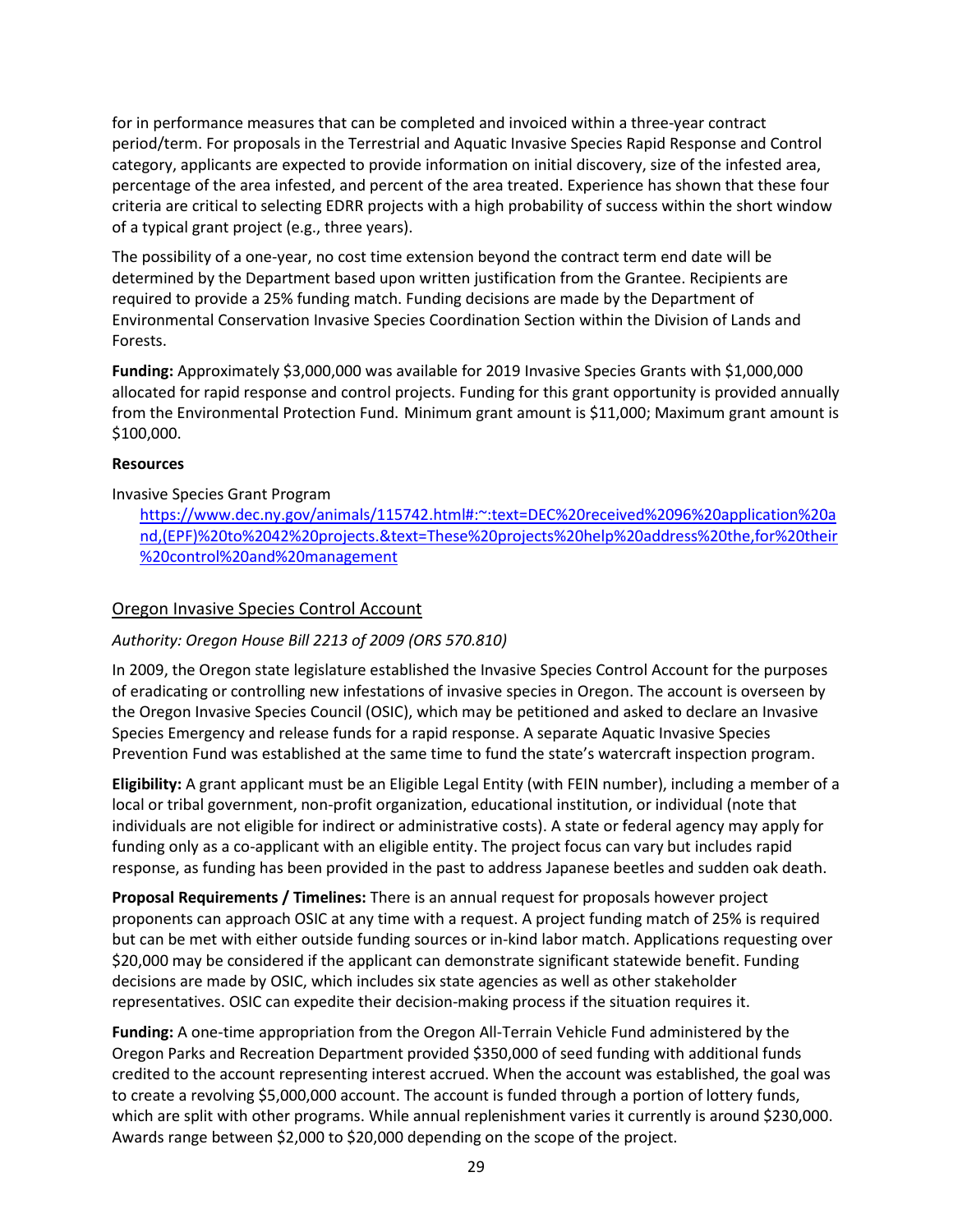#### **Resources**

Oregon Revised Statute 570.810 – Invasive Species Control Account <https://www.oregonlaws.org/ors/570.810>

OISC Education and Outreach Grant[s https://www.oregoninvasivespeciescouncil.org/grants](https://www.oregoninvasivespeciescouncil.org/grants)

## Wisconsin Aquatic Invasive Species Programs

Funding for Wisconsin's Aquatic Invasive Species Surface Water Program and Aquatic Invasive Species Prevention and Control Grant Program is generated through an excise tax on estimated gasoline usage in motorboats and off-road vehicle use.

#### **Aquatic Invasive Species Surface Water Grant Program**

The Surface Water Grant program provides funds for state projects related to surface water management. Projects are considered under two categories:

- Education and Planning: Projects that help communities understand surface water conditions, determine management goals, and develop strategic management plans.
- Management: Projects that protect and improve water quality and aquatic habitat and prevent and control aquatic invasive species. Some projects require an approved recommendation in a management plan to be eligible for funding.

#### **Eligibility (see table):**

| <b>Automatically eligible</b>                         | Must apply to be an eligible organization: |
|-------------------------------------------------------|--------------------------------------------|
| (no organizational eligibility application required): |                                            |
| Natural resource agencies                             | Qualified surface water management         |
|                                                       | organizations                              |
| Tribal governing bodies                               | Nonprofit conservation organizations       |
| Accredited colleges, universities and technical       | Qualified lake associations                |
| schools                                               |                                            |
| Town sanitary districts                               | Qualified river management organizations   |
| Counties                                              | <b>Qualified school districts</b>          |
| Municipalities                                        |                                            |
| Other local units of government                       |                                            |
| Lake districts                                        |                                            |

**Funding:** The Surface Water Grant Program provides around \$6 million annually to eligible applicants. Most grants are required by state statute to be cost-shared, that is, grantees must contribute a percentage of the project's total costs. The portion paid by the grantee is called grantee match, while the department's contribution is called the Department of Natural Resources cost share.

All planning grants provide a 67% cost share, while all management grants (including those for Aquatic Invasive Species Rapid Response) are shared at a rate of 75%. The funding cap for Aquatic Invasive Species Rapid Response projects is \$25,000.

#### **Resources**

Department of Natural Resources Surface Water Grant Applicant Guide (2021) <https://dnr.wi.gov/files/pdf/pubs/cf/CF0002.pdf>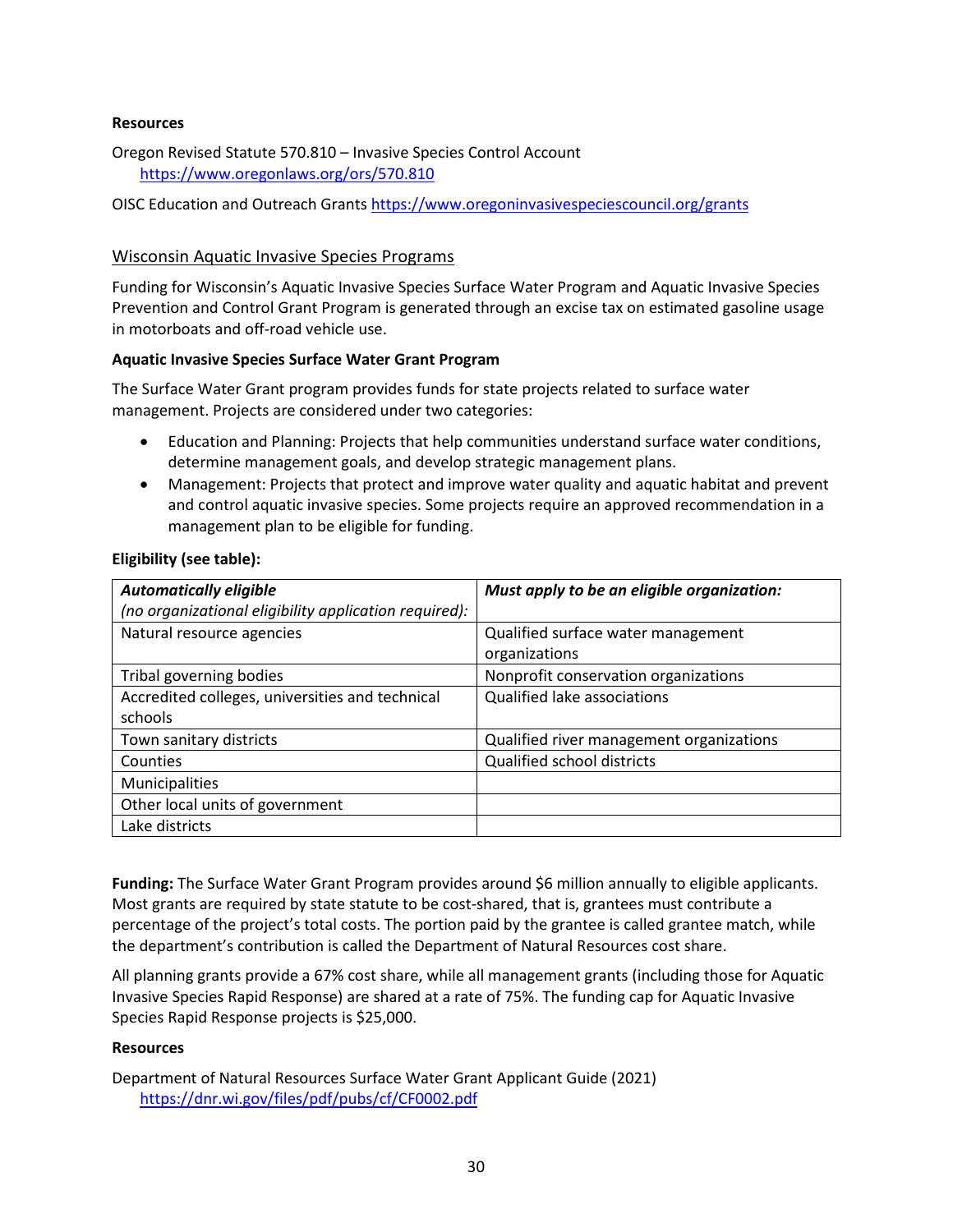## AIS Prevention and Control Grant Program

## *Authority: Ch. NR193, Wis. Admin. Code*

The Aquatic Invasive Species Prevention and Control Grants program was created under the Wisconsin Department of Natural Resources (WDNR) to increase its support of local efforts to prevent the spread of introduced aquatic invasive species covering inland lakes, great lakes, rivers, and wetlands.

**Eligibility:** Under the grant program, projects focused on early detection and response projects should address education, population monitoring, and early planning steps for any population of classified prohibited species or pioneering populations of restricted species as listed in Ch. NR40 of the Wisconsin Administrative Code. Control actions may be appropriate when they are likely to result in population removal or limitation of a population to small size. Control actions must be developed in coordination with the department and are subject to department approval.

One grant is available for pioneering populations of restricted invasive species. Multiple grants sought in succession are available for prohibited species. Pioneering populations are in the early stages of colonization. WDNR may use best professional judgement, considering population extent, abundance, and spatial distribution to determine whether the population may be qualified as a pioneer population. For rooted aquatic plant species, a pioneering population covers a small area, is typically sparse, and will have been verified during the preceding five years. A pioneering population will cover an area that is less than three acres in size or has colonized less than 3% of the habitable area of the lake, stream reach, or wetland, whichever is greater. WDNR may specify control measures and require monitoring and reporting activities for projects funded in part with early detection and response dollars.

**Proposal Requirements / Timelines:** While there is a request for proposals process, funding requests for early response grants are processed on an ongoing, as-needed basis, and funding decisions are made by program staff. Eligible organizations and individual land holders may apply for grants for prohibited species. Populations of restricted species must be *pioneering* populations. For rapid response incidents, early detection and response grants can give eligible applicants a head start with planning and management, and proposals are accepted on a first-come, first-served basis. Because projects occur without the guidance of a management plan, projects must be conducted in coordination with WDNR. Project duration is typically one to two years and should be less than three.

**Funding:** The program has an annual appropriation of \$4,029,100 of which approximately 10% is reserved for early detection and rapid response. Recipients are required to provide a 25% cost share match. One grant advance is available for up to 25% of the total grant award. One partial payment is available per year. Ten percent of the grant award is retained until approval of deliverables and reimbursement documentation.

#### **Resources**

Surface Water Grant[s https://dnr.wisconsin.gov/aid/SurfaceWater.html](https://dnr.wisconsin.gov/aid/SurfaceWater.html)

Department of Natural Resources Surface Water Grant Application Guide <https://dnr.wi.gov/Aid/documents/SurfaceWater/AISGrantFactSheet.pdf>

<span id="page-30-0"></span>C. Regional Programs

#### Great Lakes and Lake Champlain Invasive Species Program (GLLCISP)

The Great Lakes and Lake Champlain Invasive Species Program was established through the Vessel Incidental Discharge Act (VIDA) of 2018; however, to date it has not received appropriations from Congress. It is intended to: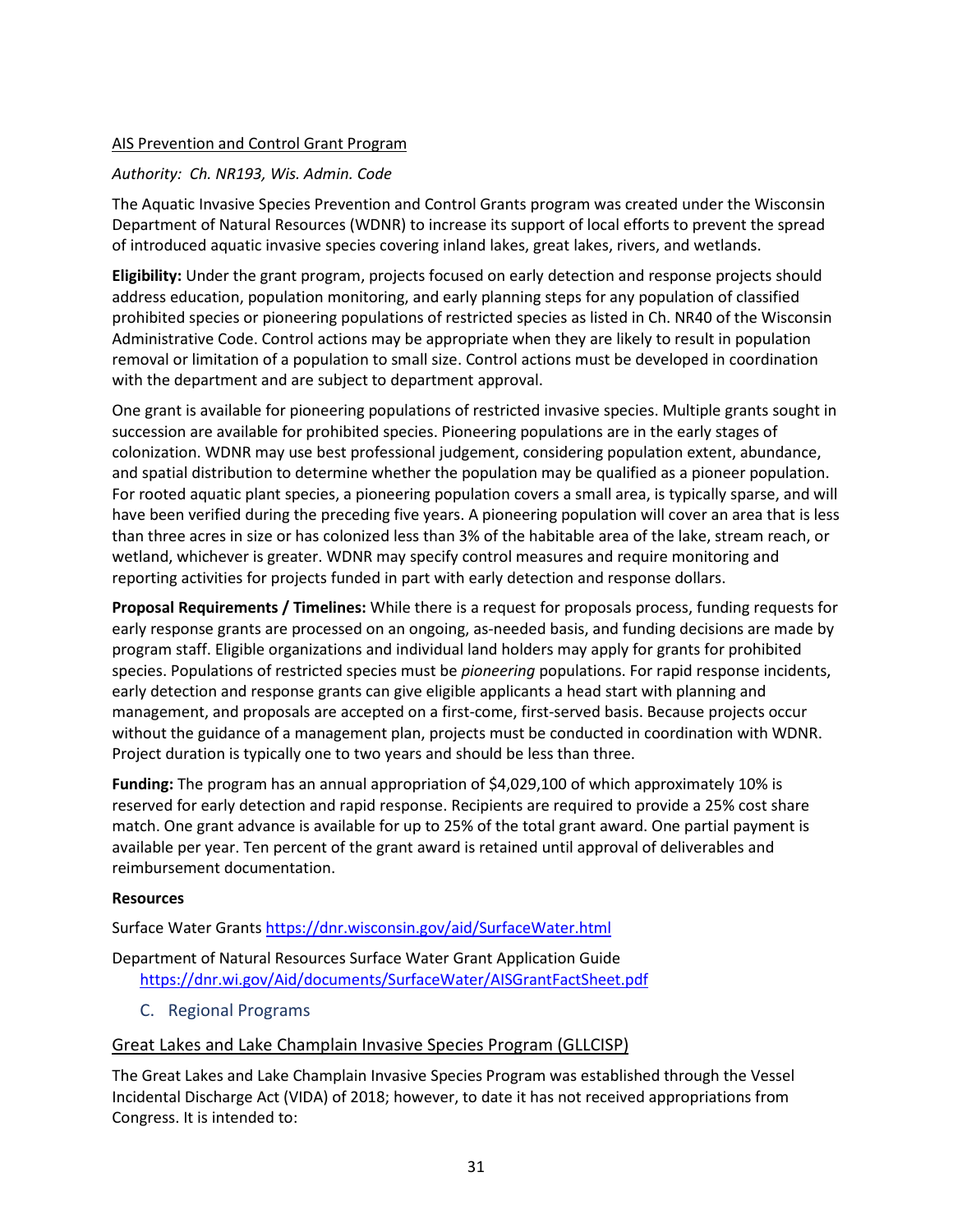- monitor for the introduction and spread of aquatic nuisance species into or within the Great Lakes and Lake Champlain systems
- detect newly introduced aquatic nuisance species prior to the establishment of the aquatic nuisance species in the Great Lakes and Lake Champlain Systems
- inform, and assist with, management and response actions to prevent or stop the establishment or spread of an aquatic nuisance species
- establish a watch list of candidate aquatic nuisance species that may be introduced or spread, and that may survive and establish, within the Great Lakes and Lake Champlain systems
- monitor vectors likely to be contributing to the introduction or spread of aquatic nuisance species, including ballast water operations
- work collaboratively with the federal, state, local, and tribal agencies to develop criteria for prioritizing and distributing monitoring efforts
- develop, achieve type approval for, and pilot shipboard or land-based ballast water management systems installed on, or available for use by, commercial vessels operating solely within the Great Lakes and Lake Champlain systems to prevent the spread of aquatic nuisance species populations within the Great Lakes and Lake Champlain systems
- facilitate meaningful federal and state implementation of the regulatory framework in this section, including monitoring, shipboard education, inspection, and compliance conducted by states

The administration of the program lies with Administrator of the Environmental Protection Agency (EPA), in collaboration with the Director to the U.S. Fish and Wildlife Service, Administrator of the National Oceanic and Atmospheric Administration (NOAA), the Director of the U.S. Geological Survey, the "Secretary of the department in which the Coast Guard is operating' (currently the Department of Homeland Security); and in consultation with the heads of the Great Lakes Aquatic Nonindigenous Species Information System and the Great Lakes Environmental Research Laboratory, each within NOAA.

## **Eligibility:** *NA*

## **Proposal Requirements / Timelines:** *NA*

**Funding:** Although the VIDA authorized \$50 million for each fiscal year from 2019 to 2023, funds have not been appropriated.

#### **Resources**

16 USC 4730 – Great Lakes and Lake Champlain Invasive Species Program [https://uscode.house.gov/view.xhtml?req=granuleid:USC-prelim-title16](https://uscode.house.gov/view.xhtml?req=granuleid:USC-prelim-title16-section4730&num=0&edition=prelim#codification-note) [section4730&num=0&edition=prelim#codification-note](https://uscode.house.gov/view.xhtml?req=granuleid:USC-prelim-title16-section4730&num=0&edition=prelim#codification-note)

Vessel Incidental Discharge Act [https://www.epa.gov/vessels-marinas-and-ports/vessel-incidental](https://www.epa.gov/vessels-marinas-and-ports/vessel-incidental-discharge-act-vida)[discharge-act-vida](https://www.epa.gov/vessels-marinas-and-ports/vessel-incidental-discharge-act-vida) 

## Great Lakes Restoration Initiative (GLRI)

The Great Lakes Restoration Initiative was launched in 2010 as a non-regulatory program to accelerate efforts to protect and restore the largest system of fresh surface water in the world, and to provide additional resources to make progress toward the most critical long-term goals for this important ecosystem. The GLRI has provided funding to sixteen federal organizations to target the biggest threats to the Great Lakes ecosystem and to accelerate progress toward achieving long term goals, including "no new self-sustaining invasive species" and "existing invasive species controlled."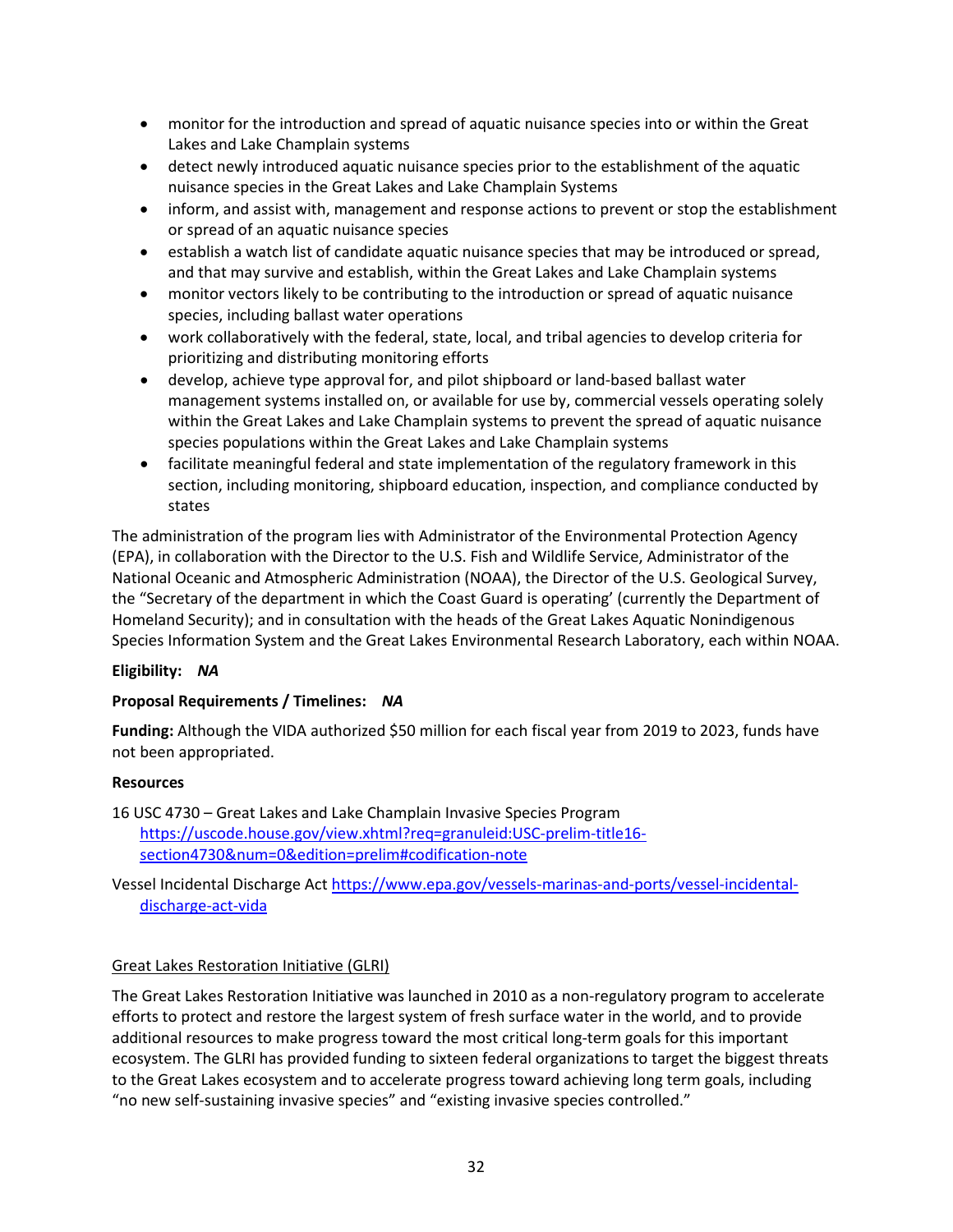The GLRI Action Plan III was developed with input from states, tribes, local governments, universities, business, and others. It outlines priorities and goals for the GLRI for fiscal years 2020-2024, working to accelerate environmental progress in five Focus Areas, including "Focus Area 2: Invasive Species." There are three sub-goals for Invasive Species:

- 2.1. Prevent introductions of new invasive species
- 2.2. Control established invasive species
- 2.3. Develop invasive species control technologies and refine management techniques

**Eligibility:** GLRI enhances federal agency funding but does not create new authorities. Federal agencies use existing authorities and programs to fund projects. Many federal agencies use their own funding mechanisms that provide for the eligibility of various entities including educational institutions, states, tribes, and local communities.

**Proposal Requirements / Timelines:** Depends on funding agency.

**Funding:** Approximately \$50-60 million from GLRI is allocated towards Invasive Species projects each year. Approximately \$20 million of this funding is used to fund the actions of the Invasive Carp Regional Coordinating Committee's Invasive Carp Action Plan which is designed to prevent the establishment of invasive carp in the Great Lakes.

#### **Resources**

Great Lakes Restoratio[n https://www.glri.us/](https://www.glri.us/) 

Invasive Carp Regional Coordinating Committee <http://invasivecarp.us/>

## Lake Champlain Basin Program Aquatic Invasive Species Rapid Response Fund

The Lake Champlain Basin Program (LCBP) works in partnership with government agencies from New York, Vermont, and Québec, private organizations, local communities, and individuals to coordinate and fund efforts that benefit the Lake Champlain Basin's water quality, fisheries, wetlands, wildlife, recreation, and cultural resources. The LCBP works with its program partners, advisory committees, and local communities to implement these efforts guided by the management plan, *Opportunities for Action: An Evolving Plan for the Future of the Lake Champlain Basin.* The LCBP awards grants from a variety of federal, state, and local funds.

The LCBP itself is administered jointly by several agencies: U.S. Environmental Protection Agency (New England and Region 2), New York State Department of Environmental Conservation, Vermont Agency of Natural Resources, Québec Ministry of Sustainable Development, Environment, Fauna and Parks, and New England Interstate Water Pollution Control Commission. LCBP provides funding through different programs, including one for Local Grants.

**Eligibility:** Eligible organizations include colleges, universities, nonprofit organizations, and nonfederal/non-state government agencies (for-profit companies are eligible for some categories). Grant categories relevant to EDRR include:

- Clean water
- Healthy ecosystems
- Education and outreach

**Proposal Requirements / Timelines:** RFPs for Local Grants are usually released in early fall, with a deadline in late fall and awards announced in early winter.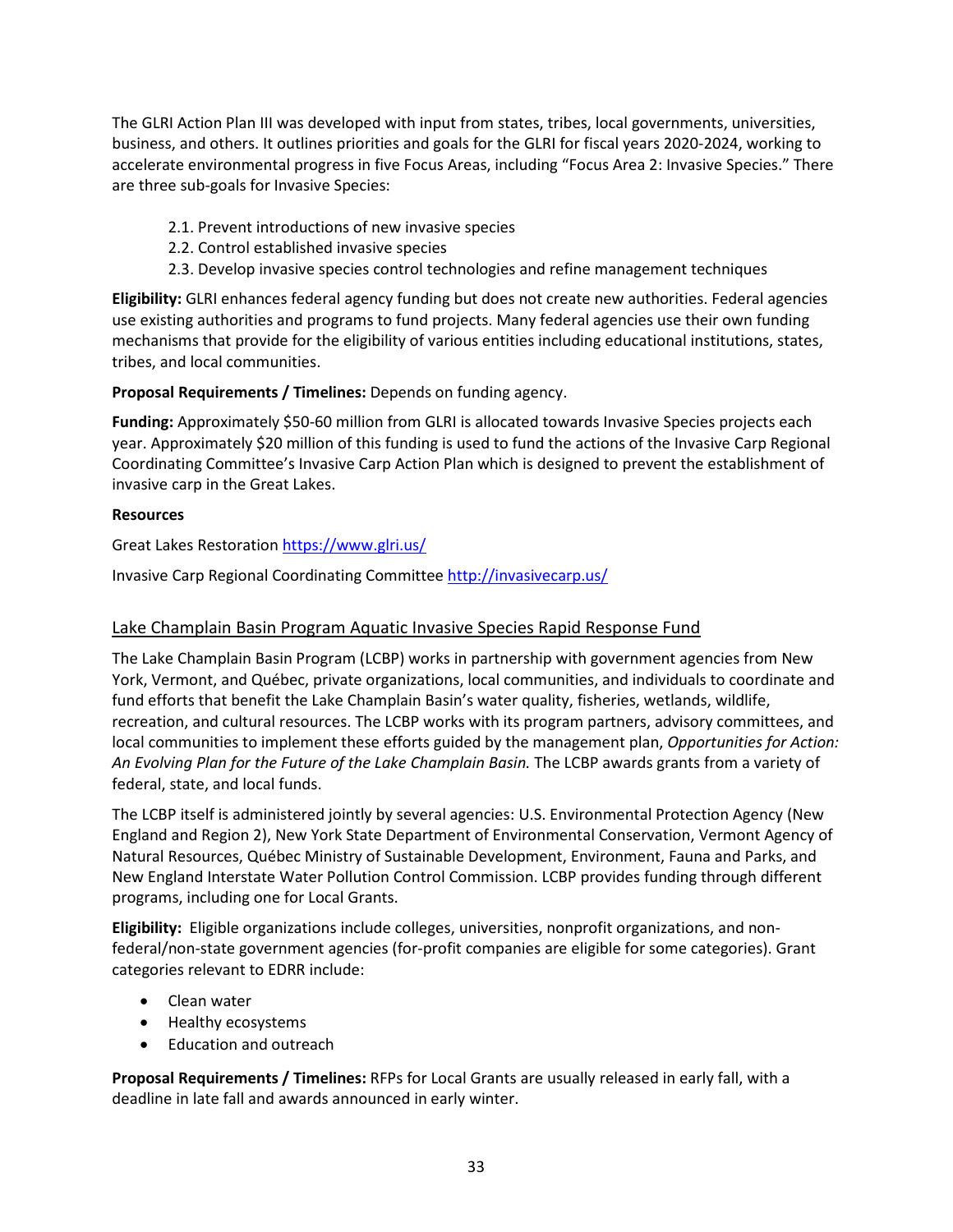**Funding:** Federal agency participation in the LCBP Steering Committee, codified in OFA, reflects the federal commitments established in the Special Designation Act of 1990 and the Daniel Patrick Moynihan Lake Champlain Basin Program Act of 2002, which have enabled substantial U.S. federal funds to be appropriated to support the work of the LCBP. The LCBP receives core funding from the U.S. Environmental Protection Agency, with additional funding from the Great Lakes Fishery Commission, and the National Park Service. Local grants are awarded for up to \$125,000, depending on the category. These funds are made available to the LCBP to support operations and tasks that are consistent with the federal authorizations.

The LCBP Steering Committee requested that \$150,000 be kept in a rapid response fund to support early detection, containment, spread prevention, and control, when possible, of the introduction of a new aquatic invasive species or the spread of an existing aquatic invasive species to a new body of water in the basin. It recently redirected aquatic invasive species rapid response funds to support local watershed organizations through providing emergency relief grants related to the COVID-19 pandemic. The committee has replenished the rapid response fund with additional resources in FY2021, with increasing funding targeting a goal of \$150,000. If the funds are not used by a specified date, the funds will be returned to the watercraft inspection and decontamination program to implement spread prevention.

## **Resources**

Management Plan – Opportunities for Action<https://www.lcbp.org/about-us/opportunities-for-action/> Request for Proposals<https://www.lcbp.org/about-us/grants-rfps/request-for-proposals-rfps/>

## <span id="page-33-0"></span>D. Other Resources

## **California Aquatic Invasive Species Rapid Response Fund: An Economic Evaluation, Cardno-ENTREX Report for USFWS (2011)**

This report addresses the economic and institutional aspects of establishing a rapid response fund for aquatic invasive species in California. It addresses potential sources of funding, the level of funding required, economic benefits, institutional arrangements, and funding criteria. It examines established rapid response funding mechanisms in other states and provides a framework for a fund in California.

<https://nrm.dfg.ca.gov/FileHandler.ashx?DocumentID=36250>

## **S. 3063 / H.R. 4782 Invasive Species Emergency Fund Act (2010, 111th Congress)**

The purpose of this bill was to encourage partnerships among federal and state agencies, Indian tribes, academic institutions, and public and private stakeholders to: 1) prevent against the introduction and spread of harmful invasive species; 2) protect, enhance, restore, and manage a variety of habitats for native plants, fish, and wildlife; and 3) establish early detection and rapid response capabilities to combat incipient harmful invasive species. It sought to establish the Invasive Species Emergency Response Fund to provide loans to qualified organizations to prevent and remediate the impacts of invasive species on habitats and ecosystems. The bill authorized \$80 million per year for 2011-2015 through federal loans, of which at least 25% of individual loans would be repaid in 10 years. However, "In-Kind Repayment" would be accepted for maintenance, remediation, prevention, alteration, repair, improvement, or restoration activities. The bill was introduced in the Senate and House in March 2010, however it did not move in either chamber.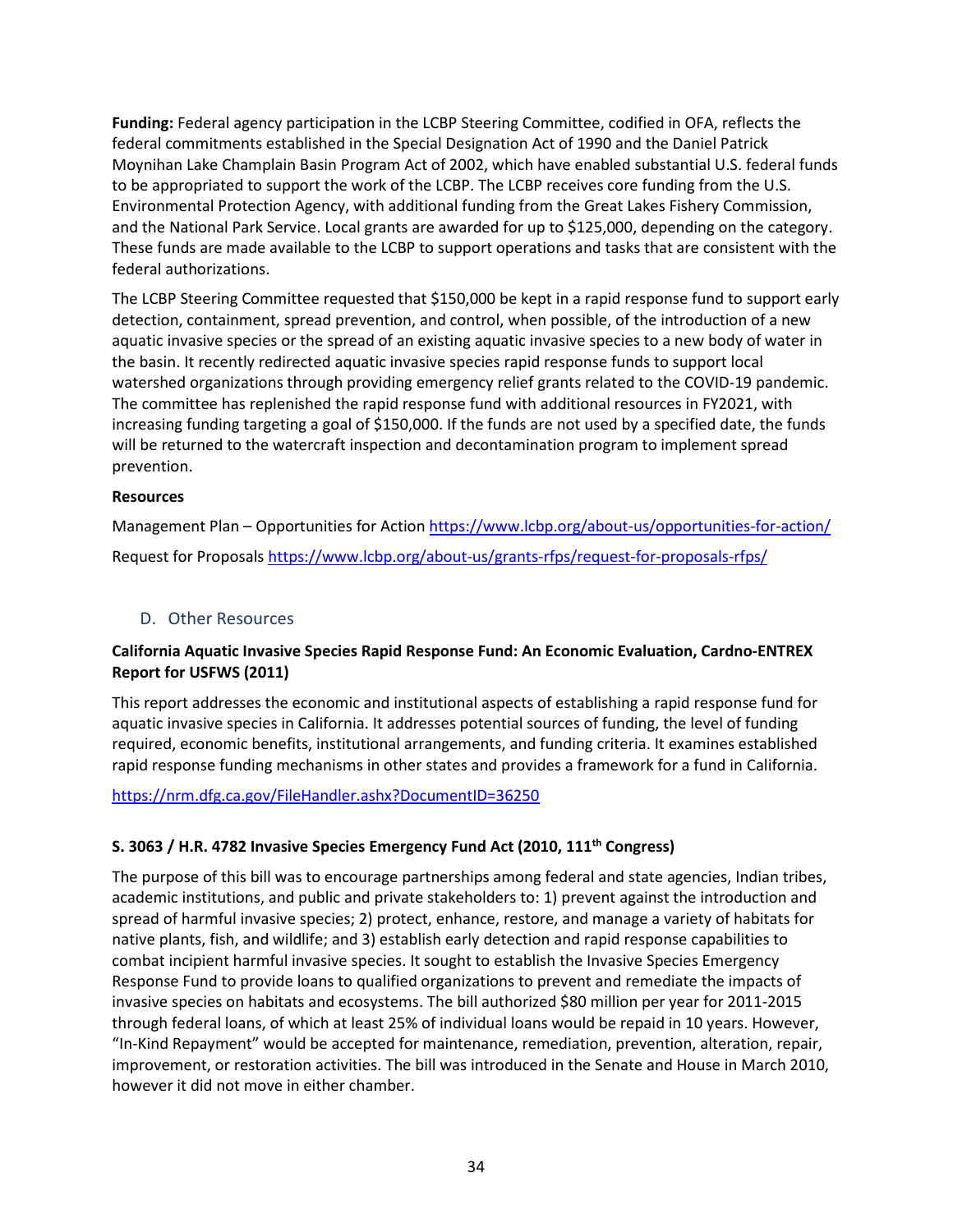- S.3063 Invasive Species Emergency Response Fund Act [https://www.congress.gov/bill/111th](https://www.congress.gov/bill/111th-congress/senate-bill/3063)[congress/senate-bill/3063](https://www.congress.gov/bill/111th-congress/senate-bill/3063)
- H.R.4782 Invasive Species Emergency Response Fund Act [https://www.congress.gov/bill/111th](https://www.congress.gov/bill/111th-congress/house-bill/4782)[congress/house-bill/4782](https://www.congress.gov/bill/111th-congress/house-bill/4782)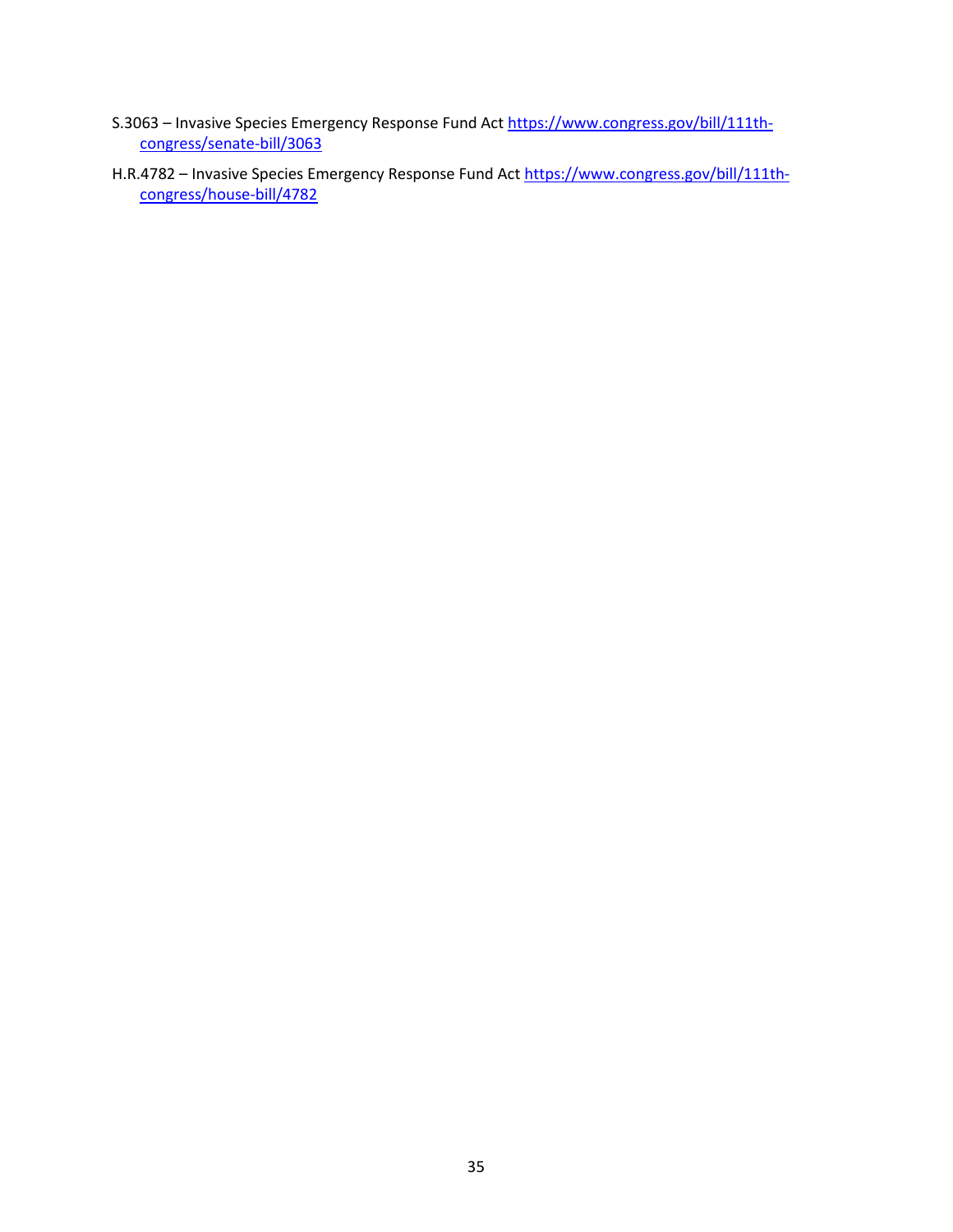## <span id="page-35-0"></span>Appendix III: Funding Models from Other Sectors

Emergency response scenarios are not unique to invasive species, and there are examples of funding mechanisms from other sectors that may be relevant to establishing a rapid response fund for invasive species. The examples below are all from a federal context although they can be used to support nonfederal entities. Table 2 includes a brief overview of highlighted examples with additional details below.

| <b>Federal Program</b>                                                                           | <b>Administering Agency</b>                             | Scope/Target                                                              | <b>Recipients</b>                                                                                                                                                                                | <b>Funding Source</b>                                                                                                              |
|--------------------------------------------------------------------------------------------------|---------------------------------------------------------|---------------------------------------------------------------------------|--------------------------------------------------------------------------------------------------------------------------------------------------------------------------------------------------|------------------------------------------------------------------------------------------------------------------------------------|
| <b>Burnt Area Emergency</b><br>Recovery Program                                                  | U.S. Forest Service                                     | Post-wildfire<br>emergency<br>stabilization and<br>rehabilitation         | <b>Federal land</b><br>management agencies                                                                                                                                                       | Appropriations                                                                                                                     |
| <b>Commodity Credit</b><br>Corporation                                                           | Farm Service Agency                                     | Stabilization, support,<br>and protection of<br>farm income and<br>prices | Farmers, ranchers,<br>and other agricultural<br>producers                                                                                                                                        | Annual borrowing<br>authority from U.S.<br>Treasury                                                                                |
| Comprehensive<br>Environmental<br>Response,<br>Compensation, and<br>Liability Act<br>(Superfund) | Environmental<br><b>Protection Agency</b>               | Removal of and<br>rehabilitation from<br>hazardous substances             | Federal, state, and<br>local agencies                                                                                                                                                            | Excise tax,<br>fines/penalties                                                                                                     |
| Emergency<br><b>Watershed Program</b>                                                            | <b>Natural Resources</b><br><b>Conservation Service</b> | Watersheds impacted<br>by natural disasters                               | Cities, counties, soil<br>and water<br>conservation districts,<br>irrigation and water<br>control districts, and<br>federally recognized<br>Native American<br>tribes or tribal<br>organizations | Appropriations                                                                                                                     |
| Oil Spill Liability Trust<br>Fund                                                                | U.S. Coast Guard                                        | Oil spills                                                                | Federal agencies,<br>damage claimants                                                                                                                                                            | Excise tax, cost<br>recovery from spills,<br>fines/penalties,<br>transfers from other<br>pollution funds,<br>interest on principal |
| <b>Public Health</b><br>Emergency<br>Preparedness<br>Cooperation<br>Agreement process            | <b>Centers for Disease</b><br>Control                   | Public health threats                                                     | State, territorial, and<br>local public health<br>agencies                                                                                                                                       | Appropriations                                                                                                                     |
| <b>Stafford Disaster</b><br>Relief and Emergency<br>Assistance Act                               | <b>Federal Emergency</b><br><b>Management Agency</b>    | Major disaster for<br>natural events,<br>emergency                        | State, tribal, and local<br>governments                                                                                                                                                          | Appropriations                                                                                                                     |

Table 2: Funding Mechanisms from Other Sectors

## Burnt Area Emergency Recovery (BAER) Program [USFS]

In January 2003, the Wildland Fire Leadership Council (WFLC) agreed to common Interagency Rehabilitation and Restoration Program definitions, activity timeframes, and funding processes, with the goal that the U.S. Forest Service and Department of the Interior (DOI) Bureaus act more seamlessly in their delivery of emergency stabilization and rehabilitation programs after wildland fires. It was agreed that these federal agencies would *inter alia*:

• Limit initial emergency stabilization treatments to one year post-fire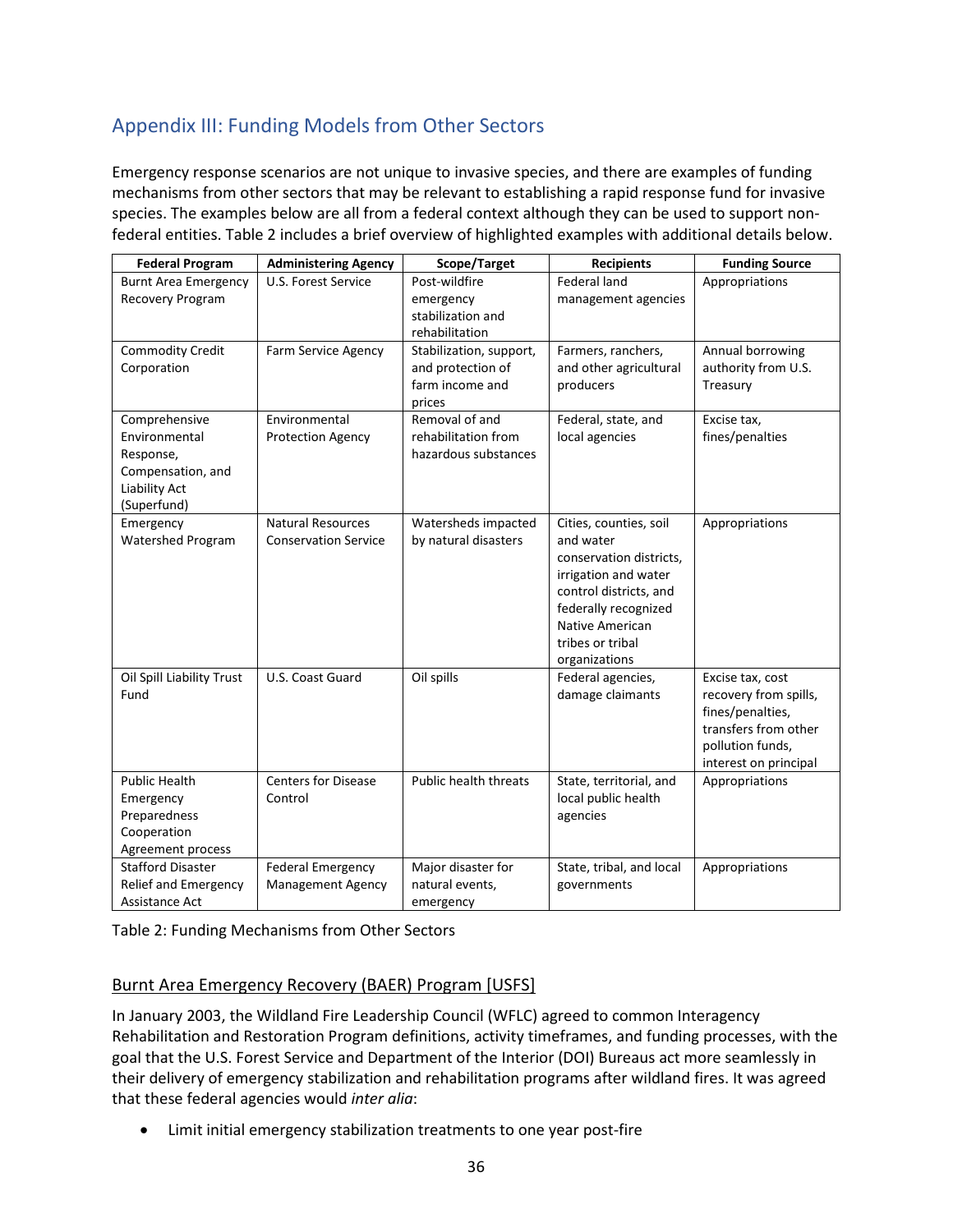- Monitor, using emergency funds, the effectiveness of emergency stabilization treatments for three years post-fire
- Repair or replace emergency stabilization structures or other treatments for three years postfire where failure to do so would imperil watershed functionality or result in serious loss of downstream values
- Fund emergency stabilization and monitoring from an emergency account and not directly from the incident suppression account
- Supplement emergency stabilization funding using the Secretaries' emergency transfer authority for wildland fire if annual appropriations plus carryover funds are insufficient to implement emergency treatments
- Fund rehabilitation treatments for up to three years post-fire from a non-emergency, nonsuppression, wildland fire account
- Adopt the Emergency Stabilization and Rehabilitation/BAER definitions and timeframes shown below

The resulting BAER program was designed to identify and manage potential risks to resources on National Forest System lands and reduce these threats through appropriate emergency measures to protect human life and safety, property, and critical natural or cultural resources. BAER is an emergency program for stabilization work that involves time-critical activities to be completed before subsequent storms can erode or otherwise impact the area. The program's key objective is to determine the need for, and as necessary prescribe and implement emergency treatments on federal lands to minimize threats to life or property resulting from the effects of a fire or to stabilize and prevent unacceptable degradation to natural and cultural resources.

**Eligibility:** Assistance through the BAER program is available to federal land management agencies. Of particular note, according to the Burned Area Emergency Stabilization and Rehabilitation Handbook (2006), allowable emergency stabilization actions are limited to the following items with regard to invasive species:

- Seeding to prevent establishment of invasive plants, and direct treatment of invasive plants. Such actions will be specified in the emergency stabilization plan only when immediate action is required and when standard treatments are used that have been validated by monitoring data from previous projects, or when there is documented research establishing the effectiveness of such actions.
- Using integrated pest management techniques to minimize the establishment of non-native invasive species within the burned area. When there is an existing approved management plan that addresses non-native invasive species, emergency treatments may be used for site stabilization.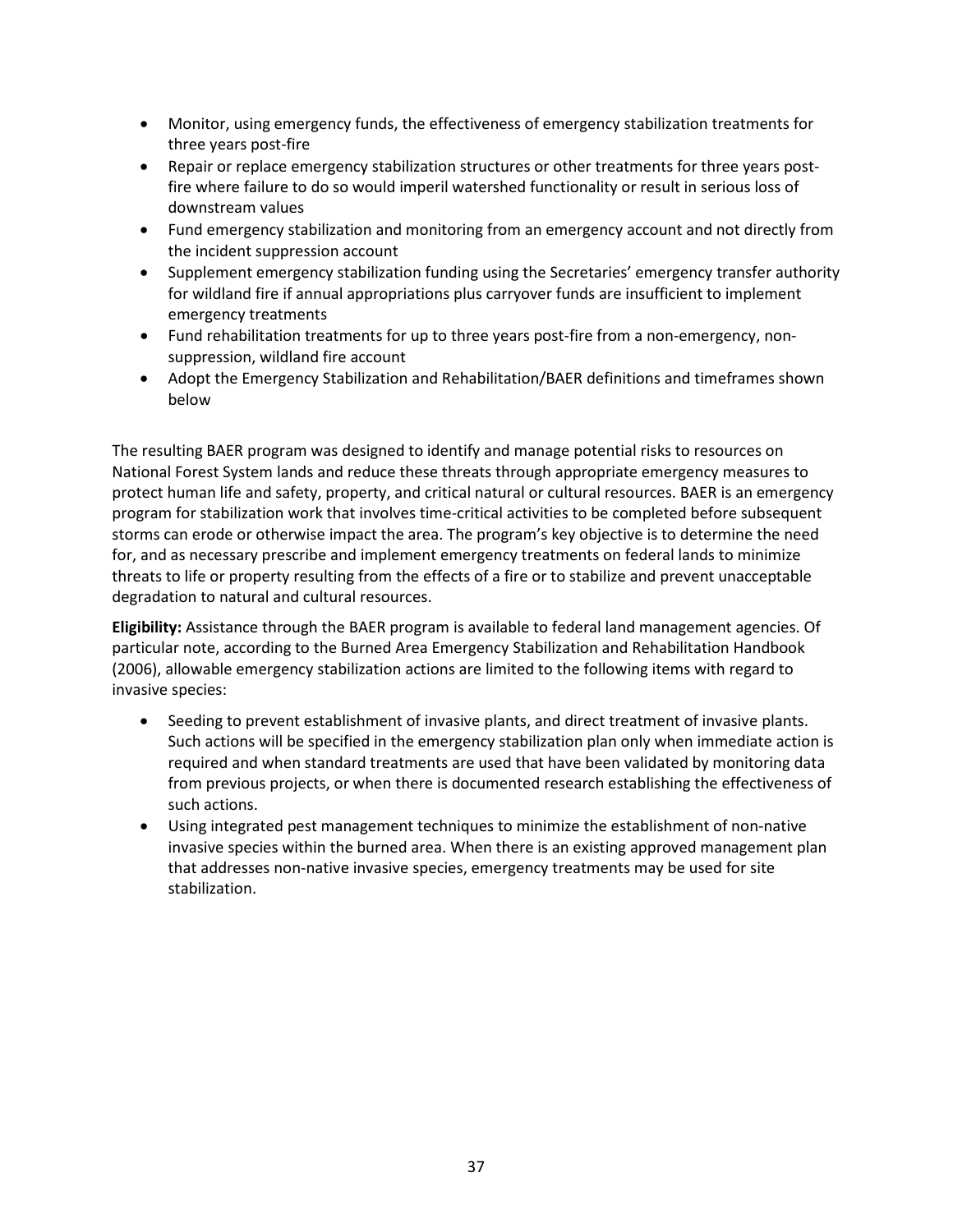**Proposal Requirements / Timelines:** The table below shows process and timelines for the BAER program.

|                          | <b>Suppression</b><br><b>Rehabilitation</b> | <b>BAER</b><br><b>Emergency</b><br><b>Stabilization</b>  | <b>Rehabilitation</b> | <b>Restoration</b> |
|--------------------------|---------------------------------------------|----------------------------------------------------------|-----------------------|--------------------|
| Objective:               | Repair                                      | <b>Prevent</b>                                           | Repair                | Repair             |
|                          | damages                                     | further damage                                           | damages               | damages            |
| <b>Damage</b><br>Due to: | Suppression<br>activities                   | Post-fire<br>events                                      | Fire                  | Fire               |
| Urgency:                 | <b>Before Incident</b>                      | $1-12$                                                   | $1 - 3$               | $3+$               |
|                          | closeout                                    | <b>months</b>                                            | vears                 | vears              |
| <b>Responsibility:</b>   | Incident                                    | <b>Agency</b>                                            | Agency                | Agency             |
|                          | Commander                                   | <b>Administrator</b>                                     | Administrator         | Administrator      |
| <b>Funding Type:</b>     | Suppression/<br>Suppression                 | Suppression/<br><b>Emergency</b><br><b>Stabilization</b> | Regular<br>program    | Regular<br>program |

## **Resources**

Burned Area Emergency Response (BAER)

<https://www.fs.fed.us/naturalresources/watershed/burnedareas-background.shtml>

Burned Area Emergency Response (BAER) Lessons Learned

[https://www.wildfirelessons.net/HigherLogic/System/DownloadDocumentFile.ashx?DocumentFileK](https://www.wildfirelessons.net/HigherLogic/System/DownloadDocumentFile.ashx?DocumentFileKey=7cc9f82f-ea19-fc3f-2c19-37b5bf158005&forceDialog=1) [ey=7cc9f82f-ea19-fc3f-2c19-37b5bf158005&forceDialog=1](https://www.wildfirelessons.net/HigherLogic/System/DownloadDocumentFile.ashx?DocumentFileKey=7cc9f82f-ea19-fc3f-2c19-37b5bf158005&forceDialog=1)

Burned Area Emergency Response (BAER) Limitations

<https://inciweb.nwcg.gov/incident/article/6796/52267/>

Burned Area Emergency Stabilization and Rehabilitation BLM Handbook [https://www.blm.gov/sites/blm.gov/files/uploads/Media\\_Library\\_BLM\\_Policy\\_Handbook\\_h1742-](https://www.blm.gov/sites/blm.gov/files/uploads/Media_Library_BLM_Policy_Handbook_h1742-1.pdf) [1.pdf](https://www.blm.gov/sites/blm.gov/files/uploads/Media_Library_BLM_Policy_Handbook_h1742-1.pdf)

## Commodity Credit Corporation [USDA]

The Commodity Credit Corporation (CCC) is a wholly owned government corporation created in 1933 under a Delaware charter and reincorporated on June 30, 1948, as a federal corporation within the Department of Agriculture by the Commodity Credit Corporation Charter Act.

CCC funds are used to implement specific programs established by Congress as well as to carry out activities under the broad authorities of the CCC Charter Act. At this time, the principal programs established by Congress that are funded by CCC include:

- Domestic farm income, price support and conservation programs under various statutes including the Agricultural Act of 2014
- Foreign market development and other international activities of the Department of Agriculture under several statutes including the Agricultural Trade Act of 1978
- Activities of the United States Agency for International Development under Title II of the Food for Peace Act

**Eligibility:** Eligibility requirements differ between the various CCC program areas with most of the funding being provided directly to agricultural producers in the form of loans or direct payments.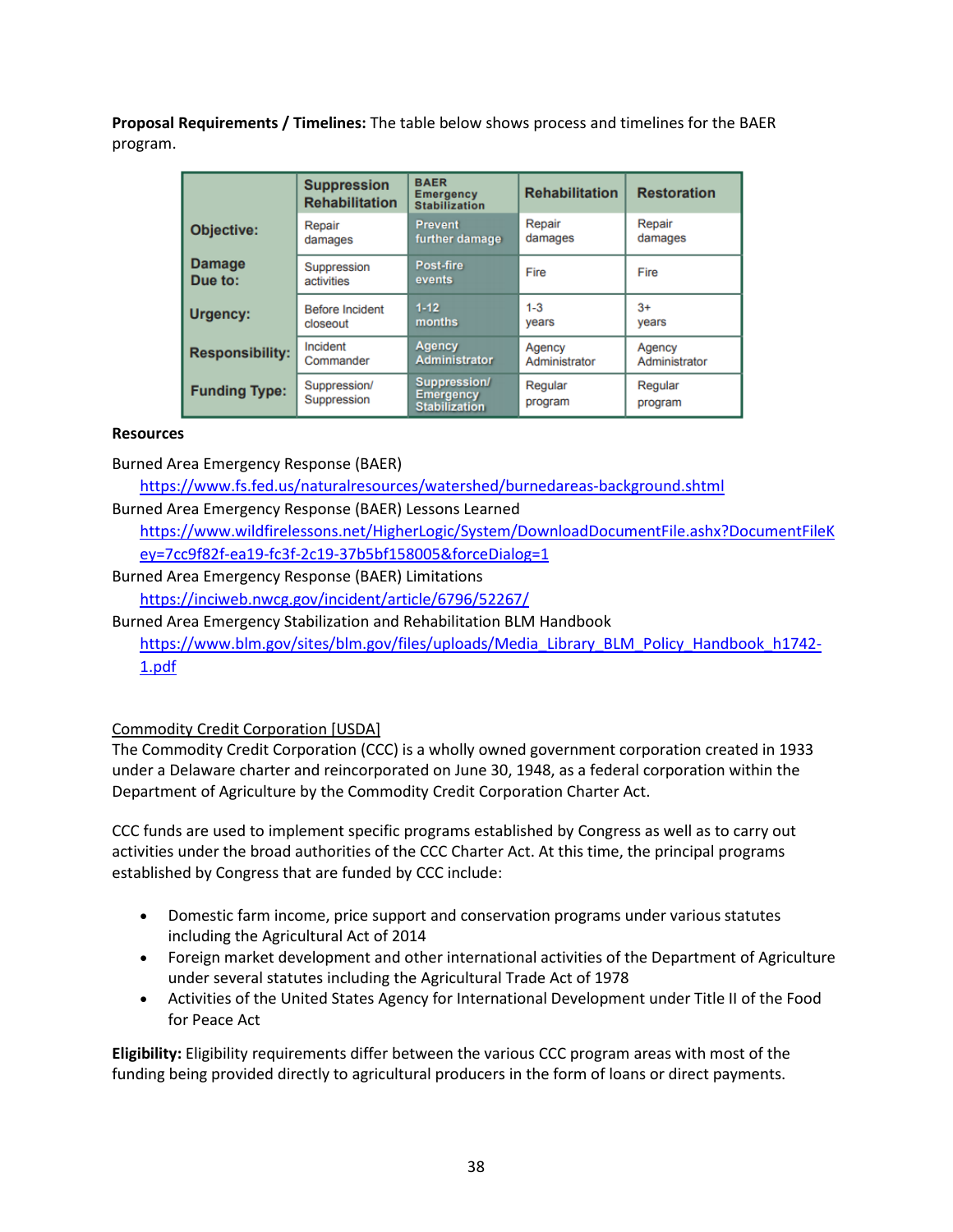#### **Resources**

Commodity Credit Corporation <https://www.usda.gov/ccc>

#### Comprehensive Environmental Response, Compensation, and Liability Act (Superfund) [EPA]

Enacted in 1980 and amended in 1986, the Comprehensive Environmental Response, Compensation, and Liability Act (CERCLA), commonly known as Superfund, created a tax on the chemical and petroleum industries and provided broad federal authority to respond directly to releases or threatened releases of hazardous substances that may endanger public health or the environment. CERCLA established prohibitions and requirements concerning closed and abandoned hazardous waste sites; provided for liability of persons responsible for releases of hazardous waste at these sites; and established a trust fund to provide for cleanup when no responsible party could be identified.

Two different response actions are authorized through CERCLA:

- Short-term removals, where actions may be taken to address releases or threatened releases requiring prompt response
- Long-term remedial response actions, that permanently and significantly reduce the dangers associated with releases or threats of releases of hazardous substances that are serious, but not immediately life threatening

Superfund (and the Oil Pollution Act [OPA]) requires the cleanup for contaminants that are released and pose a threat to human health and the environment. In addition to the requirements for cleanup under these cleanup programs, the Superfund and OPA cleanup programs also require that natural resources be restored to the state that they were at before injury from environmental contaminants. If natural resources are not restored, then compensation for the injury will be sought from the party responsible for the release of the contaminants.

Natural Resource Trustees, designated from select federal agencies, as well as state and tribal governments, conduct Natural Resource Damage Assessments (NRDAs) to calculate the monetary cost of restoring injuries to natural resources that result from releases of hazardous substances or discharges of oil. Damages to natural resources are evaluated by identifying the functions or "services" provided by the resources, determining the baseline level of the services provided by the injured resource(s), and quantifying the reduction in service levels as a result of the contamination. Regulations for assessing NRD are part of both CERCLA and OPA.

NRDAs take place following cleanup because cleanups sometimes also effectively restore habitat. Because the choices made in cleanup decisions can affect the amount of damage to natural resources, EPA coordinates with Trustee agencies on cleanup decisions. This coordination helps to inform EPA about the potential impacts of different cleanup alternatives on natural resources, which can help to reduce the potential liability for the damage caused by contamination.

Trustees have the responsibility for restoring injured natural resources. The two major areas of responsibility are: 1) assessment of injury to natural resources, and 2) restoration of natural resources injured or services lost due to release or discharge. If natural resources are injured by a discharge or release of a mixture of oil and hazardous substances, DOI regulations are used. The Department of Commerce's National Oceanic and Atmospheric Administration (NOAA) regulations are applicable only in assessing damages resulting from discharges of oil.

DOI Regulations: Executive Order 12580 delegated responsibility to DOI for the assessment of damages for injury to, destruction of or loss of natural resources resulting from a discharge of oil or release of hazardous substance. DOI's regulations provide a framework and standards for the NRDA process in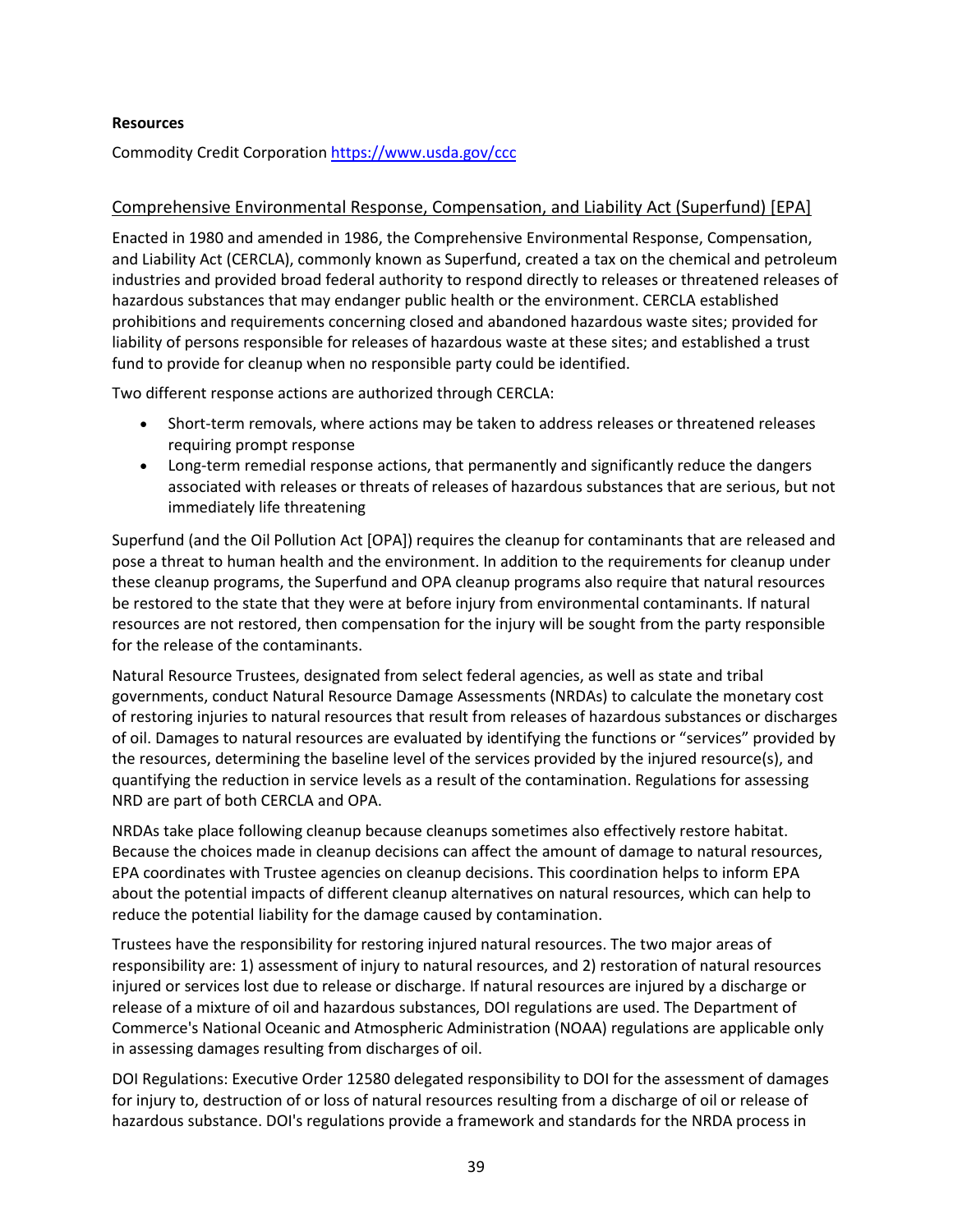coastal and marine environments (Type A) and other environments (Type B). Both processes call for assessments in four sequential phases:

- Phase 1 Pre-Assessment Screen: determines if additional action is warranted
- Phase 2 Assessment Plan: developed using either Type A or B process then made available for public comment
- Phase 3 Assessment Implementation: gathering of data necessary to quantify injuries and determine damages
- Phase 4 Post-Assessment: prepare a Report of Assessment detailing Phase 3 results, providing restoration alternatives based on technical feasibility, relationship of costs to benefits and consistency with response actions.

NOAA Regulations: OPA section 1006(e)(1) requires that NOAA develop regulations for the assessment of natural resource damages that may result from a discharge of oil (except for any part of oil defined as a "hazardous substance" by CERCLA). NOAA's natural resource damage assessment regulations include three phases:

- Phase 1 Pre-Assessment: determination of jurisdiction under OPA and whether to conduct restoration planning
- Phase 2 Restoration Planning (injury assessment and restoration selection): evaluation of whether the discharge has resulted in an adverse change in natural resources and/or services; determination of the need for and scale of restoration actions; and development of a draft restoration plan for public comment
- Phase 3 Restoration Implementation: development of a Final Restoration Plan to Responsible Parties for implementation, or to fund Trustee's implementation costs

**Eligibility:** Eligibility for Superfund compensation is determined by completion of Ecological Risk Assessments and NRDAs.

#### **Resources**

Superfund – CERCLA Overview <https://www.epa.gov/superfund/superfund-cercla-overview>

What is Superfund? [https://www.epa.gov/superfund/what](https://www.epa.gov/superfund/what-superfund#:%7E:text=It%20allows%20EPA%20to%20clean,to%20clean%20up%20contaminated%20sites.)[superfund#:~:text=It%20allows%20EPA%20to%20clean,to%20clean%20up%20contaminated%20site](https://www.epa.gov/superfund/what-superfund#:%7E:text=It%20allows%20EPA%20to%20clean,to%20clean%20up%20contaminated%20sites.) [s](https://www.epa.gov/superfund/what-superfund#:%7E:text=It%20allows%20EPA%20to%20clean,to%20clean%20up%20contaminated%20sites.)

Natural Resource Damages <https://www.epa.gov/superfund/natural-resource-damages>

Natural Resource Damages – Ecological Risk Assessments and Natural Resource Damage Assessments <https://www.epa.gov/superfund/natural-resource-damages-eras-and-nrdas>

## Emergency Watershed Protection Program (NRCS)

Administered by USDA's Natural Resources Conservation Service (NRCS), the Emergency Watershed Protection (EWP) Program provides financial and technical assistance to communities responding to natural disasters, such as floods, wildfires, and debris flows. Activities covered under the program include but are not limited to: debris removal; streambank protection; channel and grade stabilization; vegetation establishment; levee repair; and the purchase of floodplain easements. Projects must reduce threats to life and property; be economically, environmentally and socially sound; and must meet NRCS engineering standards and specifications.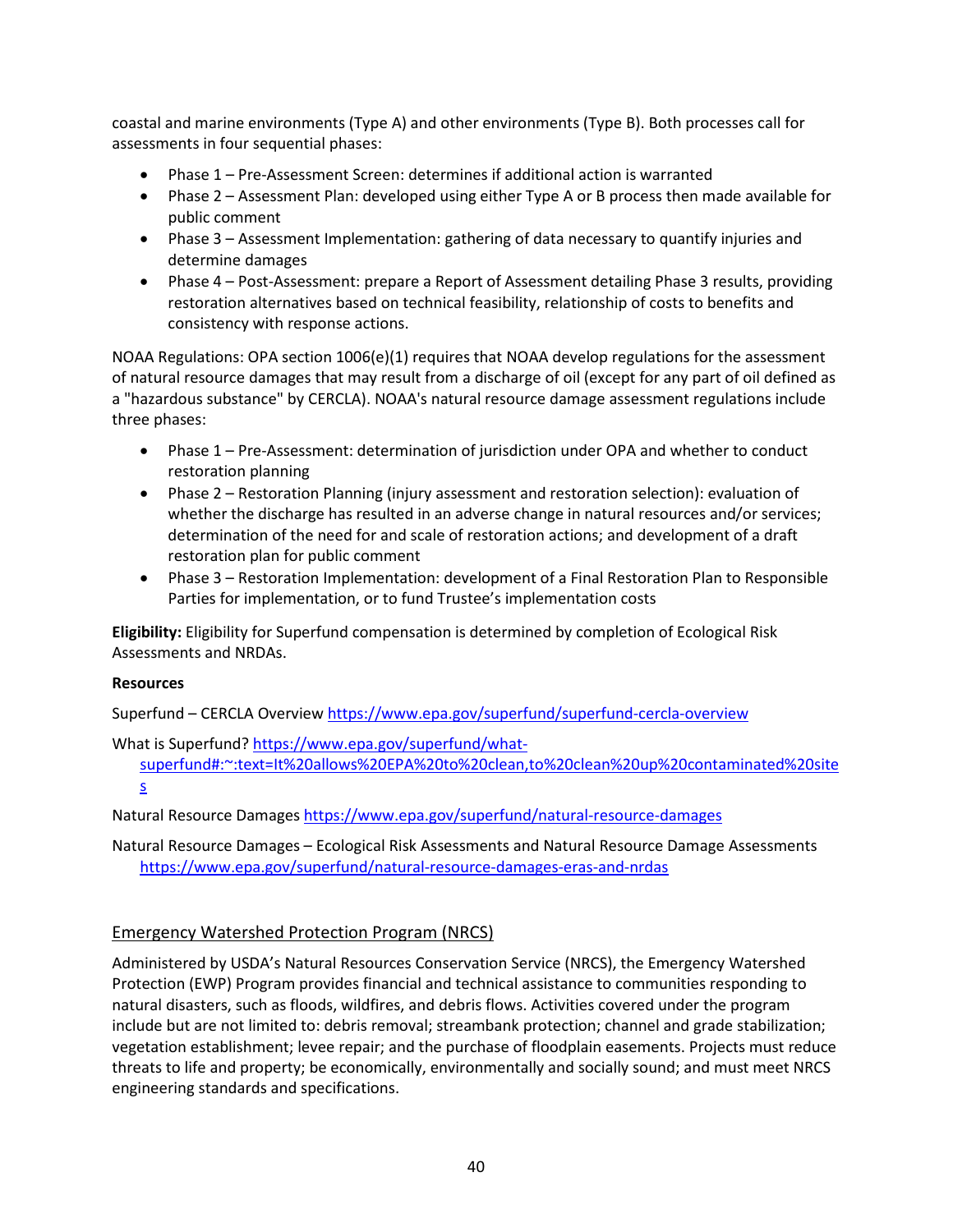NRCS will only provide EWP assistance for measures that provide protection from additional flooding or soil erosion. During project implementation, efforts must be made to minimize adverse environmental impacts associated with the emergency measures and the revegetation of disturbed areas.

**Eligibility:** EWP Recovery assistance is only available to a local Project Sponsor; however, landowners can apply directly for an EWP floodplain easement. Eligible Project Sponsors include cities, counties, town, Soil and Water Conservation Districts, irrigation and water control districts, or any federallyrecognized Native American tribe or tribal organization. Project Sponsors must have a legal interest in, or responsibility for, the areas threatened by a watershed impairment resulting from a natural disaster.

**Proposal Requirements / Timelines:** To apply, the Project Sponsor submits a letter that includes information on the nature, location, and scope of the problem for which assistance is requested. NRCS staff can assist with letter preparation and offer additional information on EWP program eligibility. A request for assistance must be submitted to NRCS within 60 days of the disaster or when site access becomes available. After receiving a request for assistance, NRCS staff will conduct site visits with potential Project Sponsors to determine eligibility and complete Damage Survey Reports.

**Funding:** NRCS can pay up to 75% of the cost for eligible emergency projects and local Project Sponsors must provide 25% of total project funding in cash or in-kind services.

#### **Resources**

Emergency Water Protection Program <https://www.nrcs.usda.gov/wps/portal/nrcs/main/national/programs/landscape/ewpp/>

## Emergency Water Protection Program, 7 CFR Part 624

[https://www.nrcs.usda.gov/Internet/FSE\\_DOCUMENTS/nrcs143\\_007598.pdf](https://www.nrcs.usda.gov/Internet/FSE_DOCUMENTS/nrcs143_007598.pdf)

#### Oil Spill Liability Trust Fund [USCG]

The Oil Spill Liability Trust Fund (OSLTF) was established subsequent to the Oil Pollution Act of 1990 (OPA) as a funding source to pay removal costs and damages resulting from oil spills or substantial threats of oil spills to navigable waters of the United States. The OSLTF is used for costs not directly paid by the polluter, referred to as the responsible party. It is also used to pay costs for the response to "mystery spills," for which the source has not been identified.



## **OSLTF Components**

development.

The OSLTF has two major components:

• The Emergency Fund is available to support Federal On-Scene Coordinators (FOSCs) to respond to oil discharges and for federal natural resource trustees to initiate natural resource damage assessments. The Emergency Fund is capitalized by an annual \$50 million apportionment from the OSLTF.

• The remaining Principal Fund balance is used to pay claims and to fund appropriations by Congress to federal agencies to administer the provisions of the OPA and support research and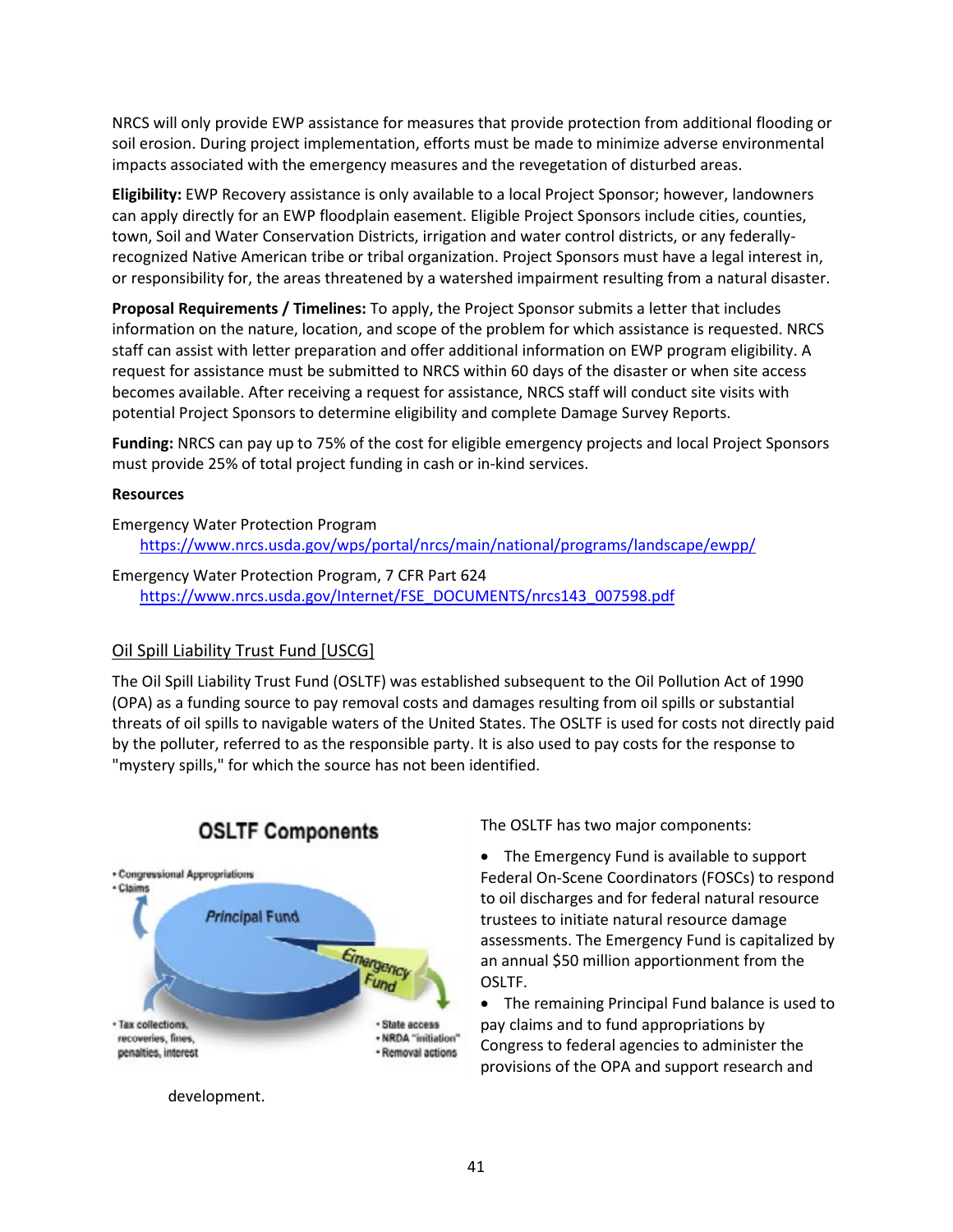The U.S. Coast Guard's National Pollution Funds Center (NPFC) manages the OSLTF. When spills occur, the NPFC provides funding for quick response, compensates claimants for cleanup costs and damages, and takes action to recover costs from responsible parties.

The OSLTF has several recurring and nonrecurring sources of revenue: an oil barrel tax of \$.09/barrel; transfers from other existing pollution funds; interest on fund principal from U.S. Treasury investments; cost recoveries from responsible parties in oil incidents; and fines and civil penalties paid by responsible parties for violations.

## **Eligibility**

- All Federal On-Scene Coordinators (FOSCs) obtain immediate access to a funding account and ceiling for incident response through a Web application managed by the NPFC.
- Other federal, state, local, and tribal government agencies assisting the FOSC get reimbursable funding authority via an FOSC-approved Pollution Removal Funding Authorization (PRFA). NPFC works with the FOSCs and the agencies to set PRFAs in place.
- Natural resource trustees (designated by the President of the United States, state, territorial governor, or Indian tribal governing authority) have several tools for accessing the OSLTF to pay for natural resource assessments and restoration.
- Claimants (including individuals, corporations, and government entities) can submit claims to the NPFC for uncompensated removal costs and OPA damages caused by the oil spill if the responsible party does not satisfy their claims. NPFC adjudicates the claims and pays those with merit.

**Proposal Requirements / Timelines:** The OPA provides states with access to the OSLTF, which allows them to directly receive federal funds for immediate removal costs in response to an actual or substantial threat of a discharge of oil, after coordination with and approval by the FOSC. States are limited to \$250,000 per incident for removal costs, consistent with the National Oil and Hazardous Substances Pollution Contingency Plan (NCP), which provides funds for oil responses under the OLSTF. State access does not supersede or preclude the use of other federal payment regimes. States may also obtain federal funding for oil spill removal actions by supporting the FOSC or by using the claims process. Neither of these methods is subject to the \$250,000 limit per incident.

Incidents must involve a discharge of oil or a substantial threat of a discharge of oil into U.S. navigable waters, and the claim must be submitted within prescribed time periods (three years for damages, six years for removal costs). Additionally, a claimant must claim a damage or removal cost compensable under OPA and must have first presented the claim to the responsible party or guarantor except in certain circumstances.

**Funding:** The Emergency Fund's annual apportionment of \$50 million occurs at the start of each fiscal year. The Fund is drawn down for the rest of the year and can be substantially depleted by late in the fiscal year. Outflows from the Emergency Fund vary by spill size and location, as well as the responsible party's limit of liability, assets, and responsiveness. In practice, two or more major spills in the same fiscal year could easily deplete the Emergency Fund.

In 2003, the USCG was given authority to advance up to \$100 million from the OSLTF Principal Fund to supplement Emergency Fund shortfalls. The Coast Guard must notify Congress within 30 days after an advance as to the amount advanced and the facts and circumstances necessitating the advance.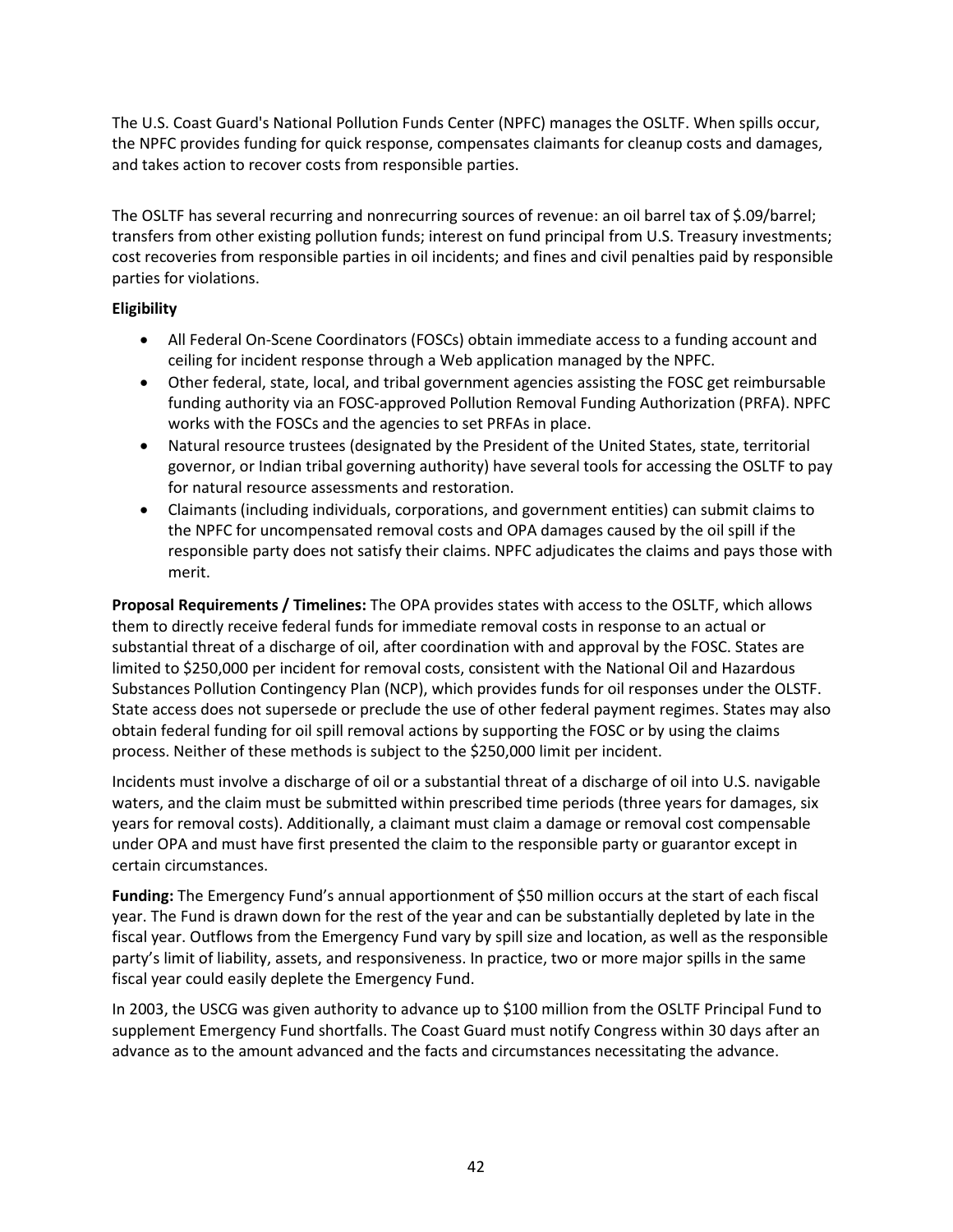#### **Resources**

- National Oil and Hazardous Substances Pollution Contingency Plan (NCP) Overview [https://www.epa.gov/emergency-response/national-oil-and-hazardous-substances-pollution](https://www.epa.gov/emergency-response/national-oil-and-hazardous-substances-pollution-contingency-plan-ncp-overview)[contingency-plan-ncp-overview](https://www.epa.gov/emergency-response/national-oil-and-hazardous-substances-pollution-contingency-plan-ncp-overview)
- Oil Spill Liability Trust Fund Funding for Oil Spills [https://www.uscg.mil/Portals/0/NPFC/docs/PDFs/OSLTF\\_Funding\\_for\\_Oil\\_Spills.pdf](https://www.uscg.mil/Portals/0/NPFC/docs/PDFs/OSLTF_Funding_for_Oil_Spills.pdf)
- National Pollution Funds Center Mission Overview [https://www.uscg.mil/Portals/0/NPFC/docs/PDFs/Reports/Mission\\_Overview\\_2008.pdf](https://www.uscg.mil/Portals/0/NPFC/docs/PDFs/Reports/Mission_Overview_2008.pdf)

## Public Health Emergency Preparedness (PHEP) Cooperative Agreement and Public Health Crisis Notice of Funding Opportunity [Centers for Disease Control]

The Public Health Emergency Preparedness (PHEP) cooperative agreement is a critical mechanism for channeling funding to state, local, and territorial public health departments. Since 2002, the PHEP cooperative agreement has provided assistance to public health departments across the nation to build their capacity to effectively respond to a range of public health threats (e.g., infectious diseases, natural disasters, biological, chemical, nuclear, and radiological events). Preparedness activities funded by the PHEP cooperative agreement specifically targeted the development of emergency-ready public health departments that are flexible and adaptable.

Funding is awarded to state, local, tribal, and territorial public health agencies through Notices of Funding Opportunity (NOFOs) for public health emergencies. Previous emergency experience has demonstrated the impact that initial funding and immediate response can have in mitigating negative health outcomes. CDC's funding approach allows the agency to expedite disbursement of funds through NOFOs to a pre-established list of eligible, "approved but unfunded" (ABU) public health agencies. This ABU list is established from the eligible health departments with pre-existing emergency management programs that submit timely and responsive applications.

CDC activates this process when it determines that a public health emergency has occurred or is imminent and funding is available. CDC will determine which health departments on the ABU list need to be funded, which could include all of them or only a subset. CDC considers factors such as the nature of the specific emergency, disease burden (if appropriate), geographic location, health impact, and national priorities, among other factors.

**Eligibility:** Eligible entities include all 50 states; five U.S. territories and three freely associated states; six localities (Chicago, Houston, Los Angeles County, New York City, Philadelphia, and Washington, D.C.); and federally recognized tribal governments that meet the NOFO requirements and serve, through their own public health infrastructures, at least 50,000 people. The Division of State and Local Readiness in CDC's Office of Public Health Preparedness and Response (OPHPR) manages the initial response component, while longer-term, crisis-specific response activities are supported by various CDC programs.

**Proposal Requirements / Timelines:** Subject to the availability of funds, recipients would receive funds to stand up emergency activities for the first 120 days of the event. This would enable them to quickly begin response activities, such as activating an emergency operations center, preparing contracts for surge staffing, implementing risk communications activities, and determining crisis-specific resources that will be needed over the course of the response.

**Funding:** Public Health Crisis Response funding data for FYs 2018-2022 is available at: [https://taggs.hhs.gov/Detail/CFDADetail?arg\\_CFDA\\_NUM=93354](https://taggs.hhs.gov/Detail/CFDADetail?arg_CFDA_NUM=93354)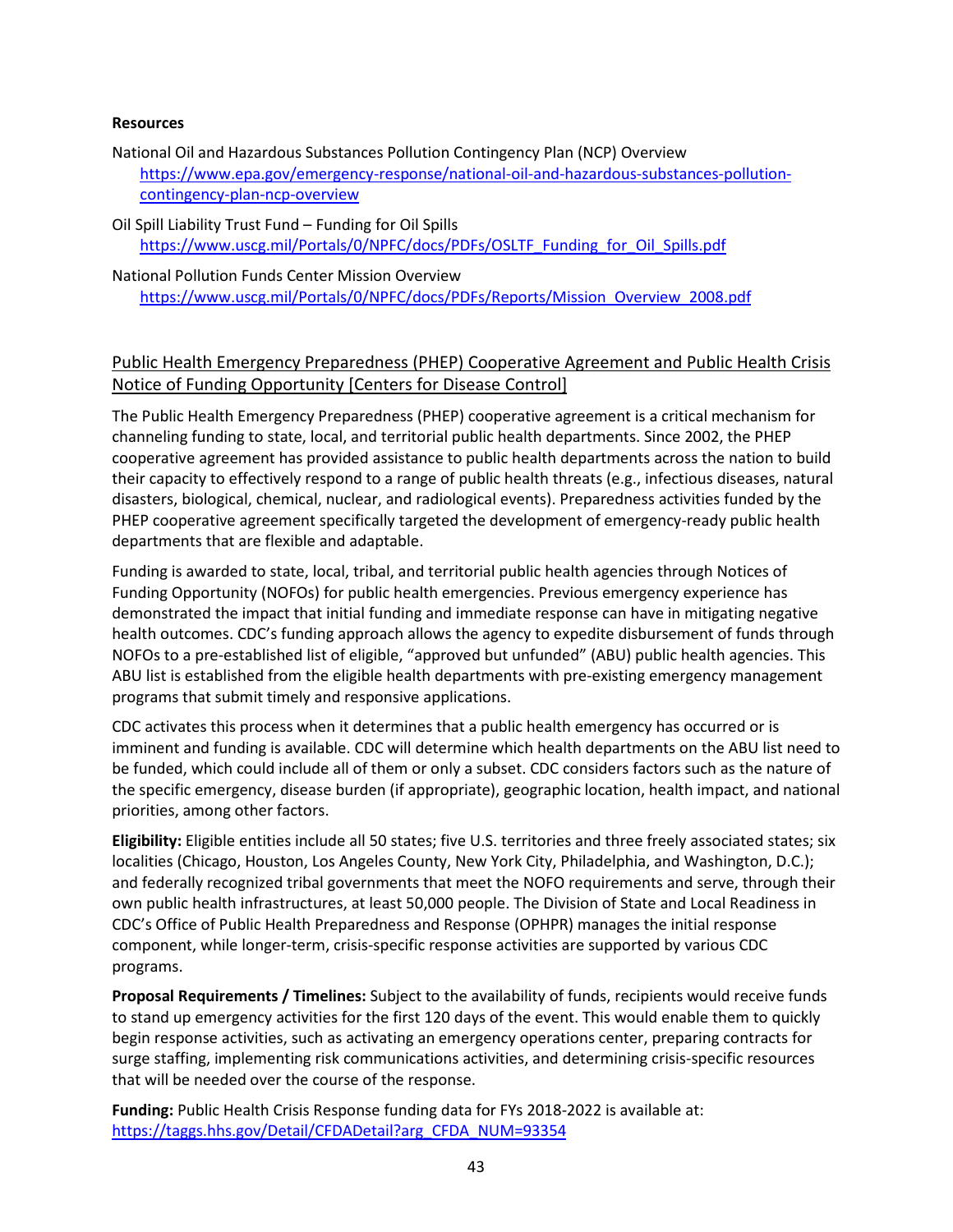#### **Resources**

Public Health Crisis Response Notices of Funding Opportunity <https://www.cdc.gov/cpr/readiness/funding-crisis.htm>

#### CDC Public Health Crisis Notice of Funding Opportunity [https://www.ncsddc.org/wp](https://www.ncsddc.org/wp-content/uploads/2017/10/CDC-Crisis-NOFO-Fact-Sheet.pdf)[content/uploads/2017/10/CDC-Crisis-NOFO-Fact-Sheet.pdf](https://www.ncsddc.org/wp-content/uploads/2017/10/CDC-Crisis-NOFO-Fact-Sheet.pdf)

## Stafford Disaster Relief and Emergency Assistance Act (Disaster Relief Fund) [FEMA]

The Stafford Act authorizes the President to issue two types of declarations that could provide federal assistance to states and localities in response to an incident: an "emergency declaration" or a "major disaster declaration." Funding for Stafford Act activities derives from annual appropriations made to the Disaster Relief Fund, which is managed by the Federal Emergency Management Agency (FEMA) within the Department of Homeland Security.

At the request of the Governor of an affected state, or a Chief Executive of an affected tribe, the President may declare a major disaster or emergency if an event is beyond the response capabilities of the state, tribal, and jurisdictional governments. Among other things, a Stafford Act declaration allows federal assistance to be mobilized and directed in support of state, tribal, and jurisdictional response efforts. A Stafford Act authorization allows access to several programs: 1) FEMA's Public Assistance disaster grants which provides funding to address response costs (e.g., emergency protective measures) and recovery costs (e.g., reimbursements to states and tribes for public infrastructure repairs); 2) Individual Assistance which is funding provided directly to individuals impacted by a disaster; and 3) Hazard Mitigation Grant Program funding, which helps states and tribes prepare for future disasters.

Under the Stafford Act [\(42 USC Chapter 68\)](http://uscode.house.gov/download/pls/42C68.txt), the President can also declare an emergency without a Gubernatorial request if primary responsibility for response rests with the federal government because the emergency involves a subject area for which the United States exercises exclusive responsibility and authority. In addition, in the absence of a specific request, the President may provide accelerated federal assistance and federal support where necessary to save lives, prevent human suffering, or mitigate severe damage, and notify the state of that activity. These instances are rare and unique in nature.

**Eligibility:** State and local governments, tribes, and certain private nonprofit entities that provide services of a governmental nature are eligible for Public Assistance funding. Eligibility is based on four components:

- Applicant: state, territory, tribe, local government, or private nonprofit organization.
- Facility: building, public works, system, equipment, or natural feature.
- Work: Emergency or Permanent. Required as a result of the declared incident, located within the designated disaster area, and the legal responsibility of the applicant.
	- o Emergency: Addresses an immediate threat: a) debris removal; b) emergency protective measures.
	- o Permanent: Addresses restoration of: c) roads/bridges; d) water control facilities; e) buildings/equipment; f) utilities; and, g) parks, recreational and other facilities.
- Cost: Funding tied directly to eligible work, and must be adequately documented, authorized, necessary and reasonable. Eligible costs include labor, equipment, materials, contract work, as well as direct and indirect administrative costs.

**Proposal Requirements / Timelines:** The federal share of assistance is no less than 75% of eligible cost. The non-federal share is up to 25%. Projects in general must be completed within regulatory deadlines.